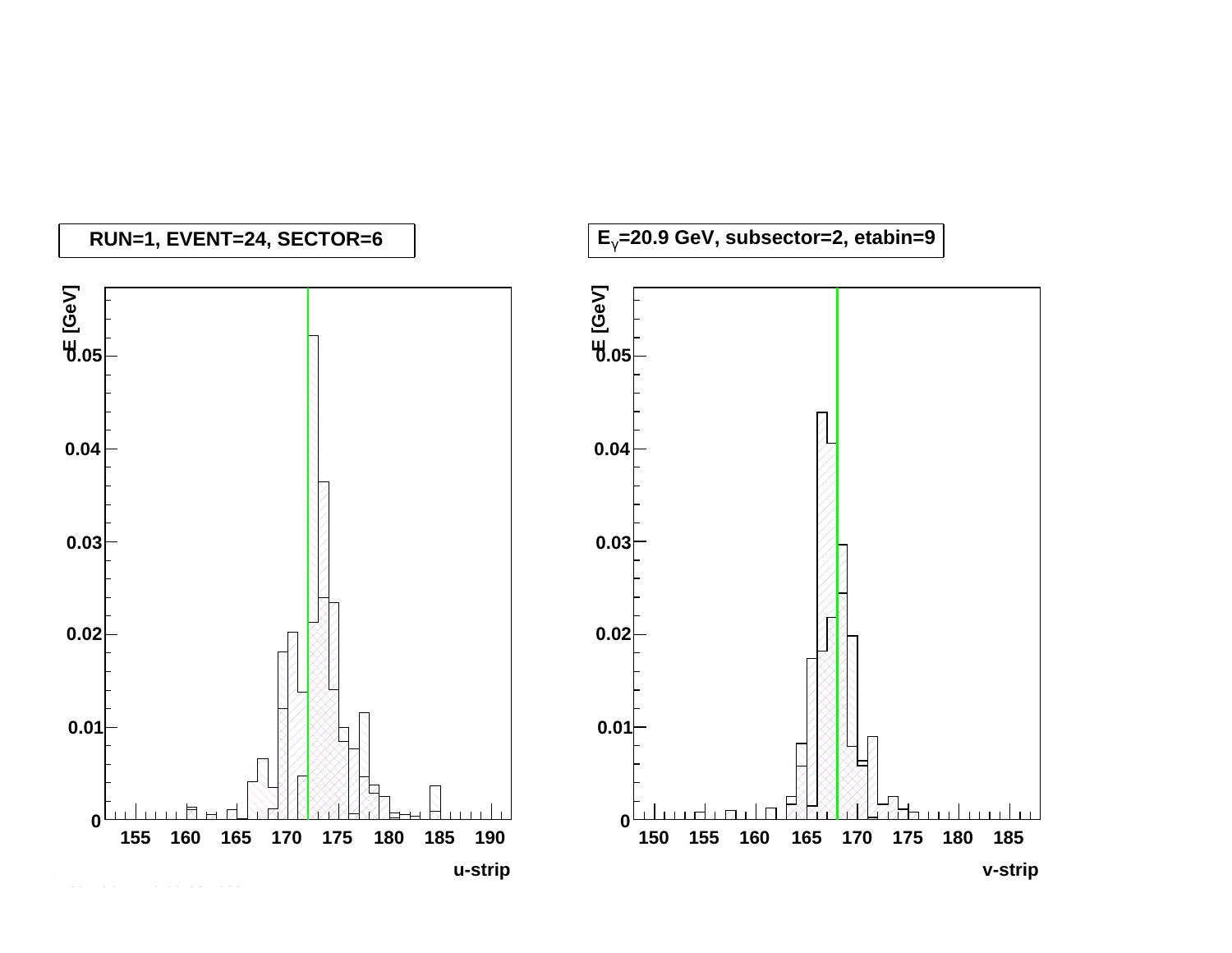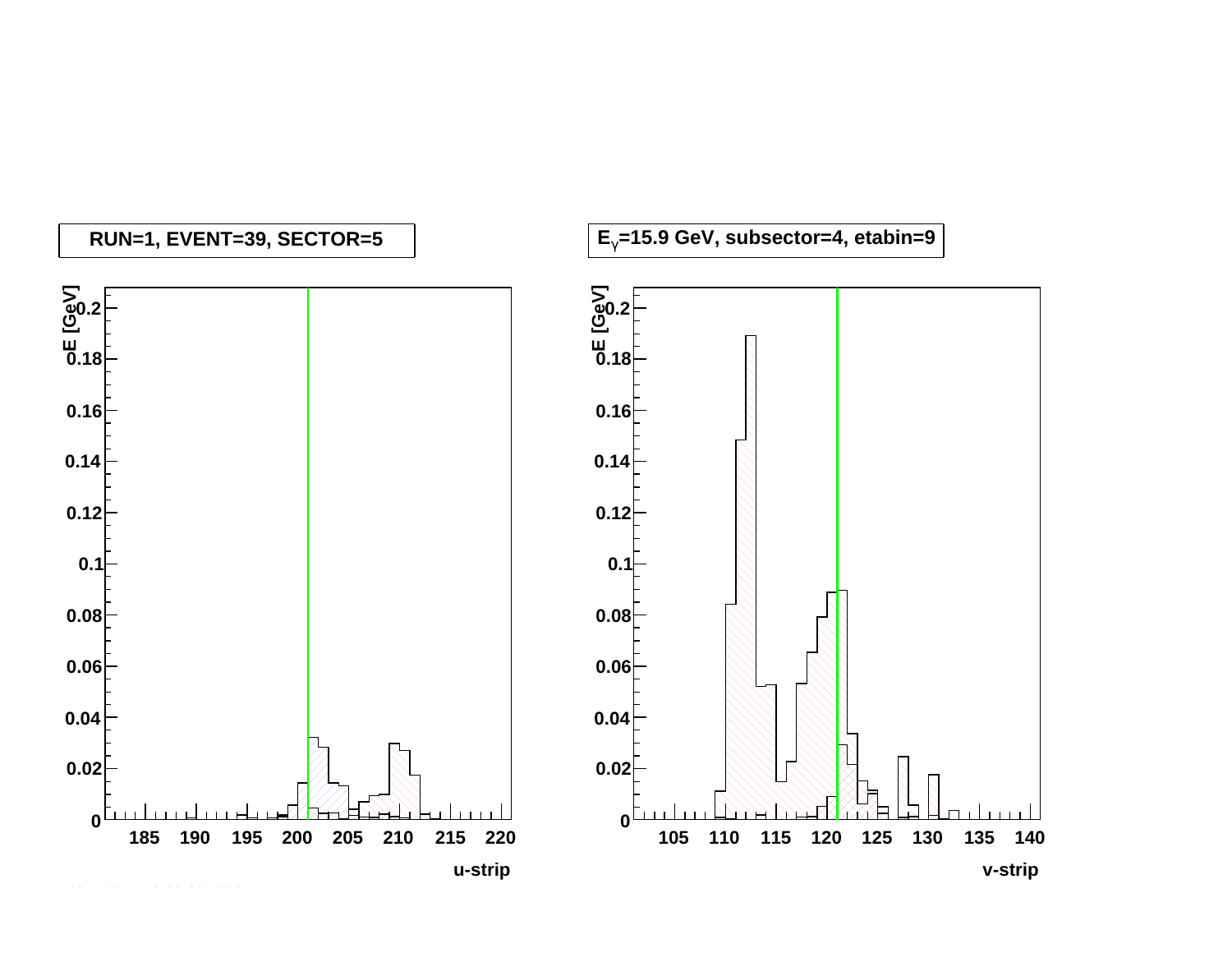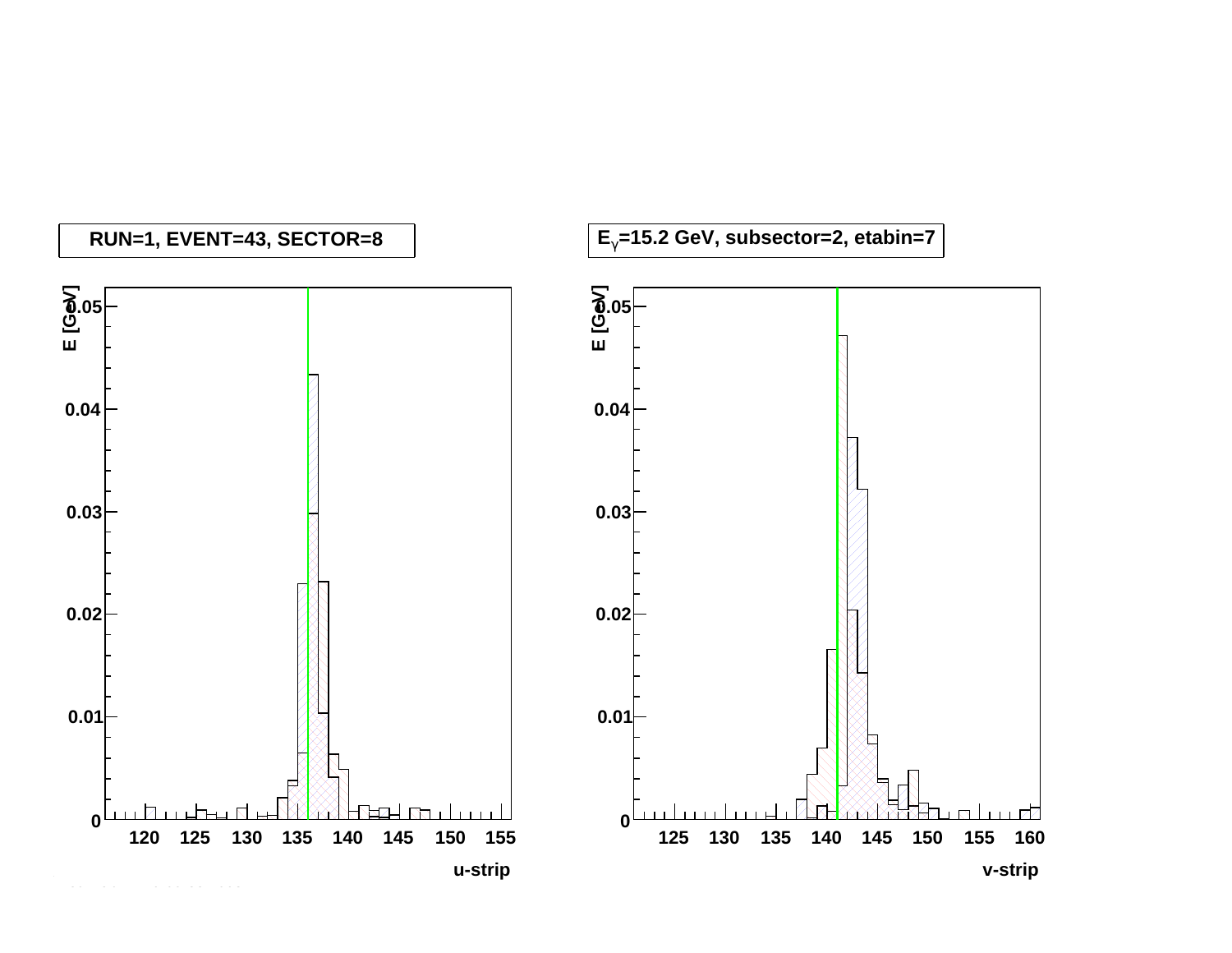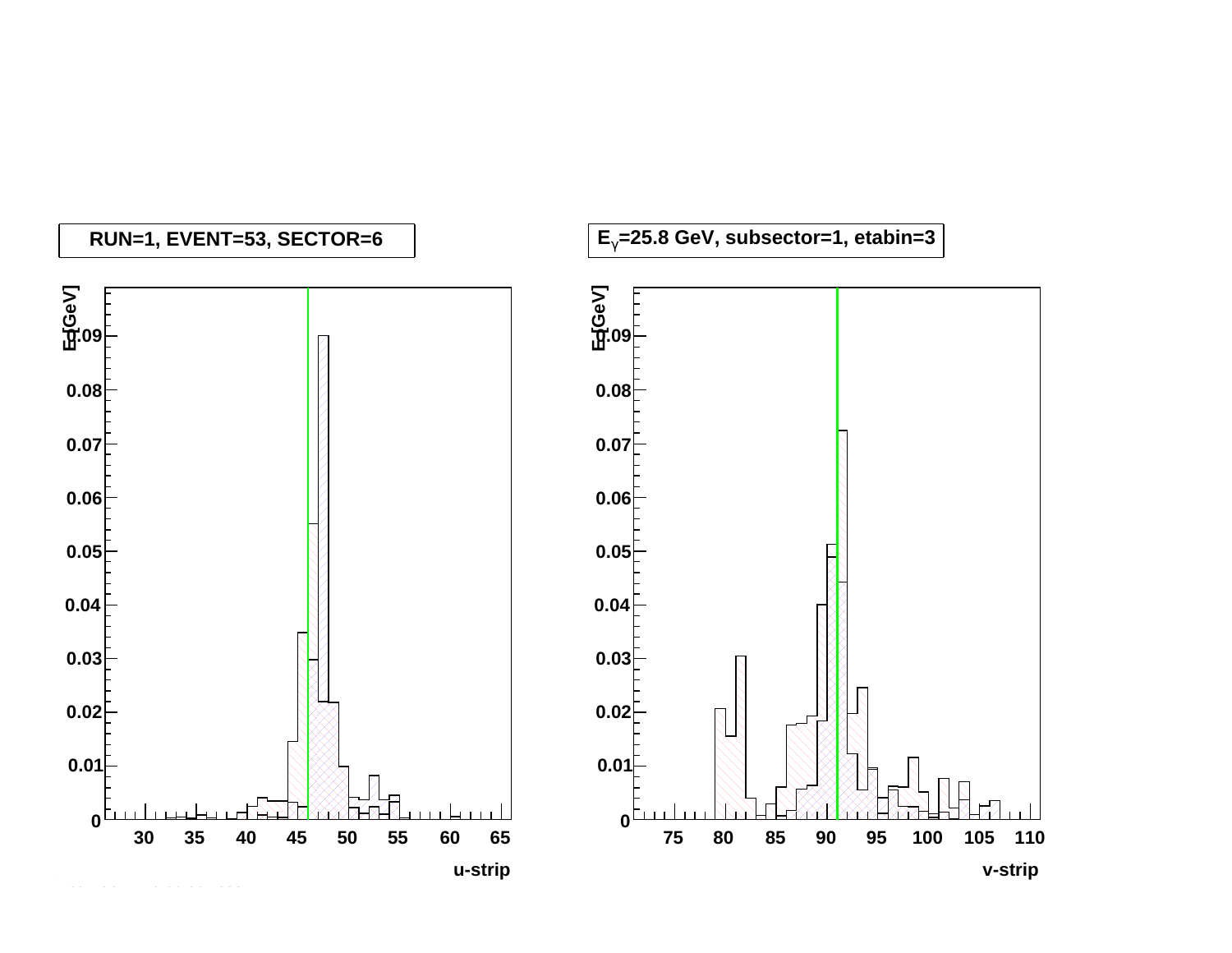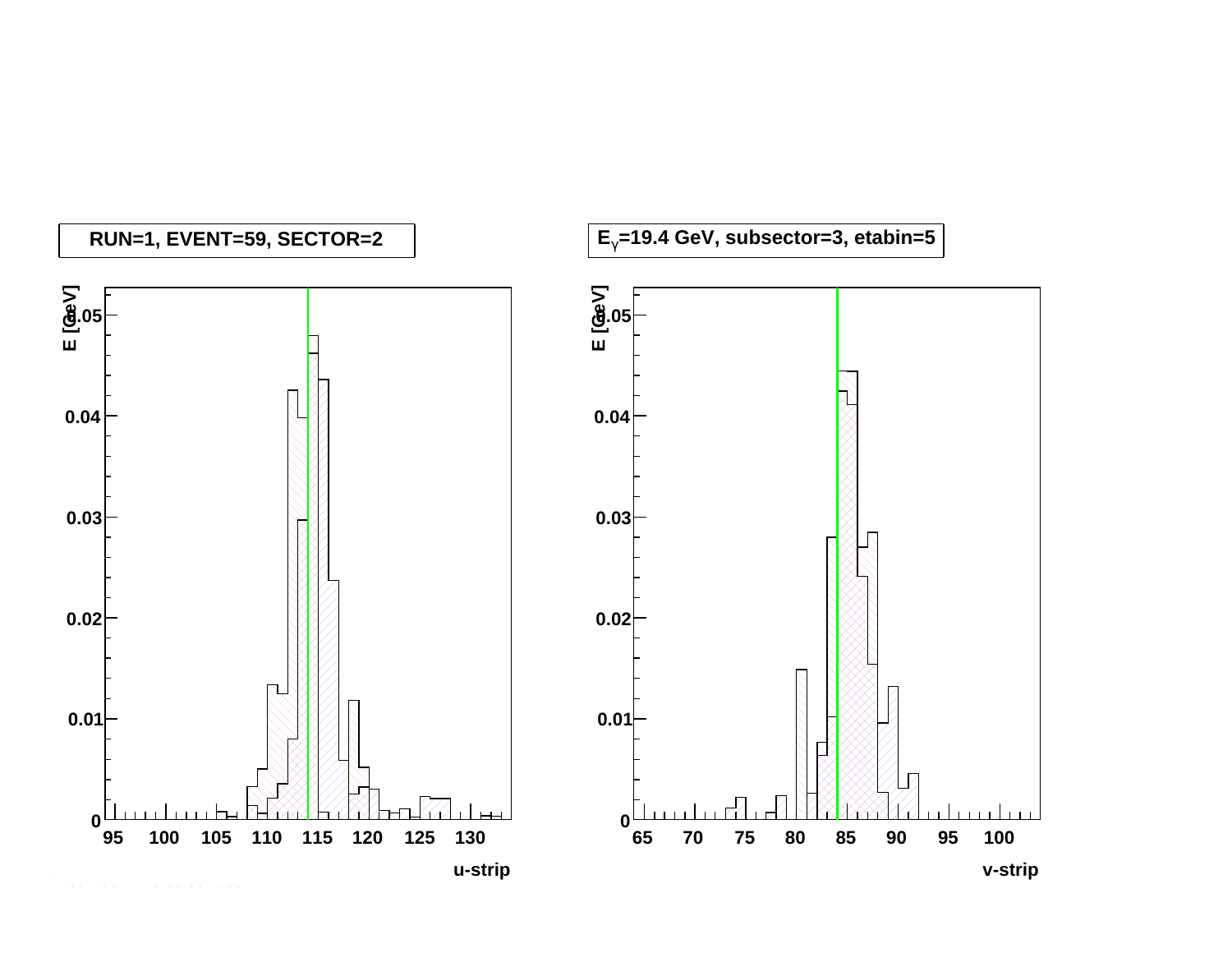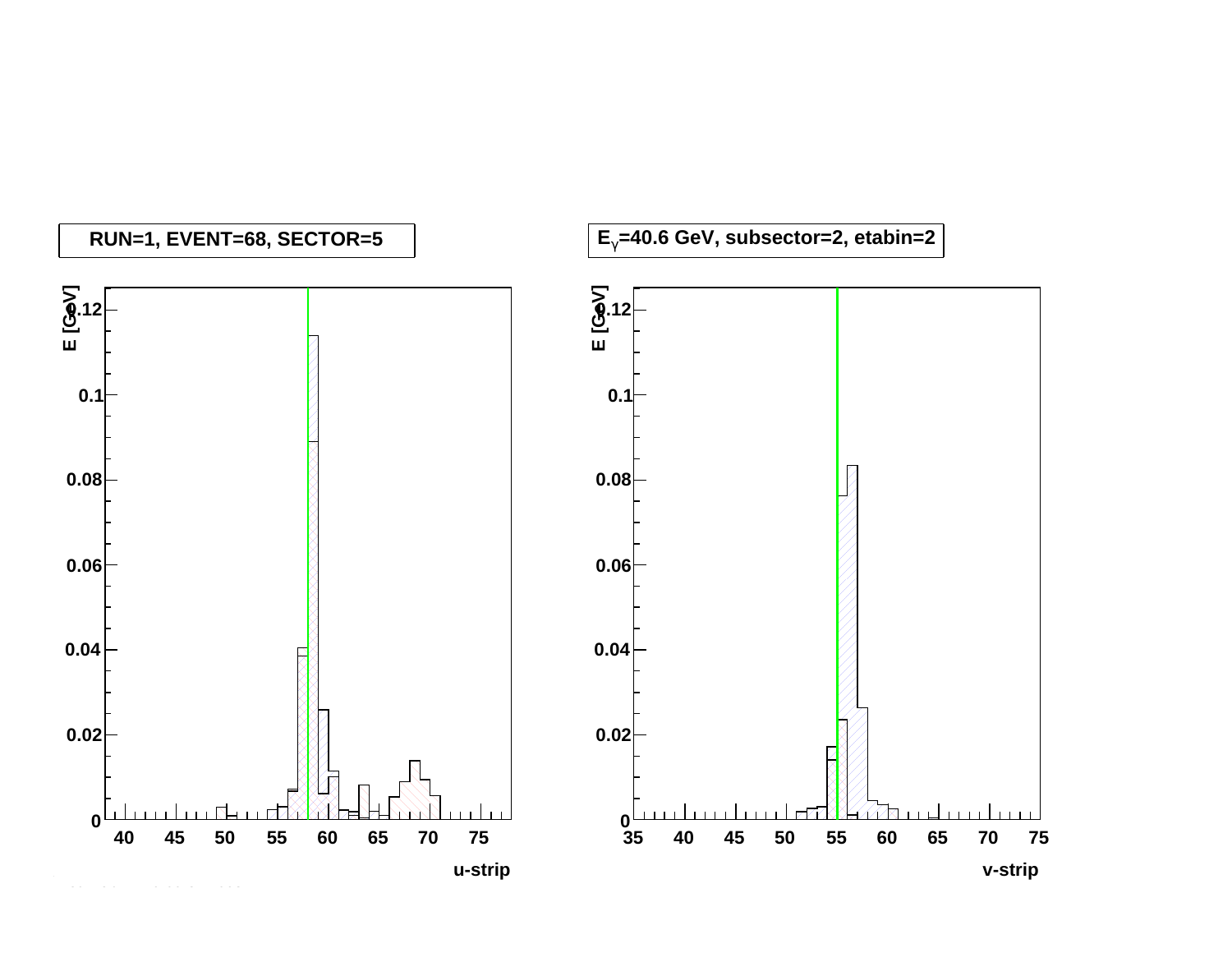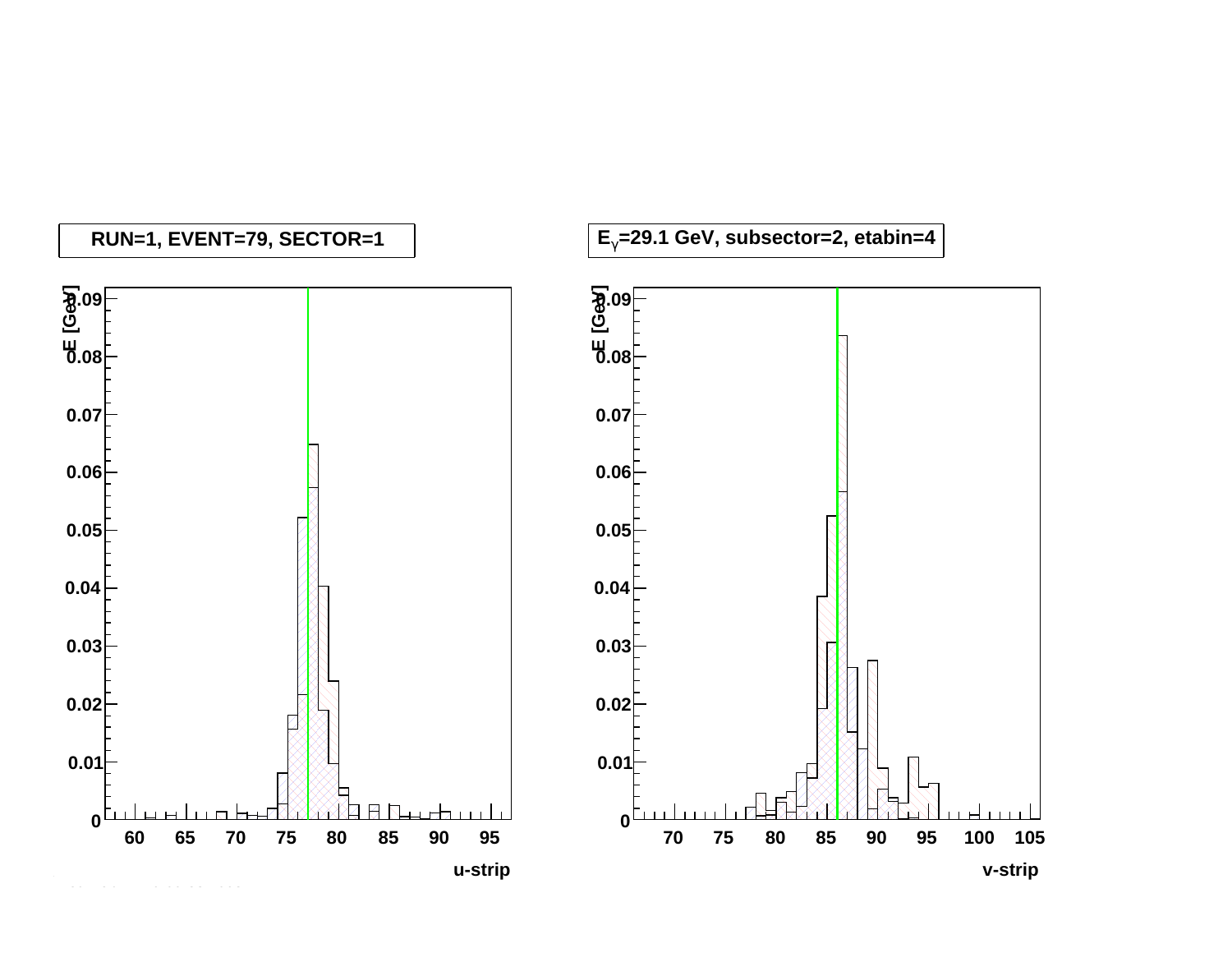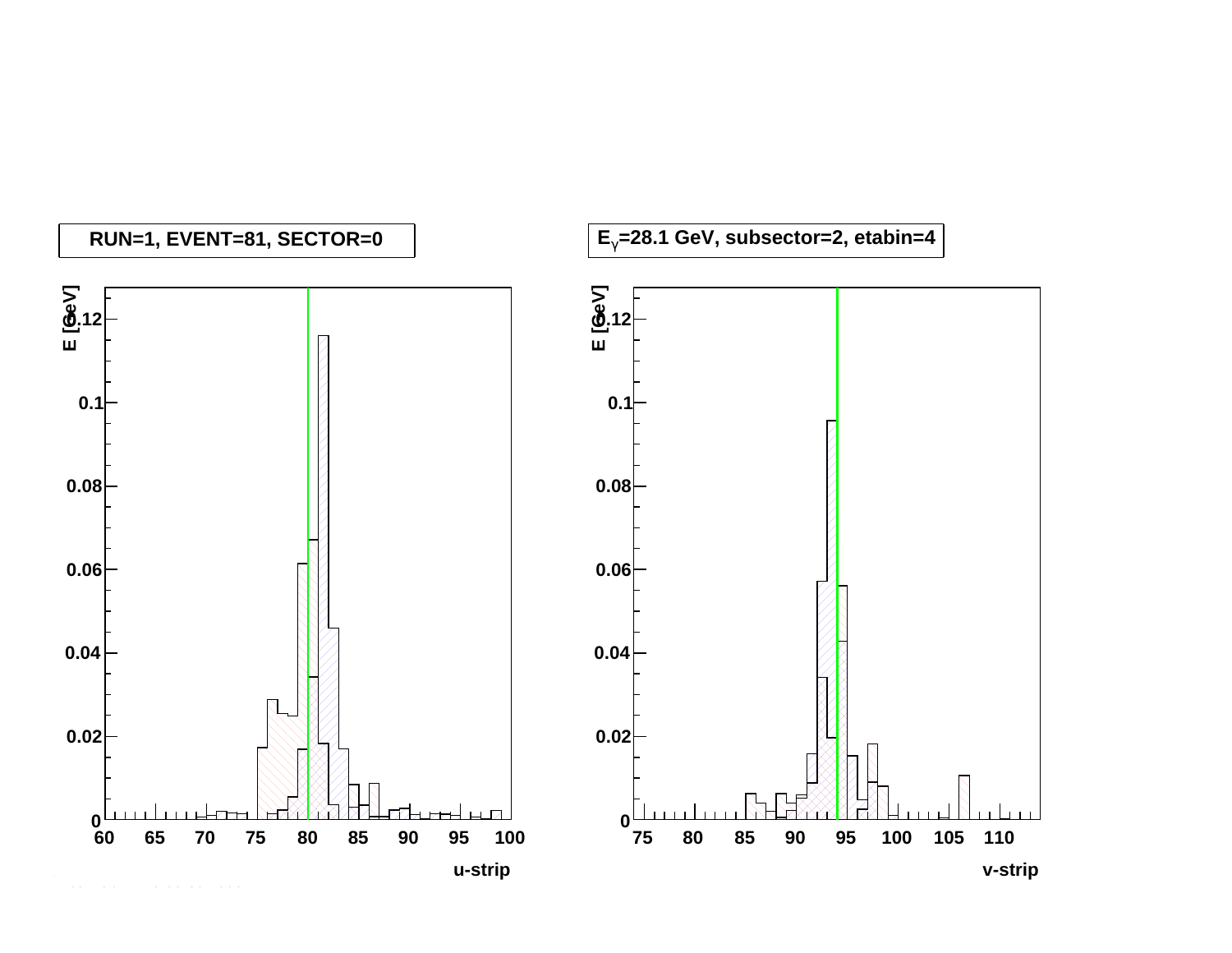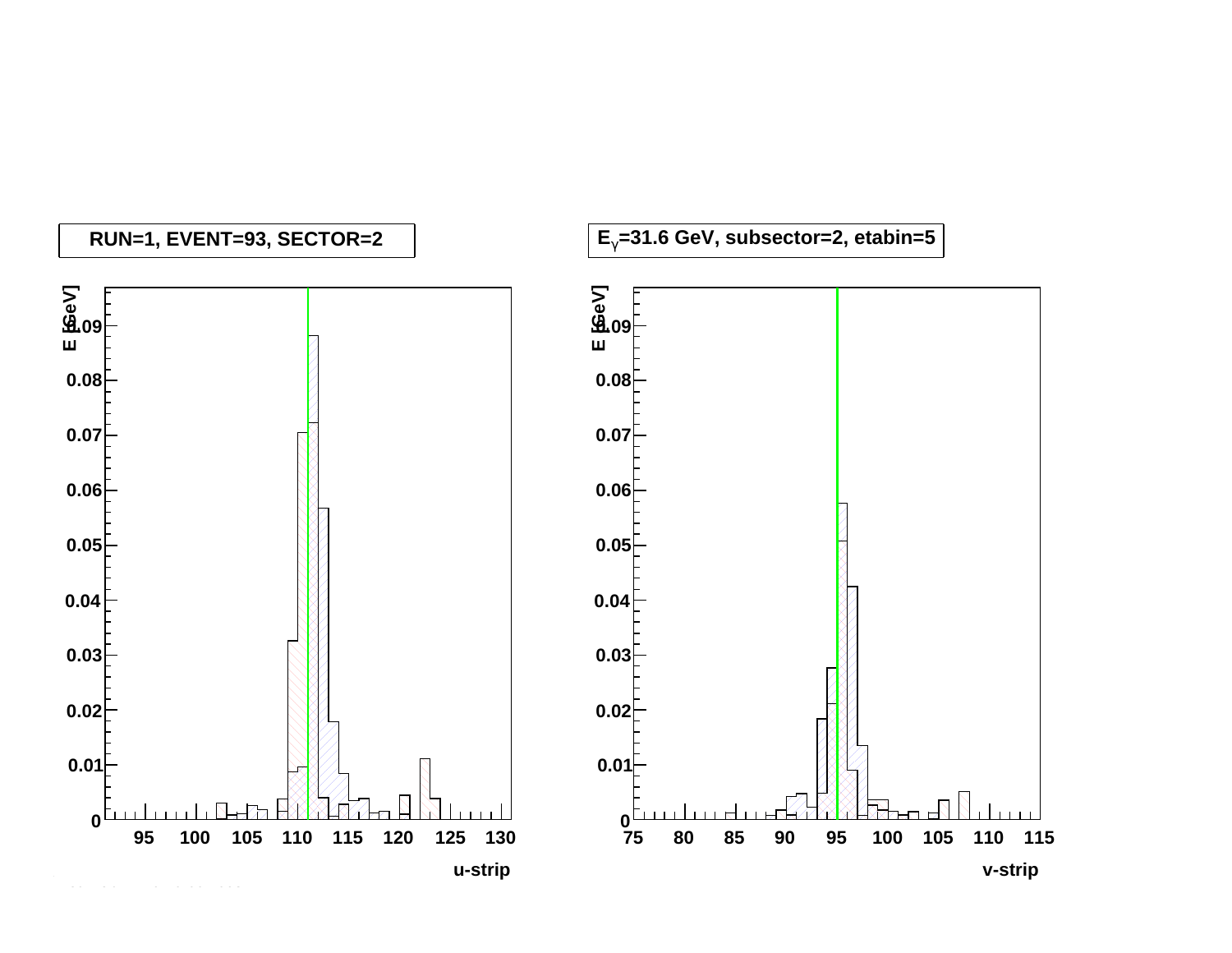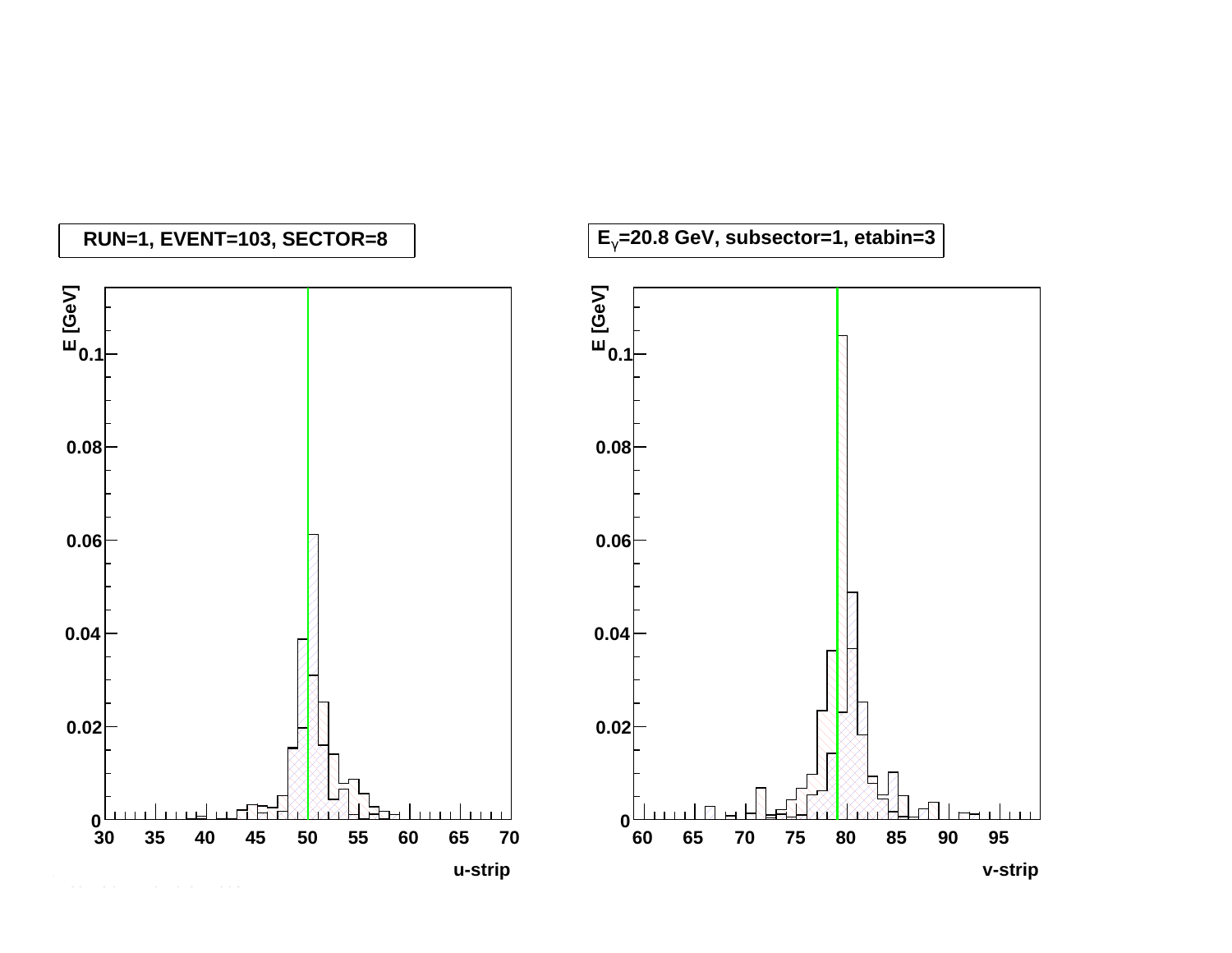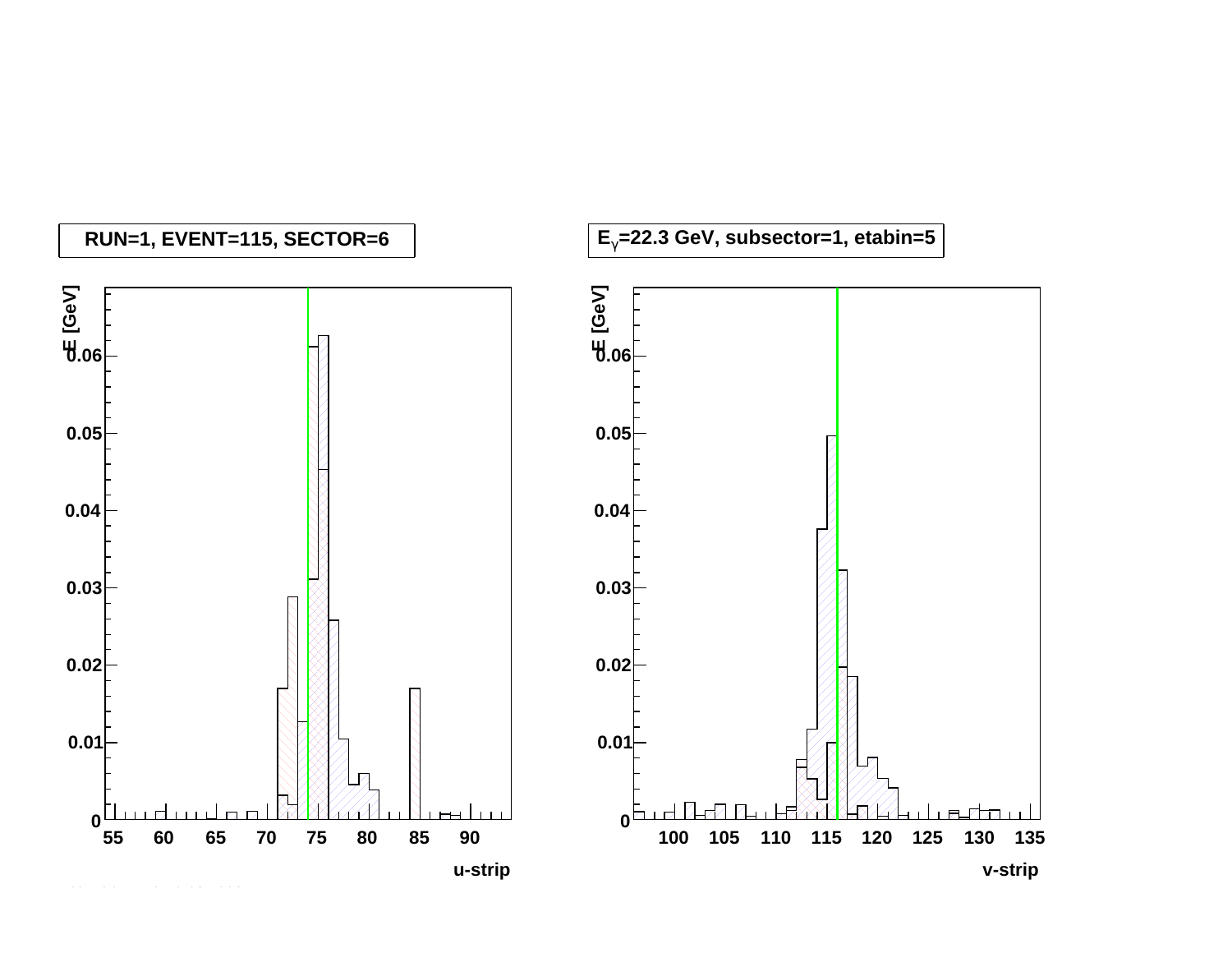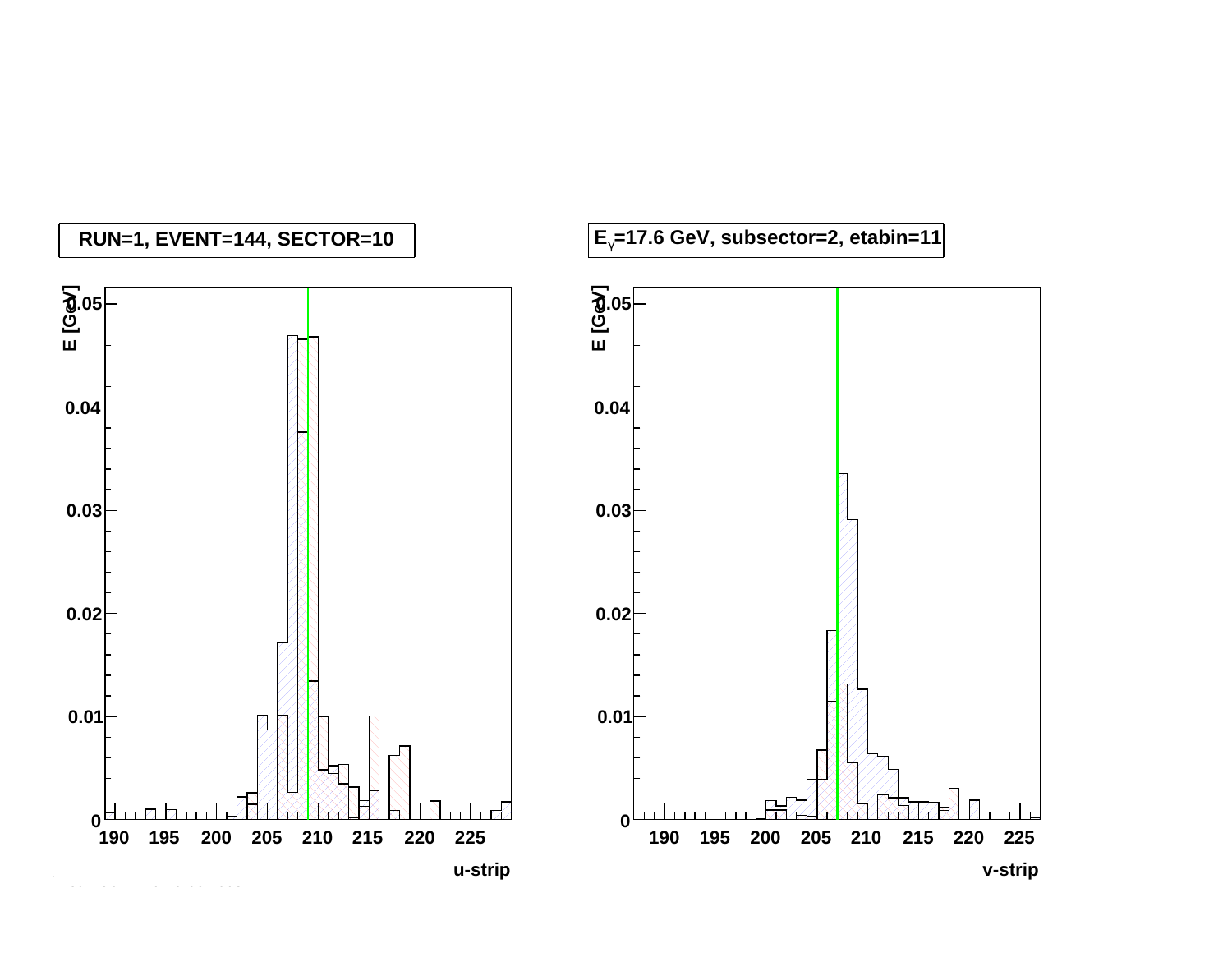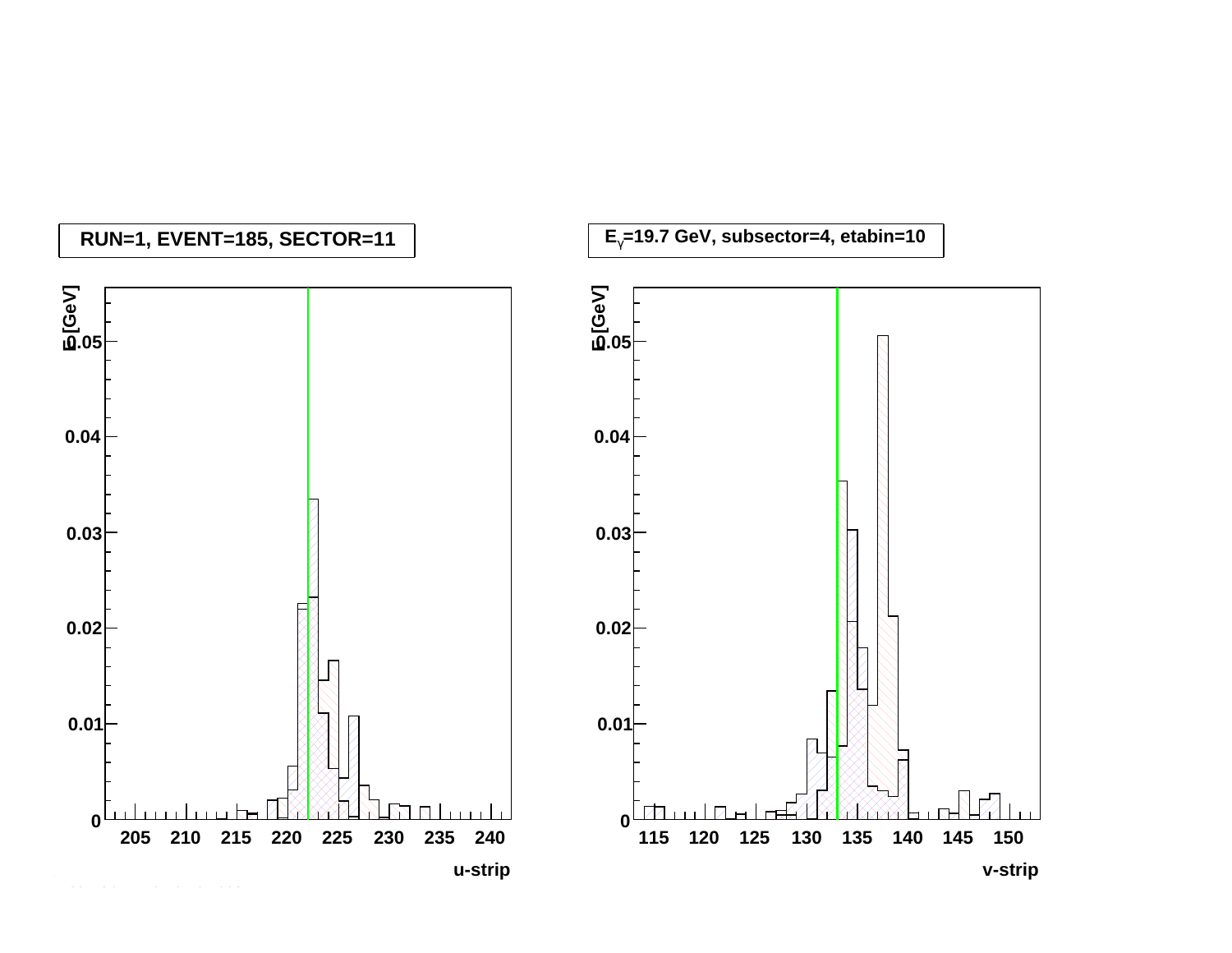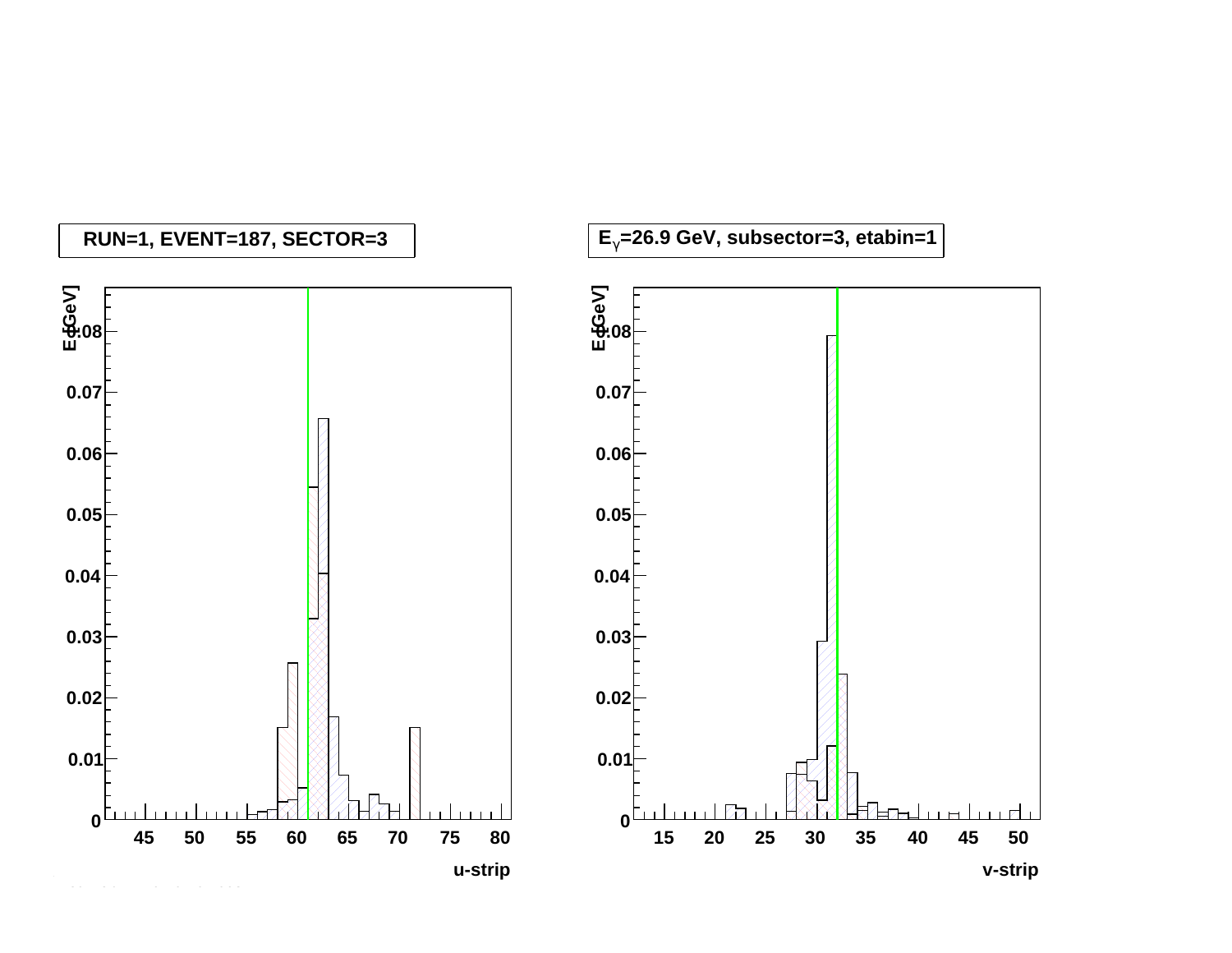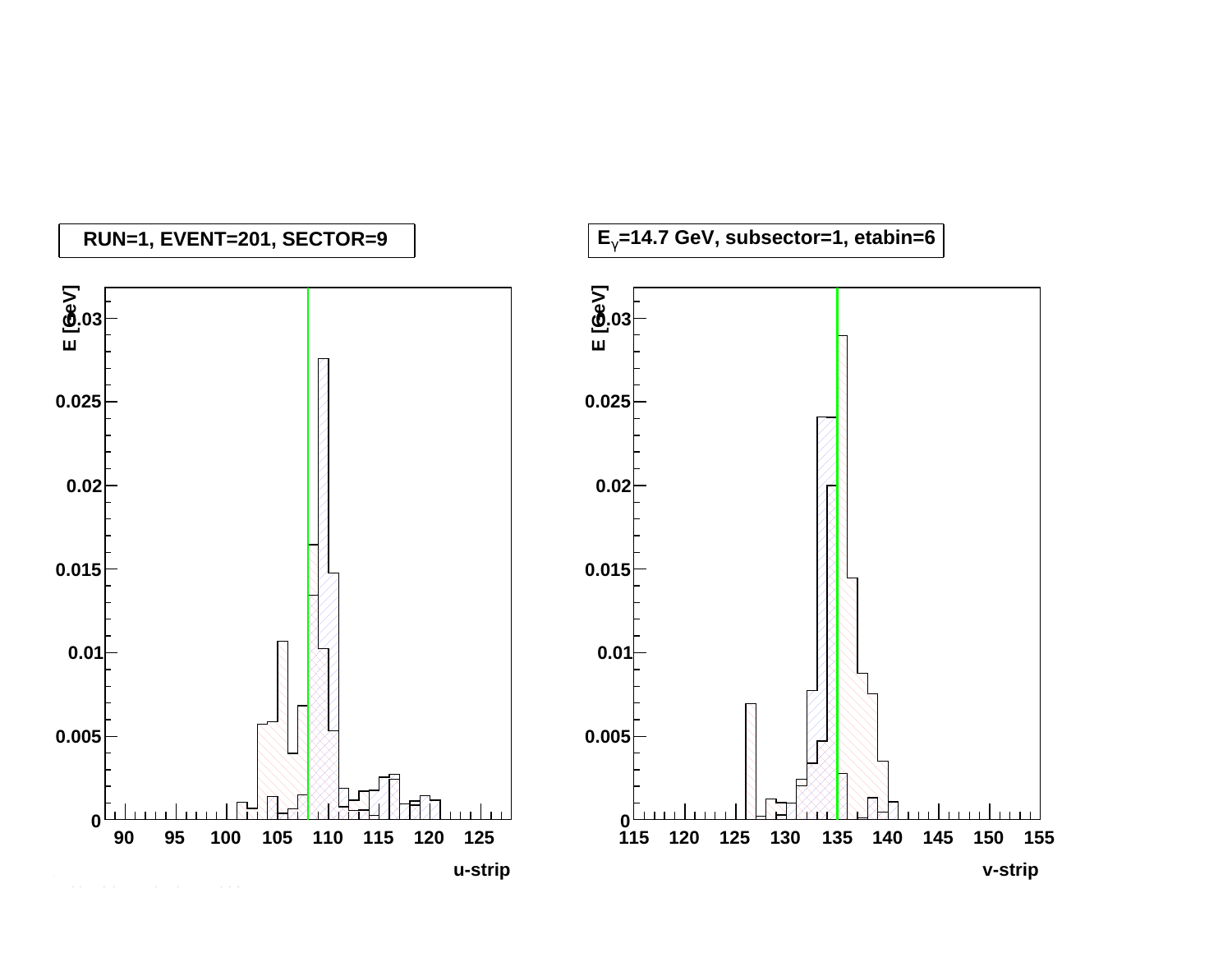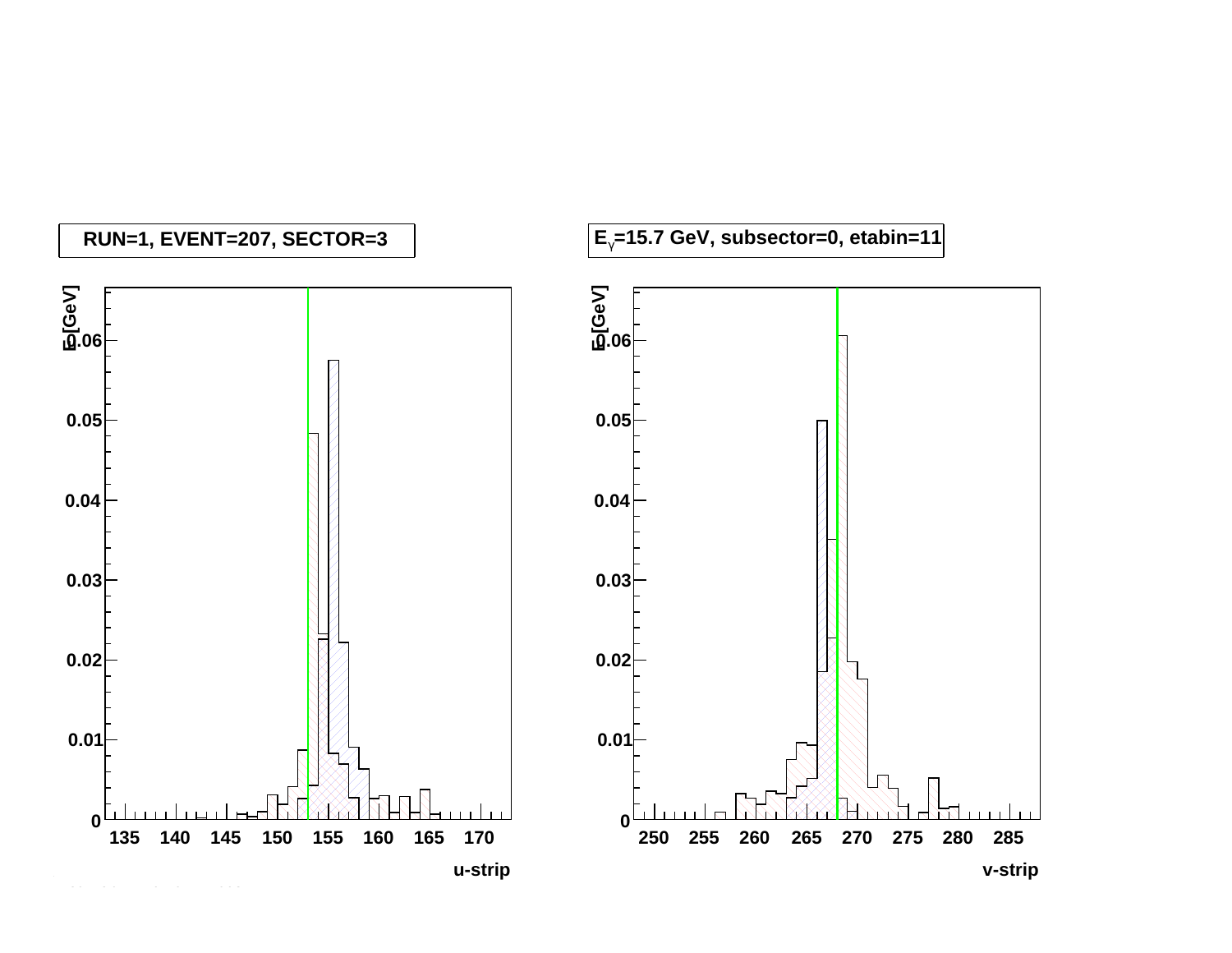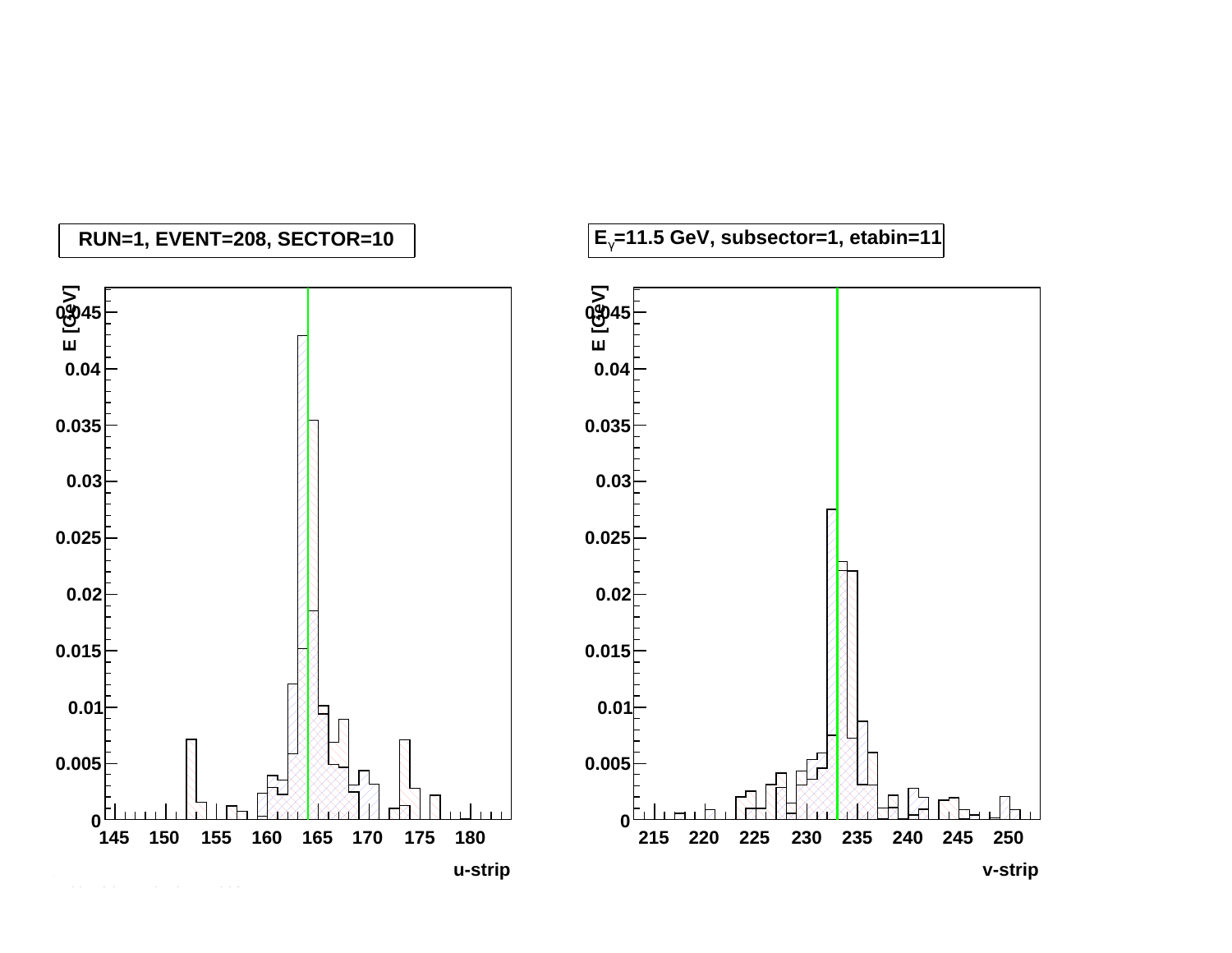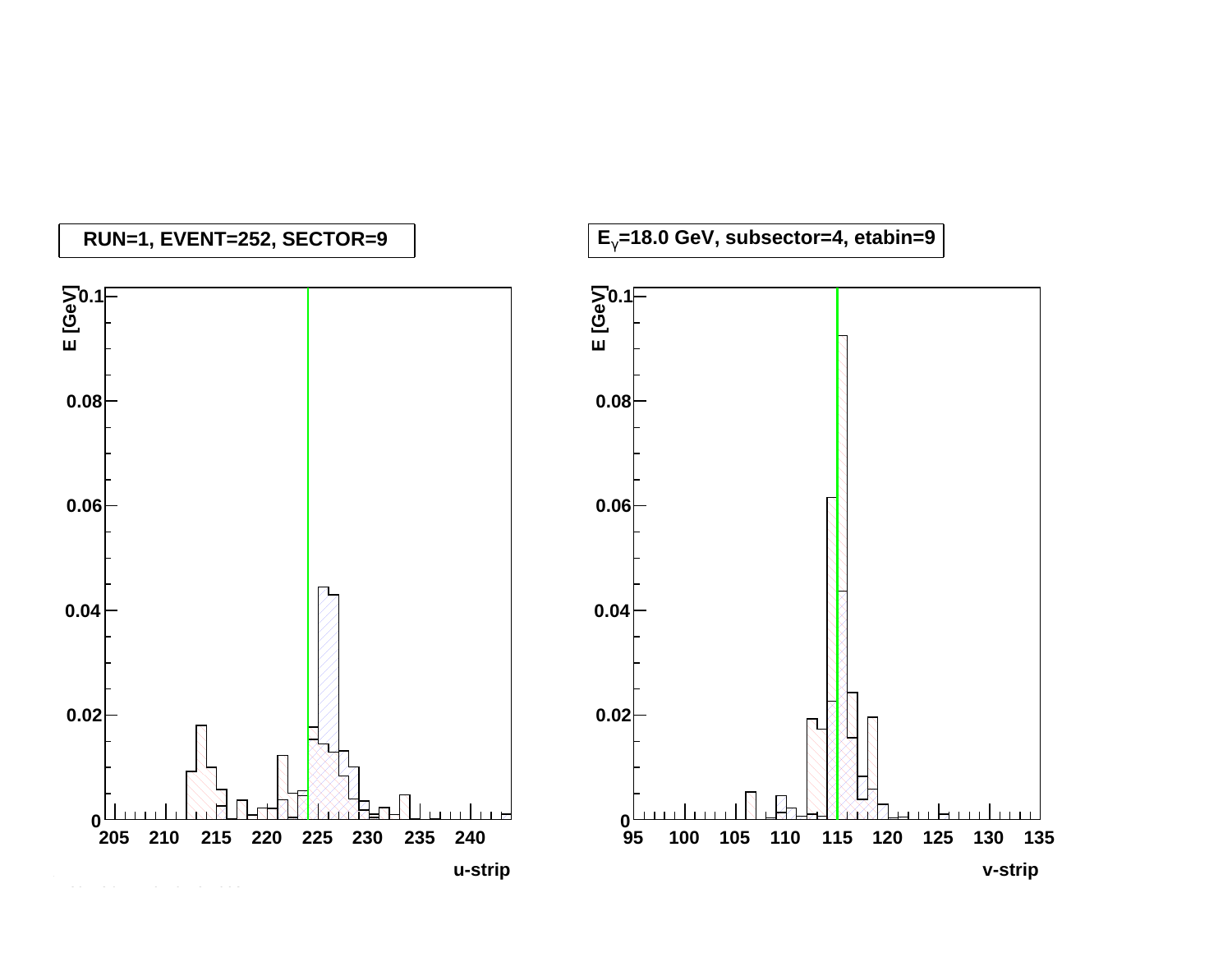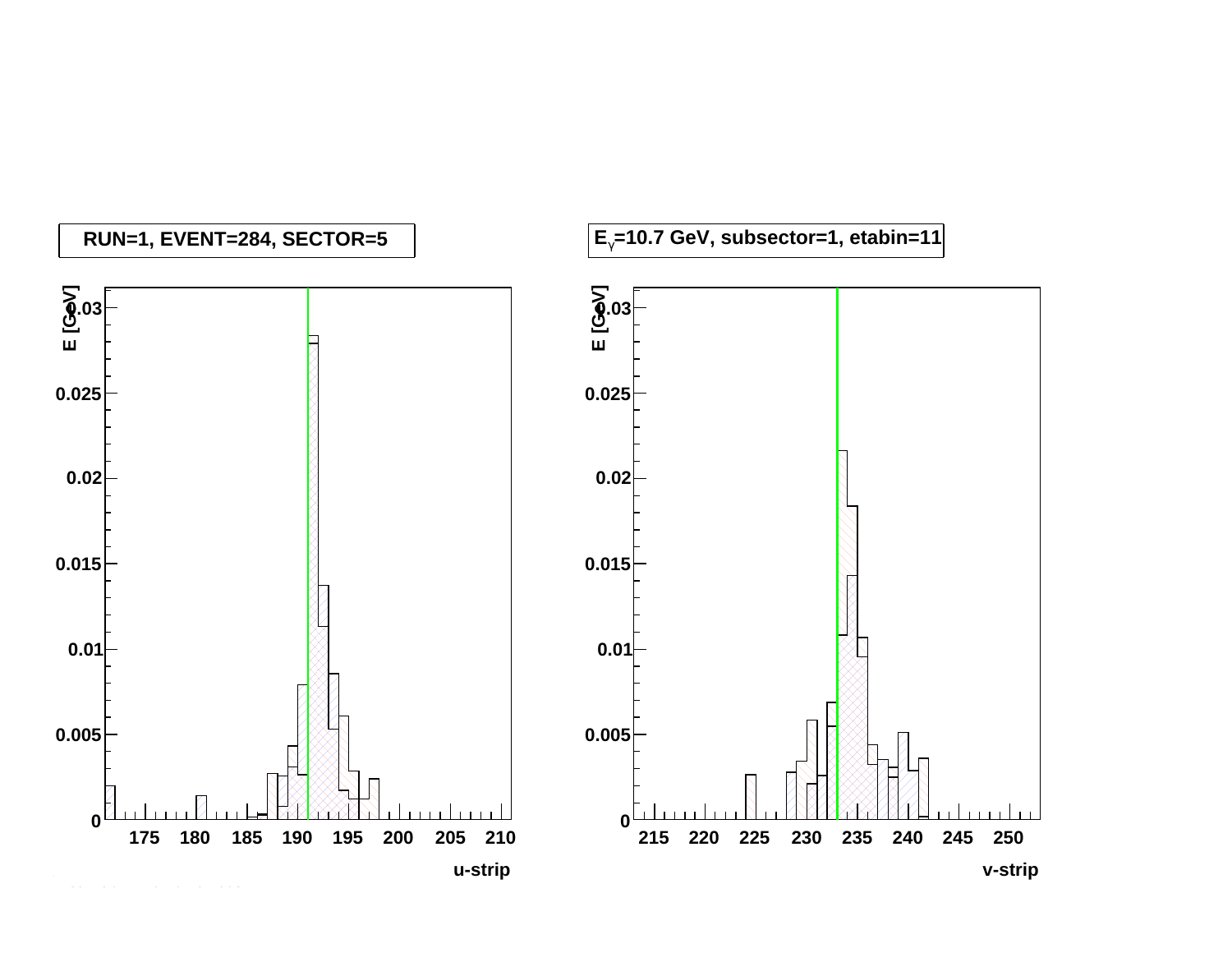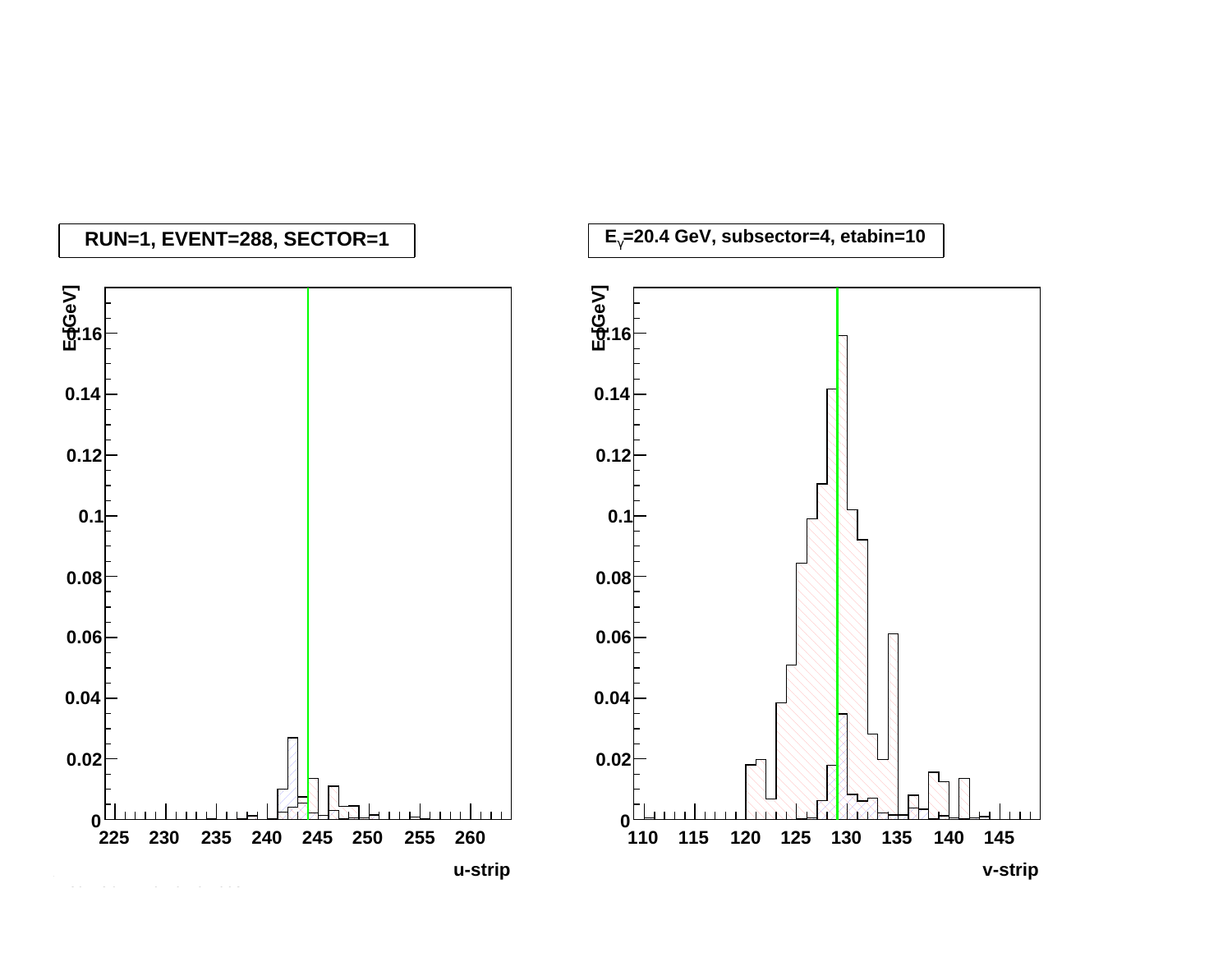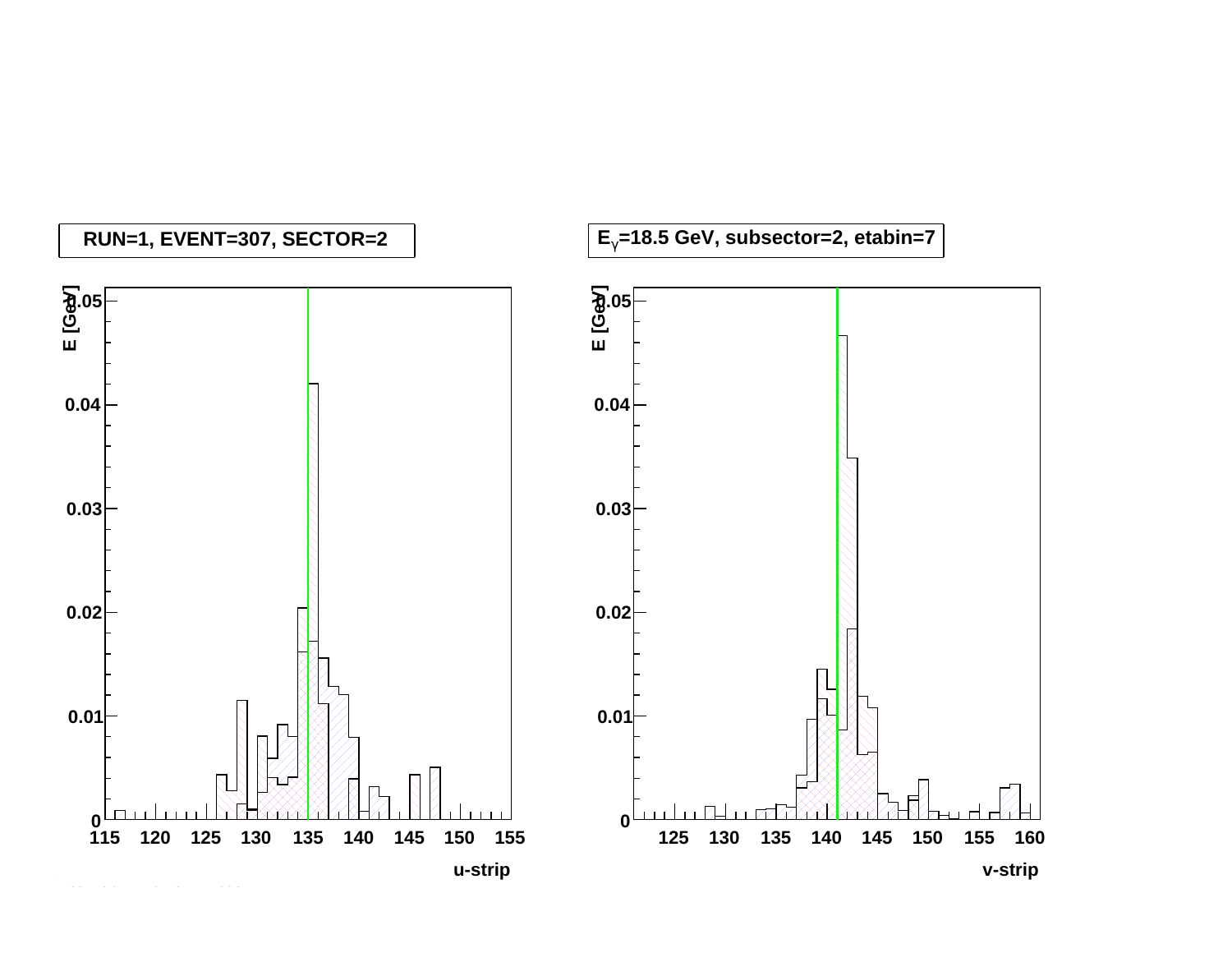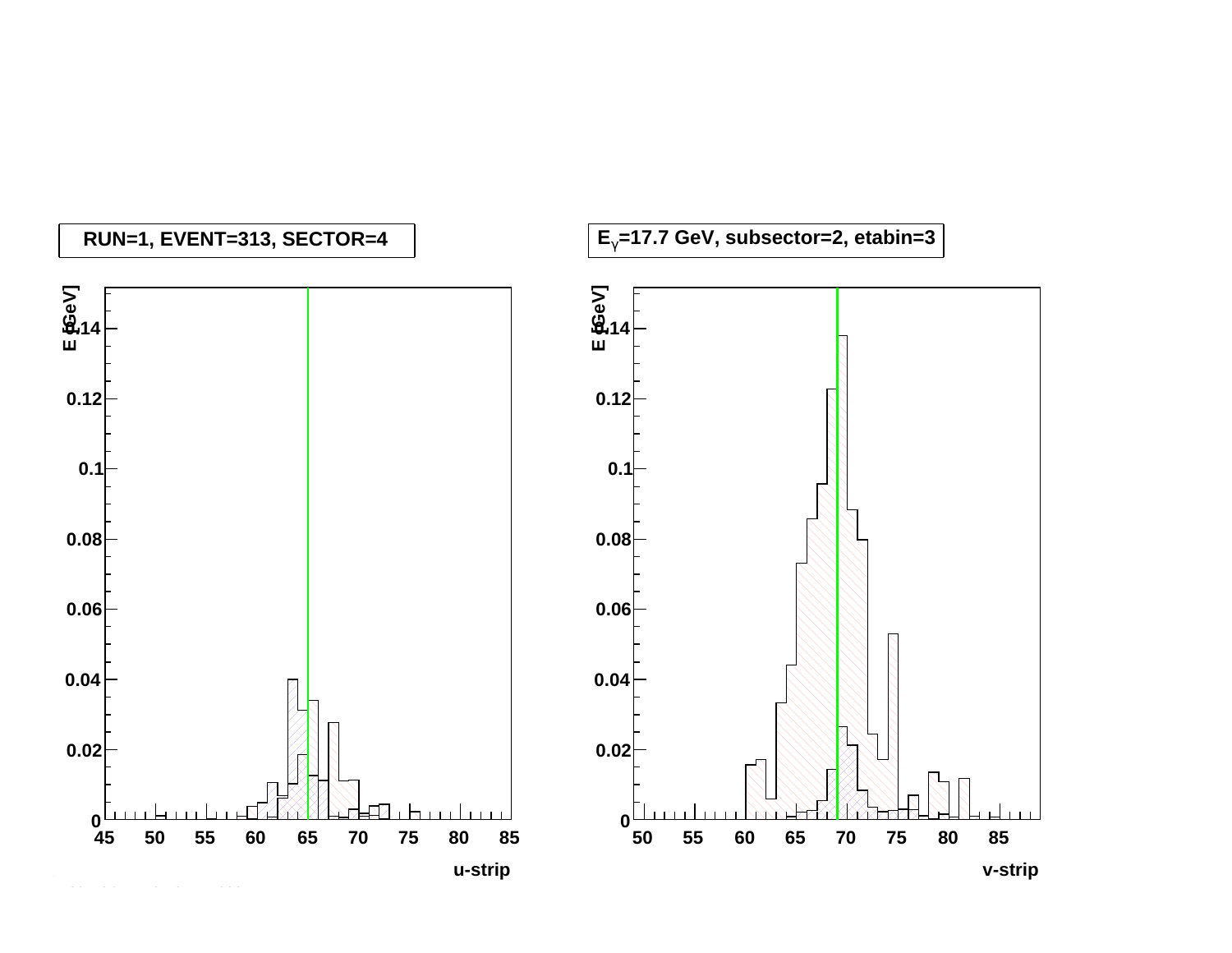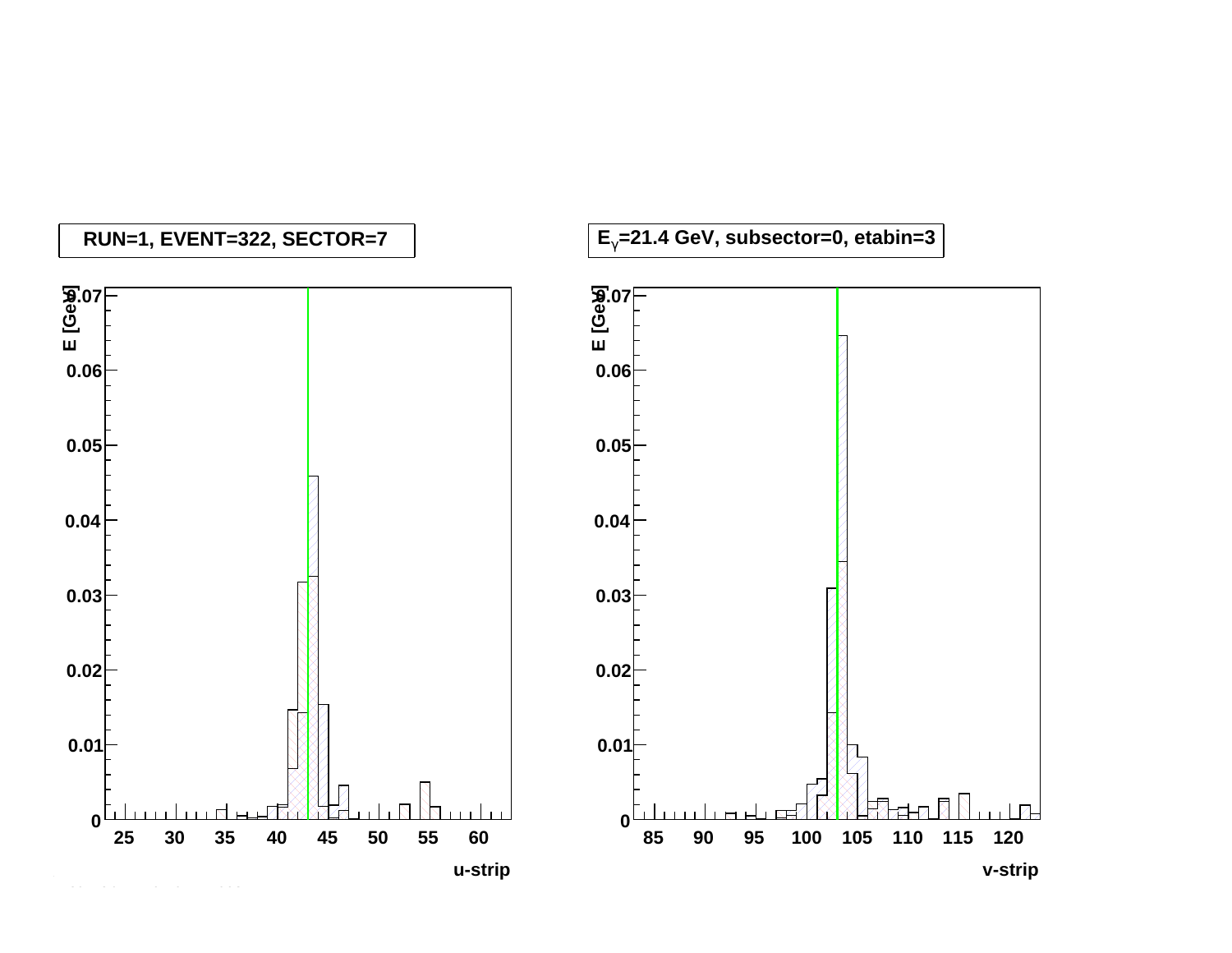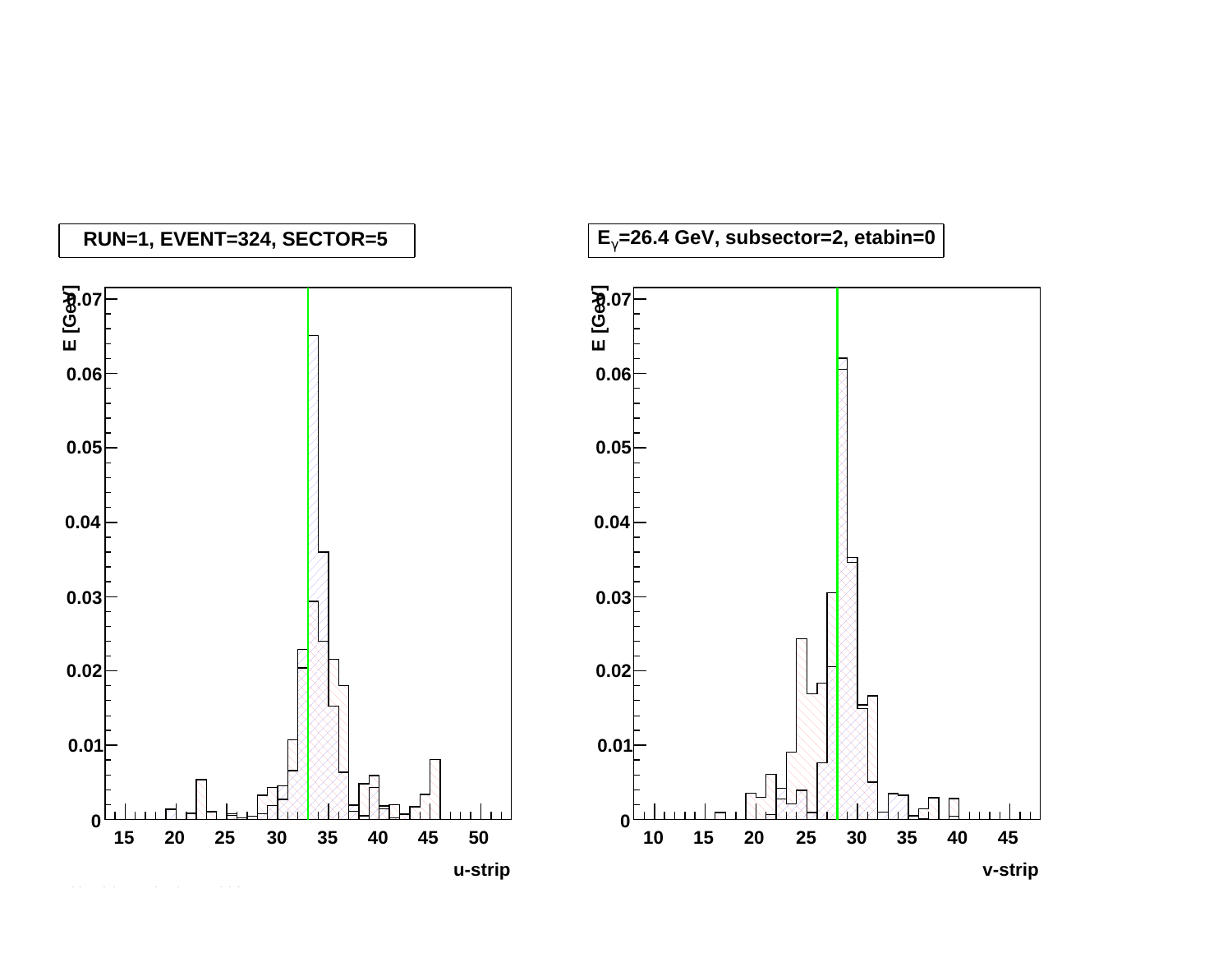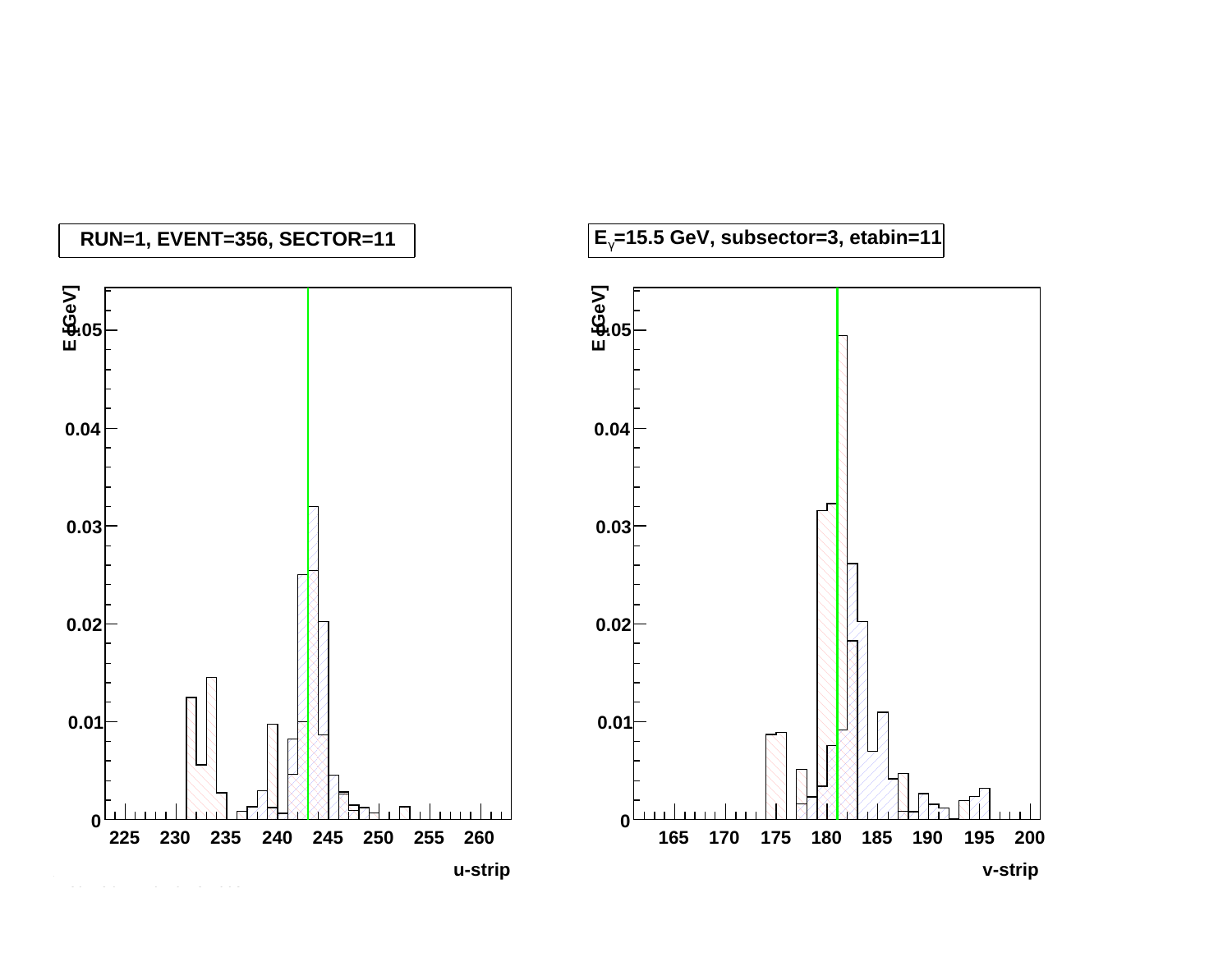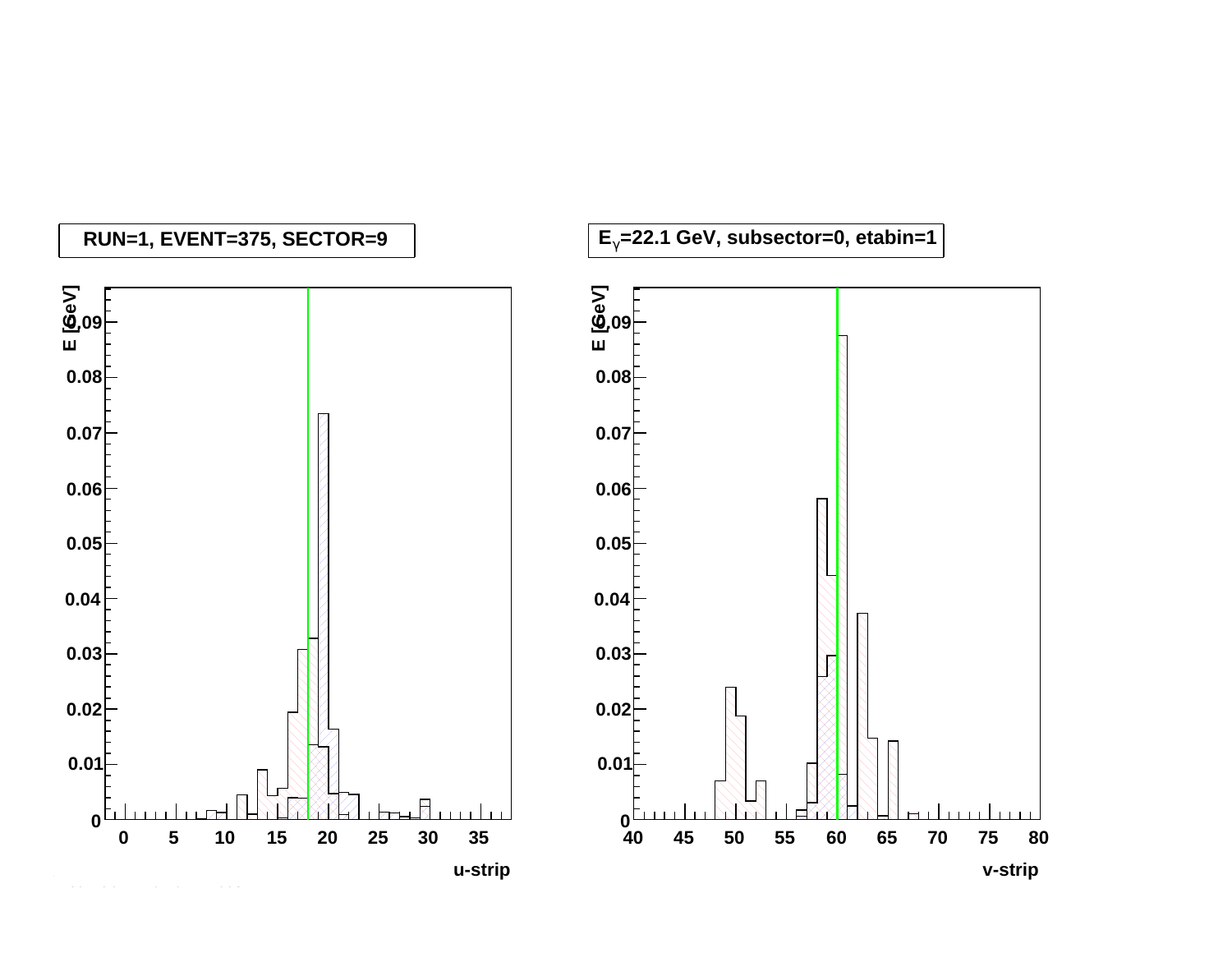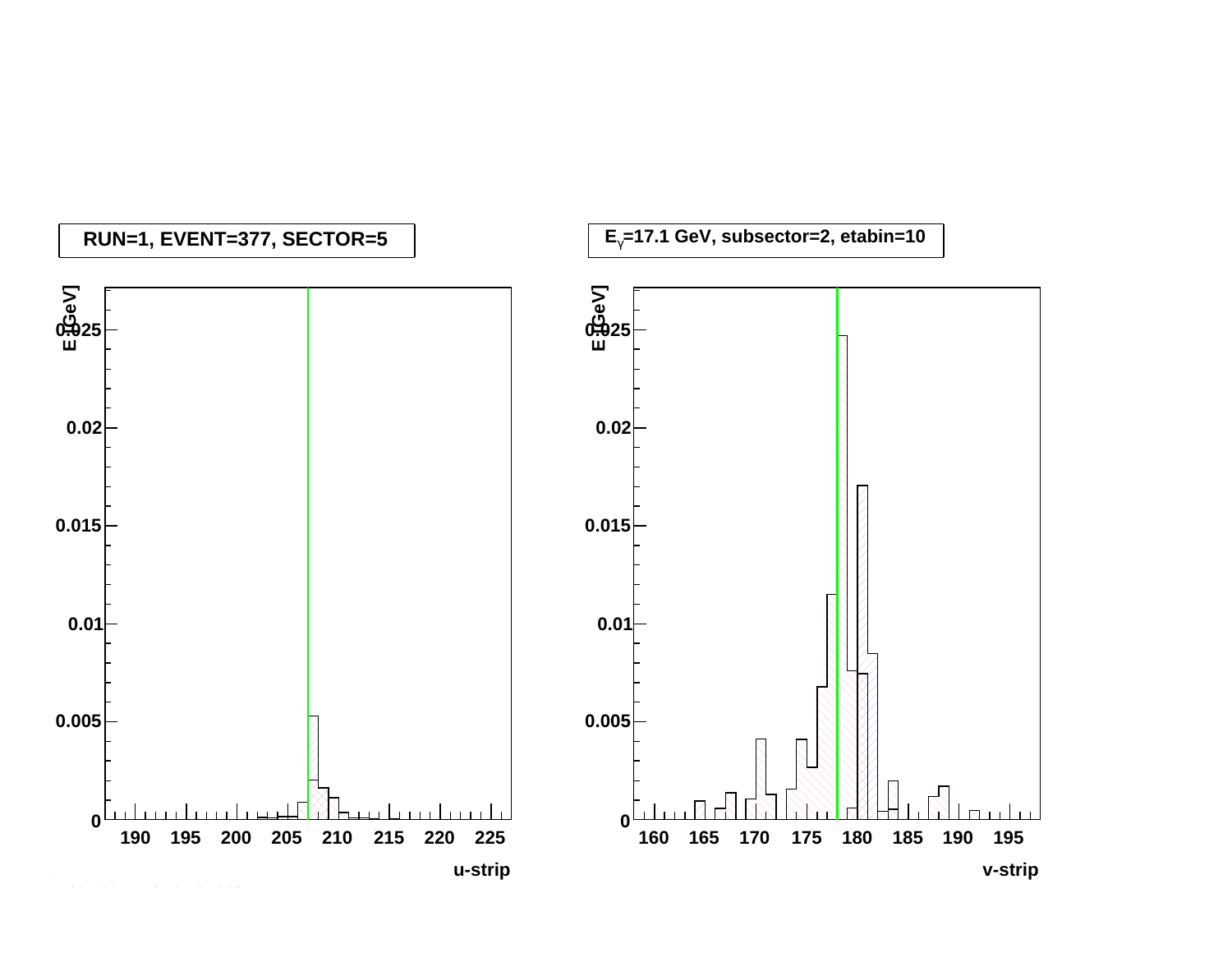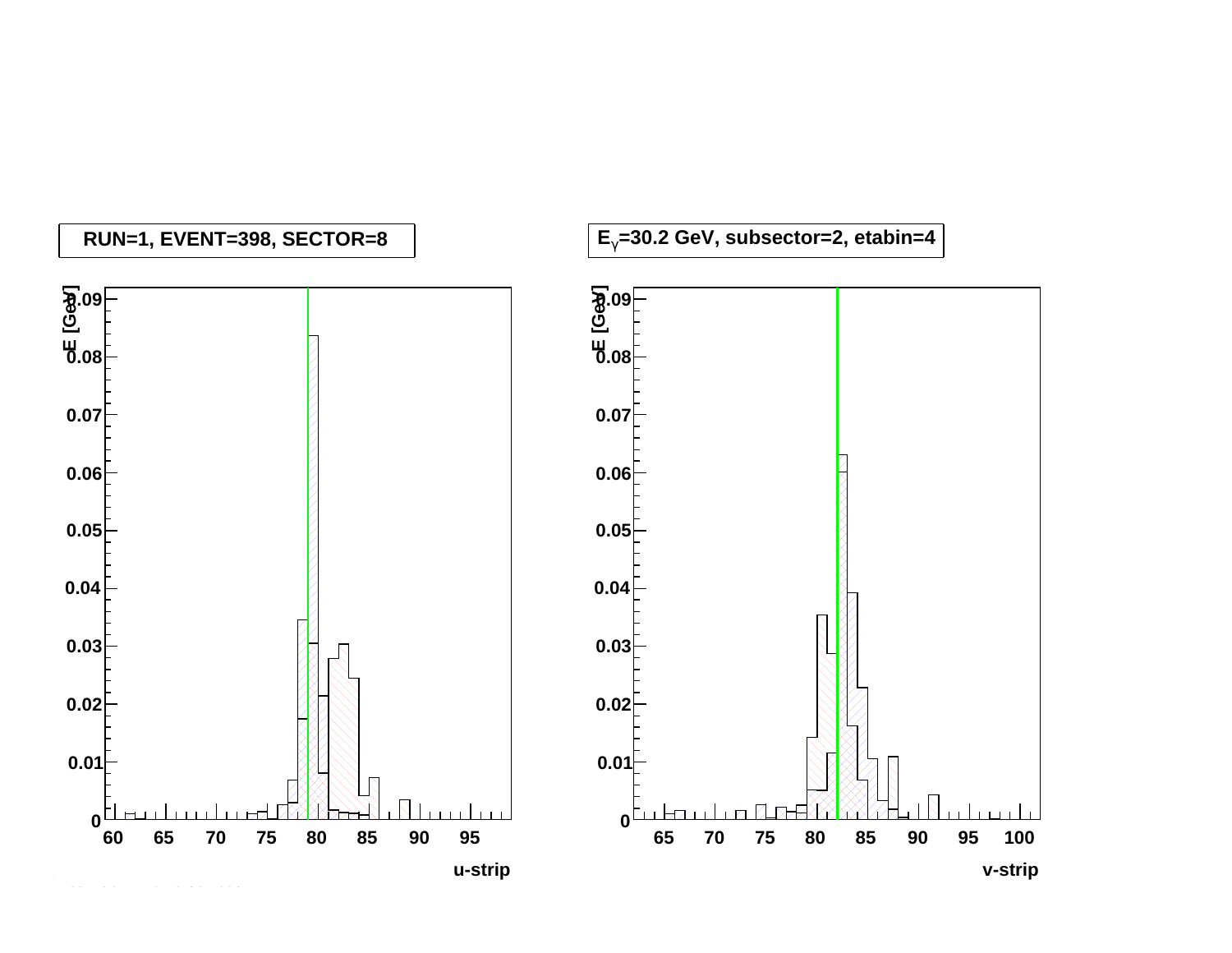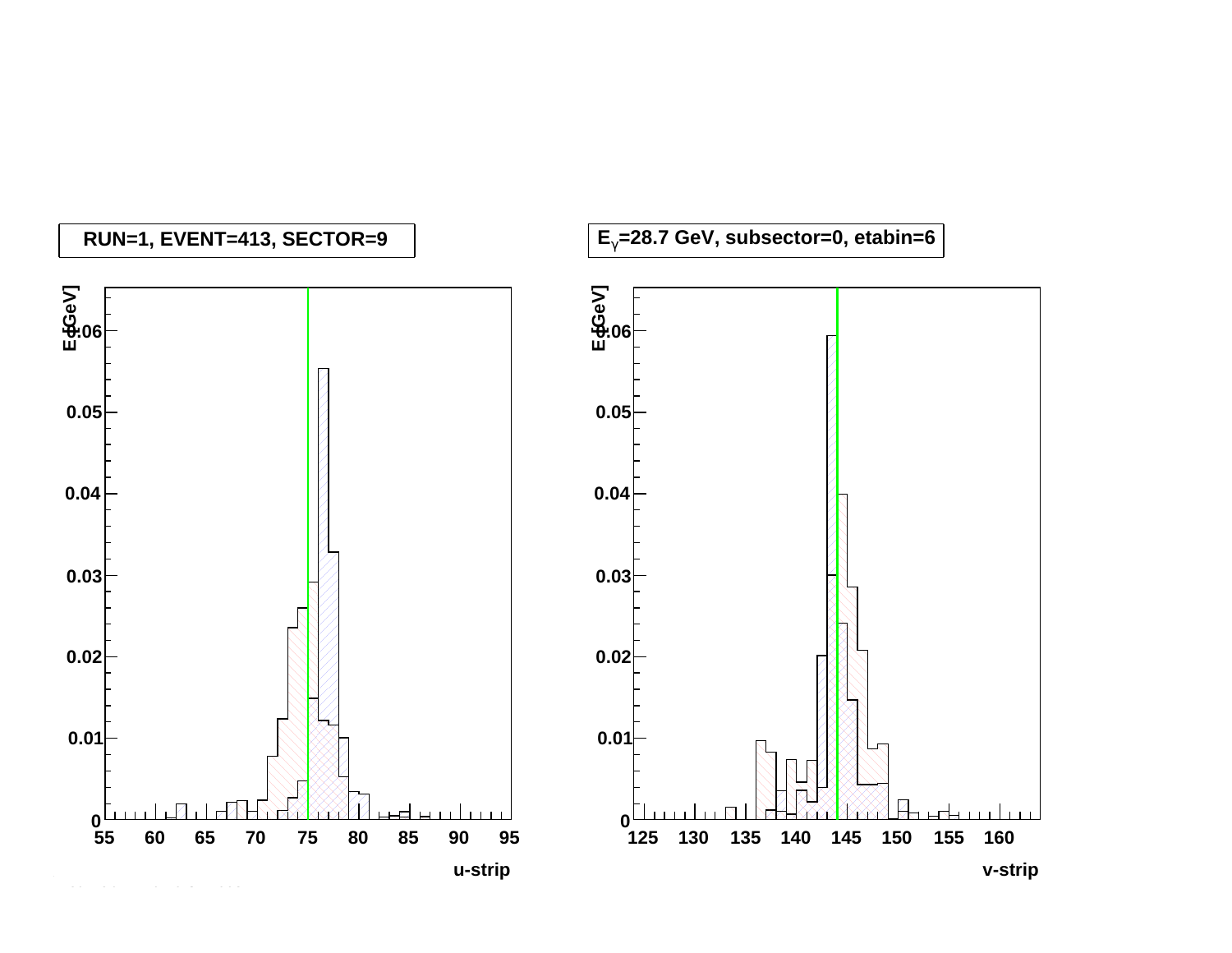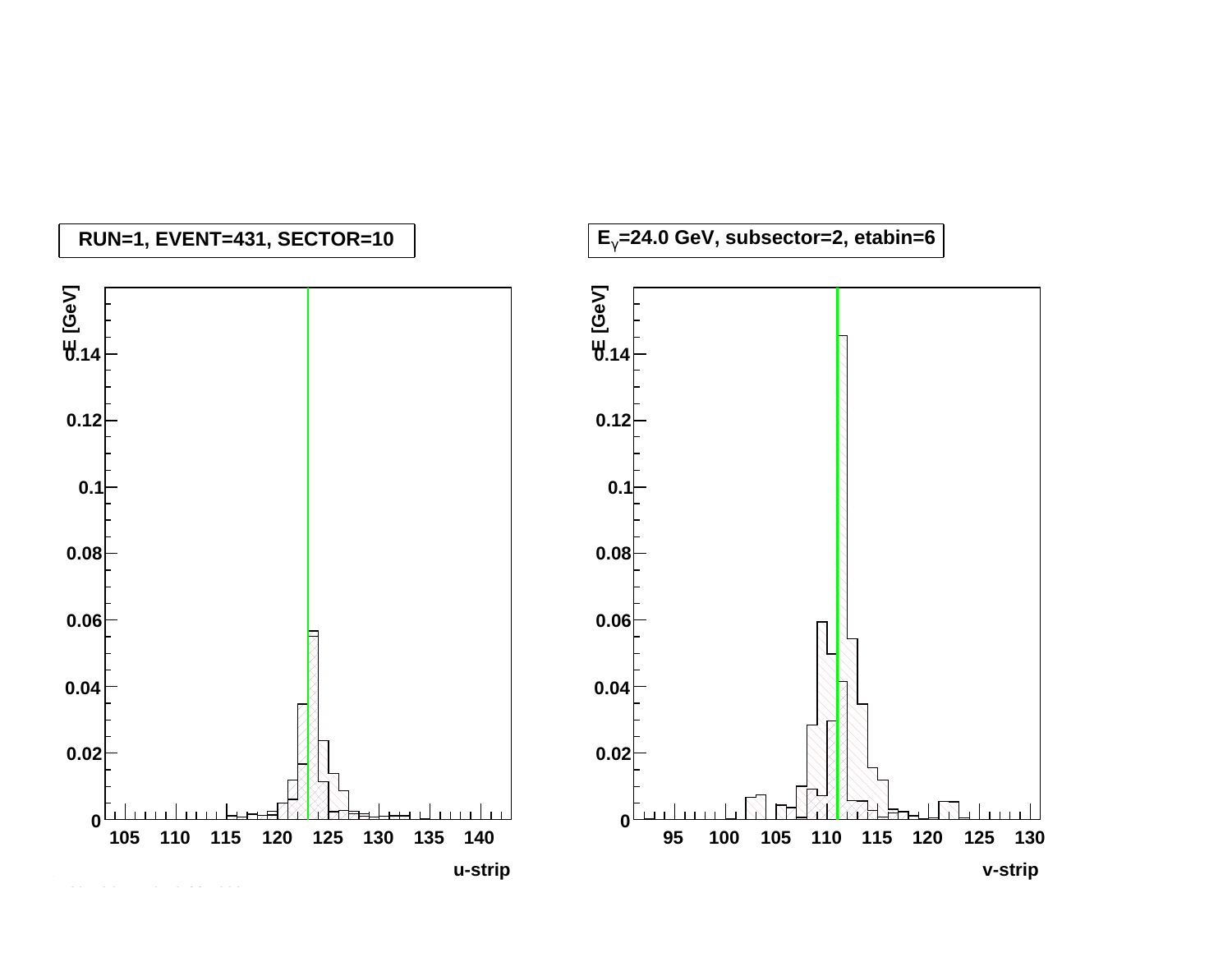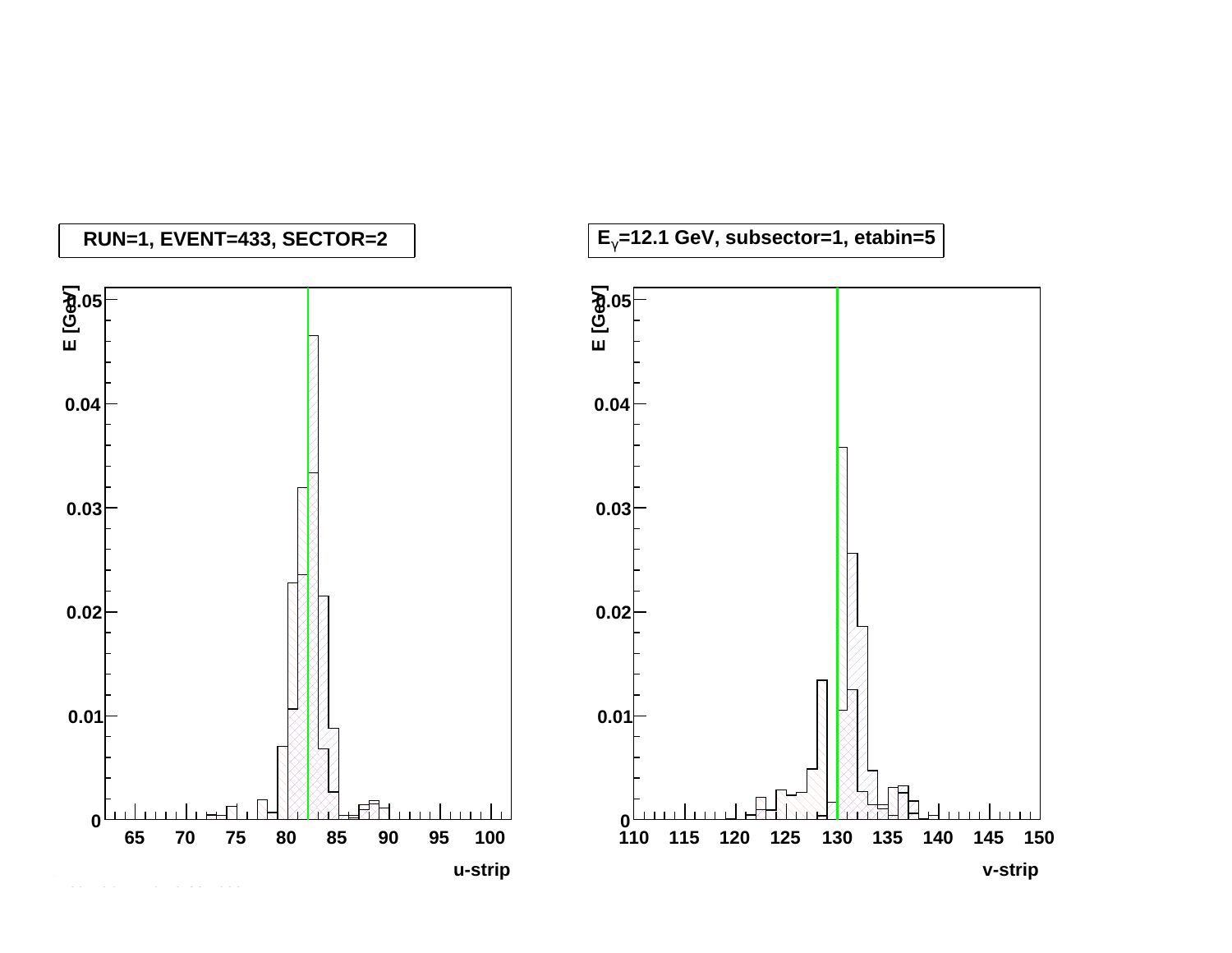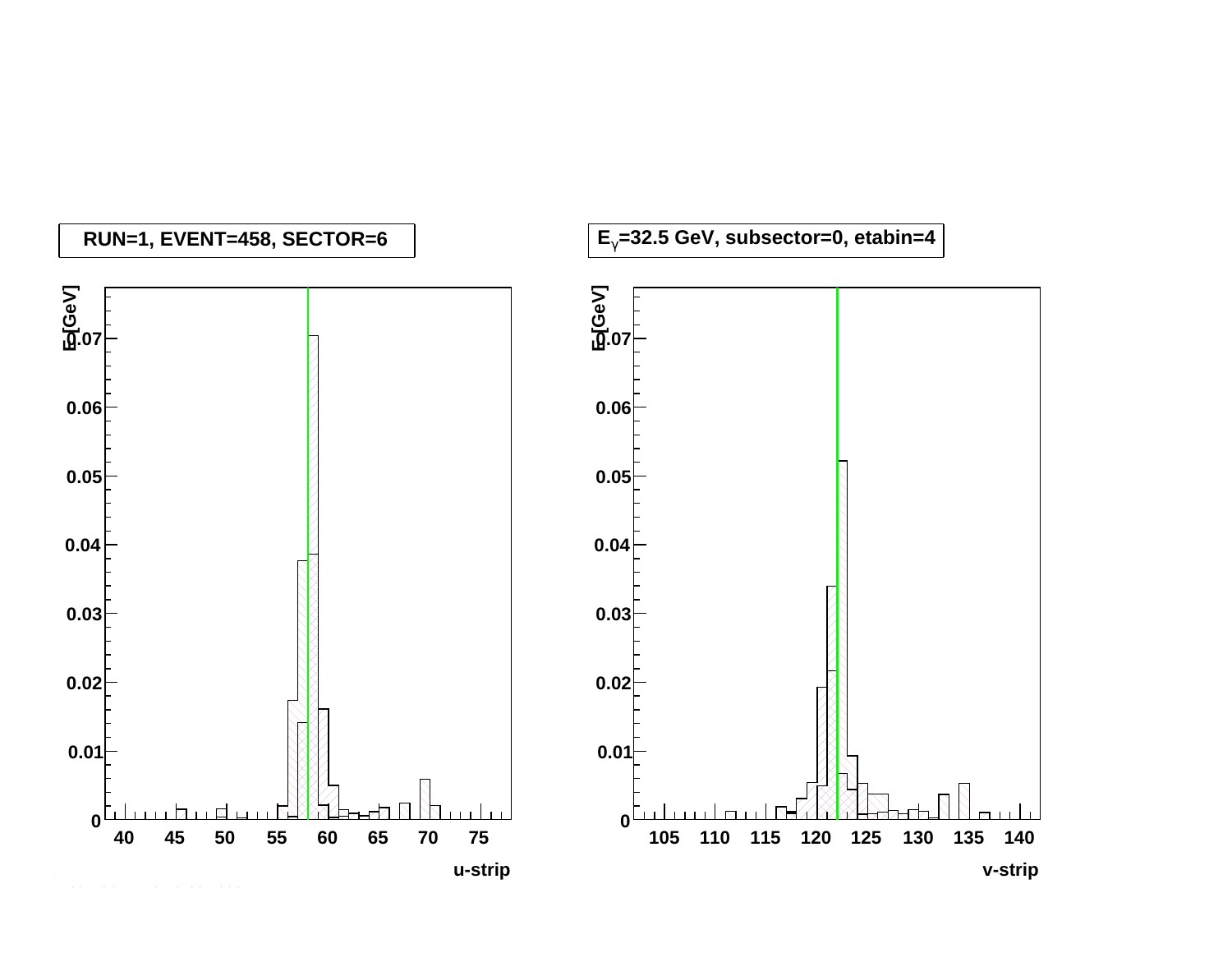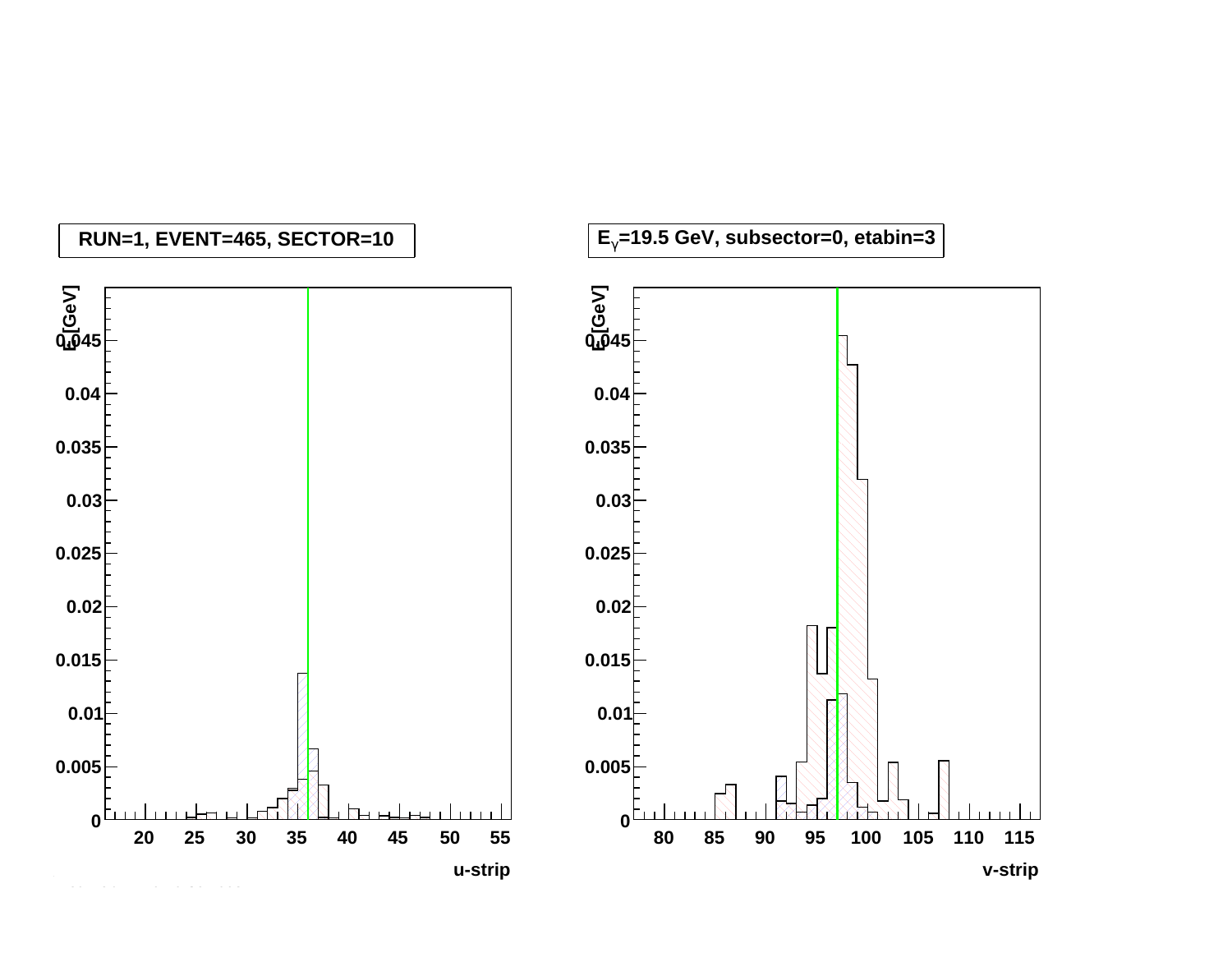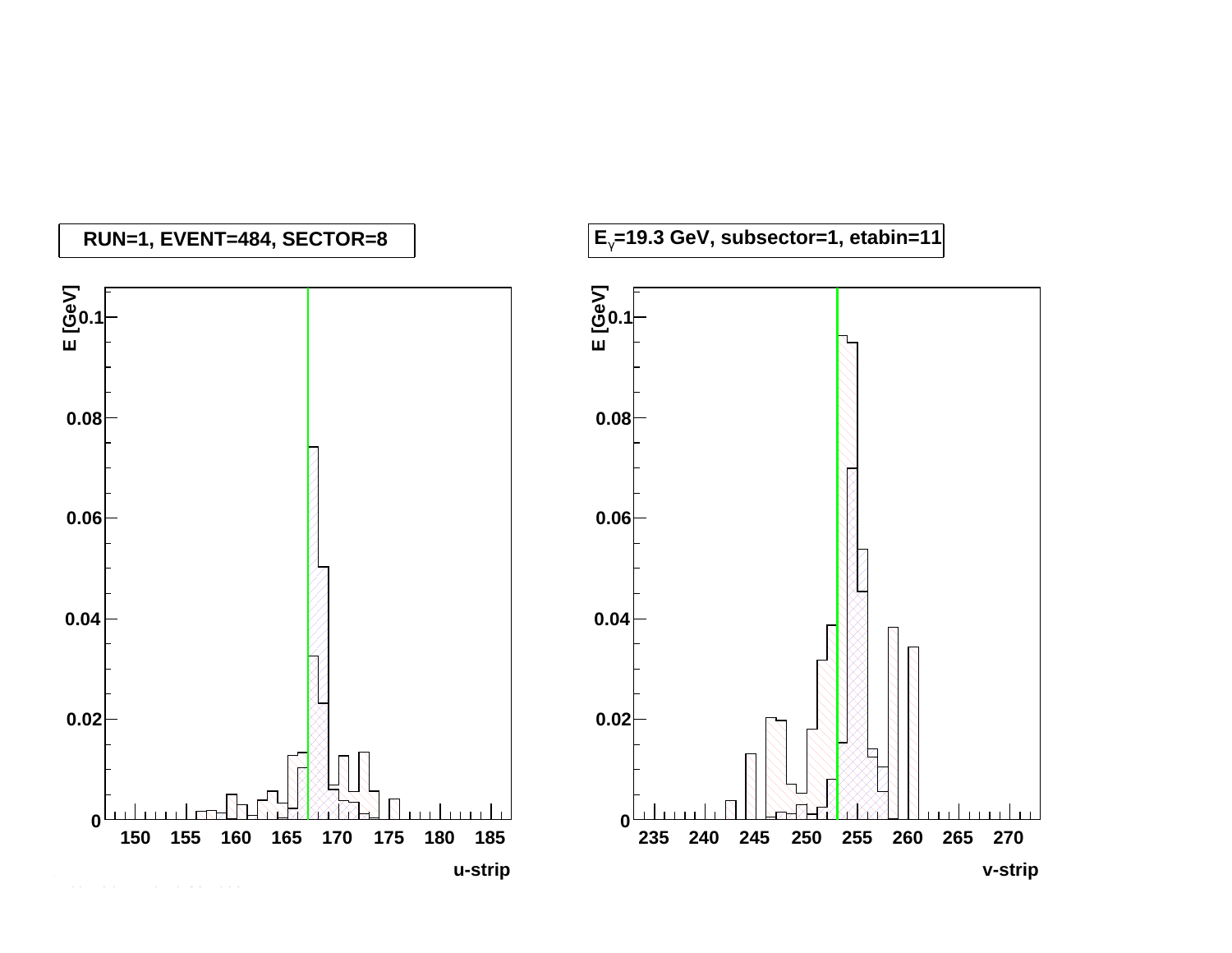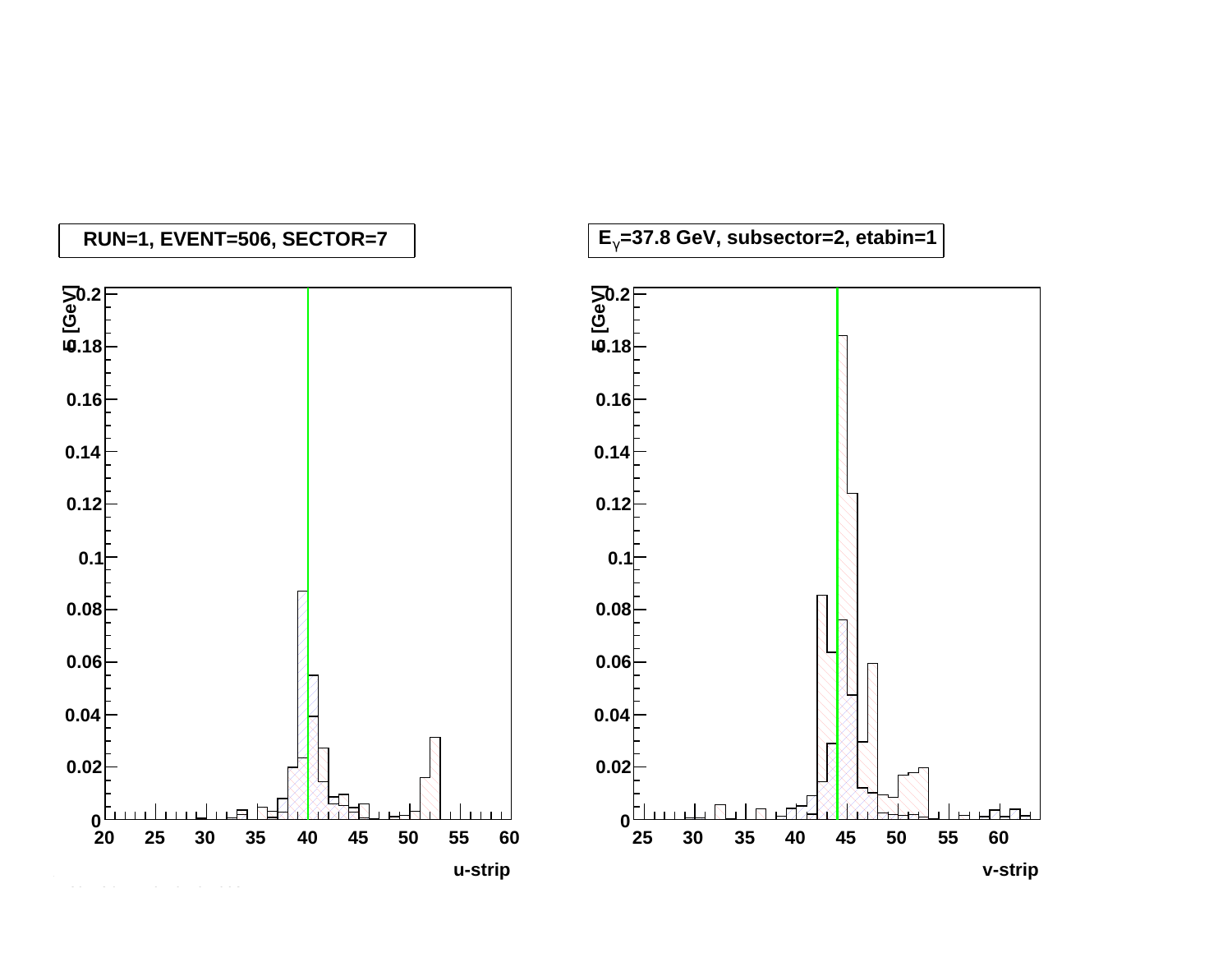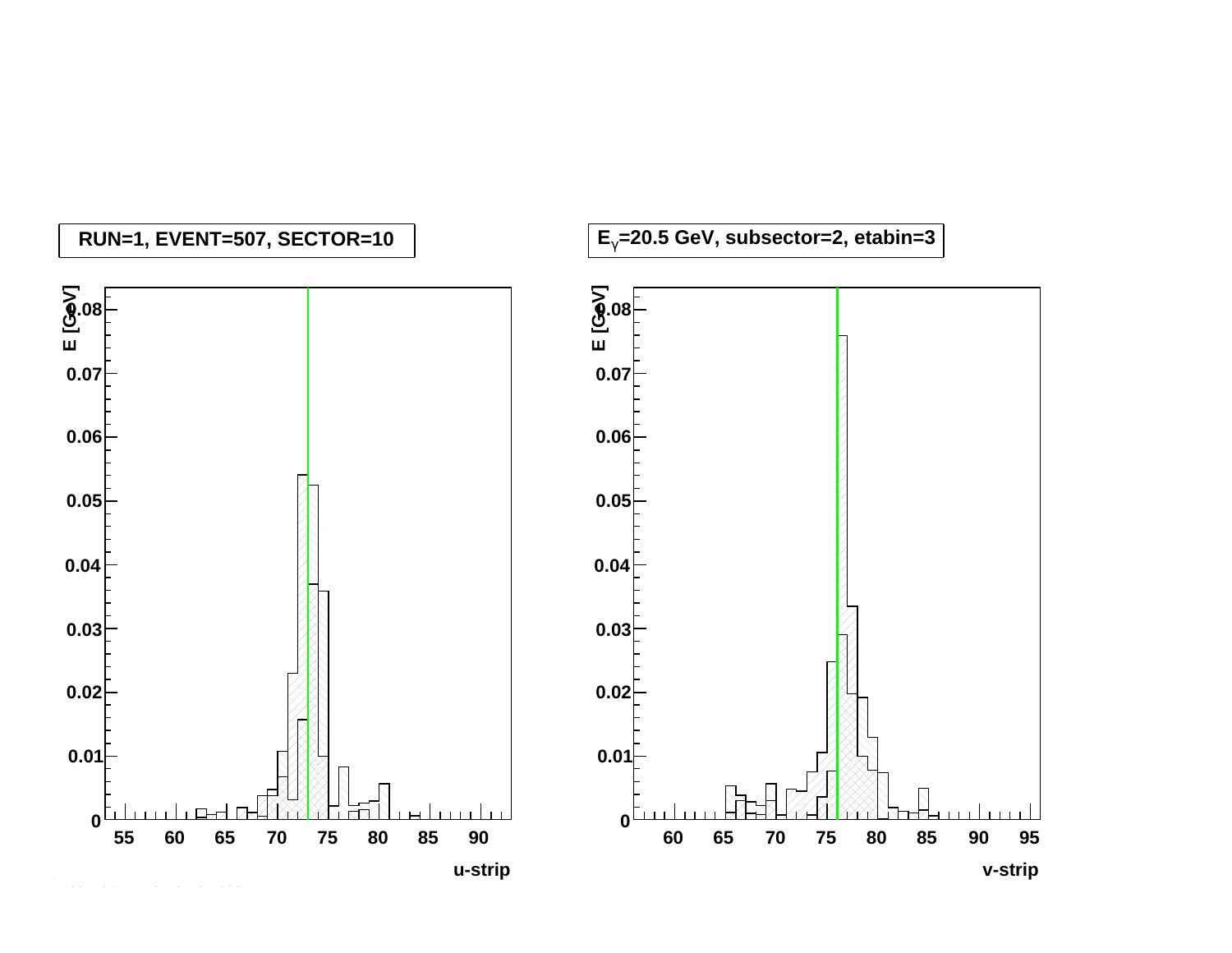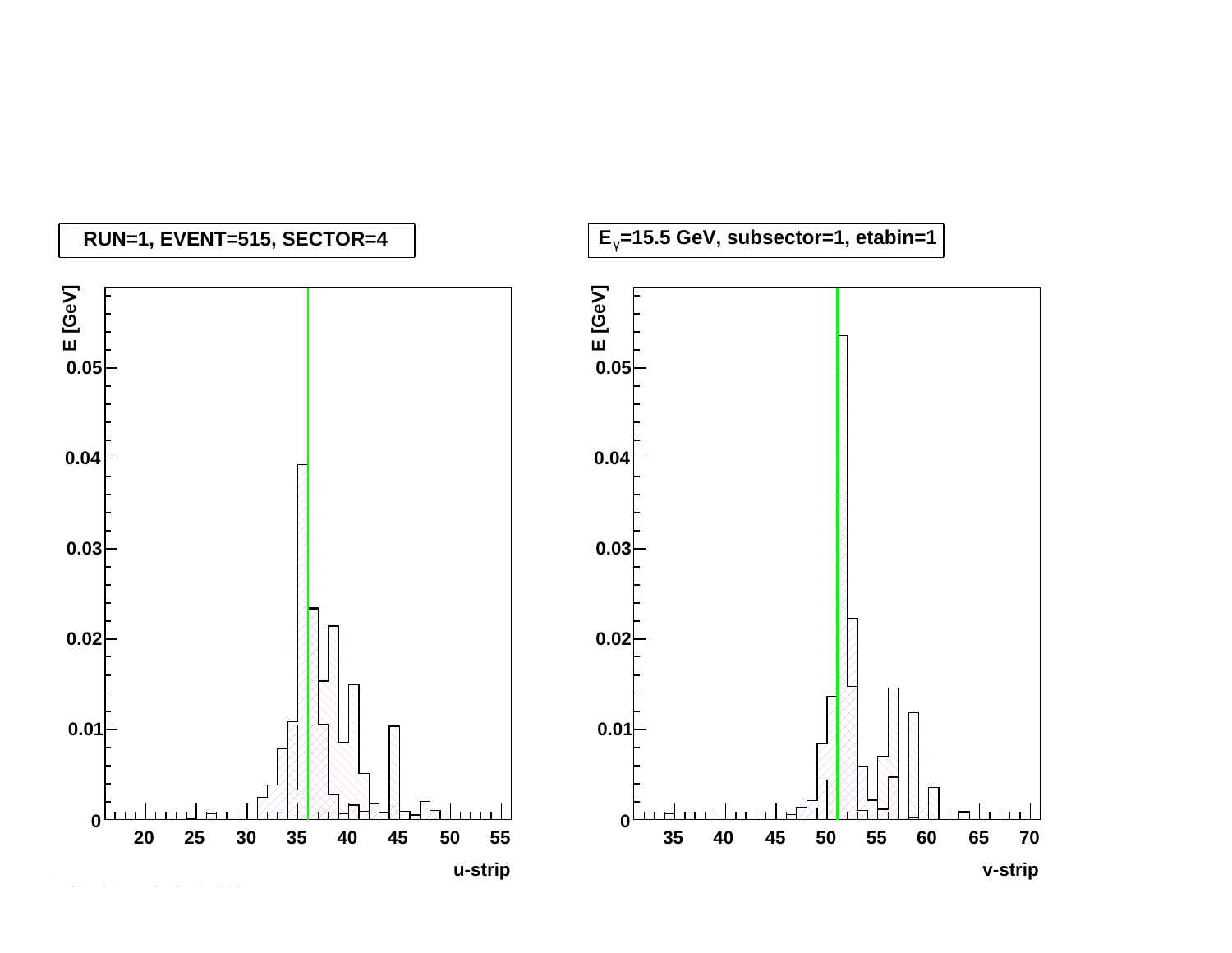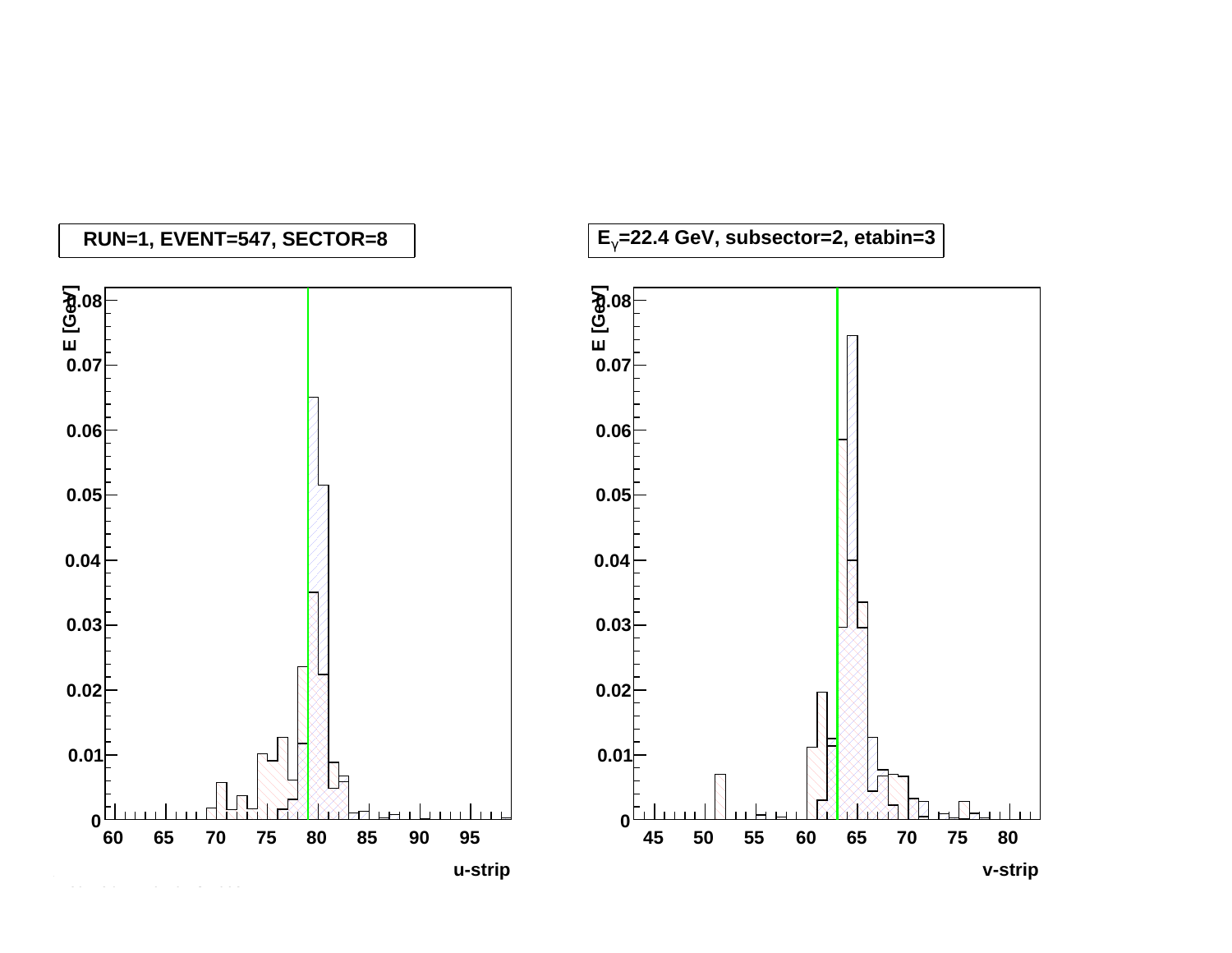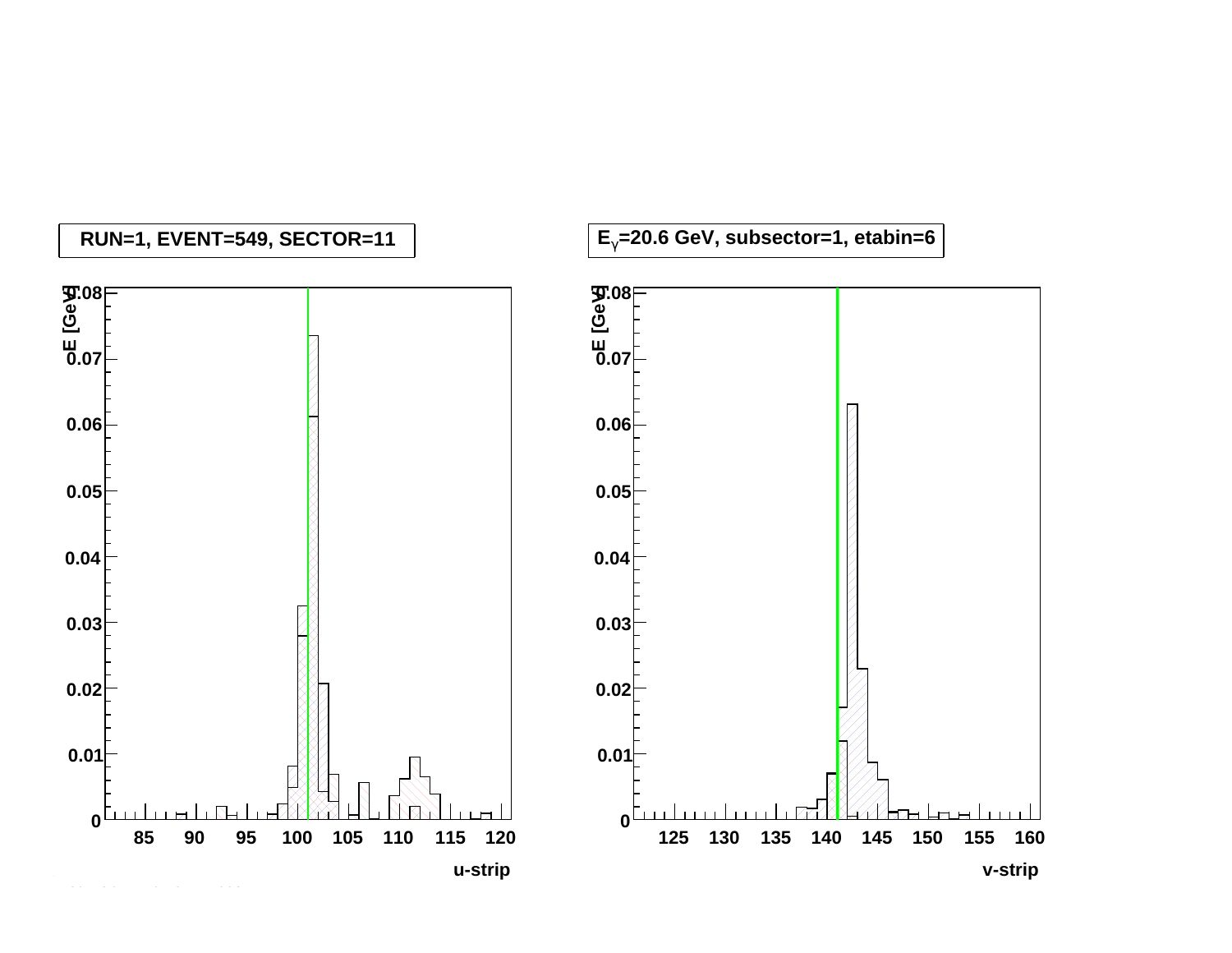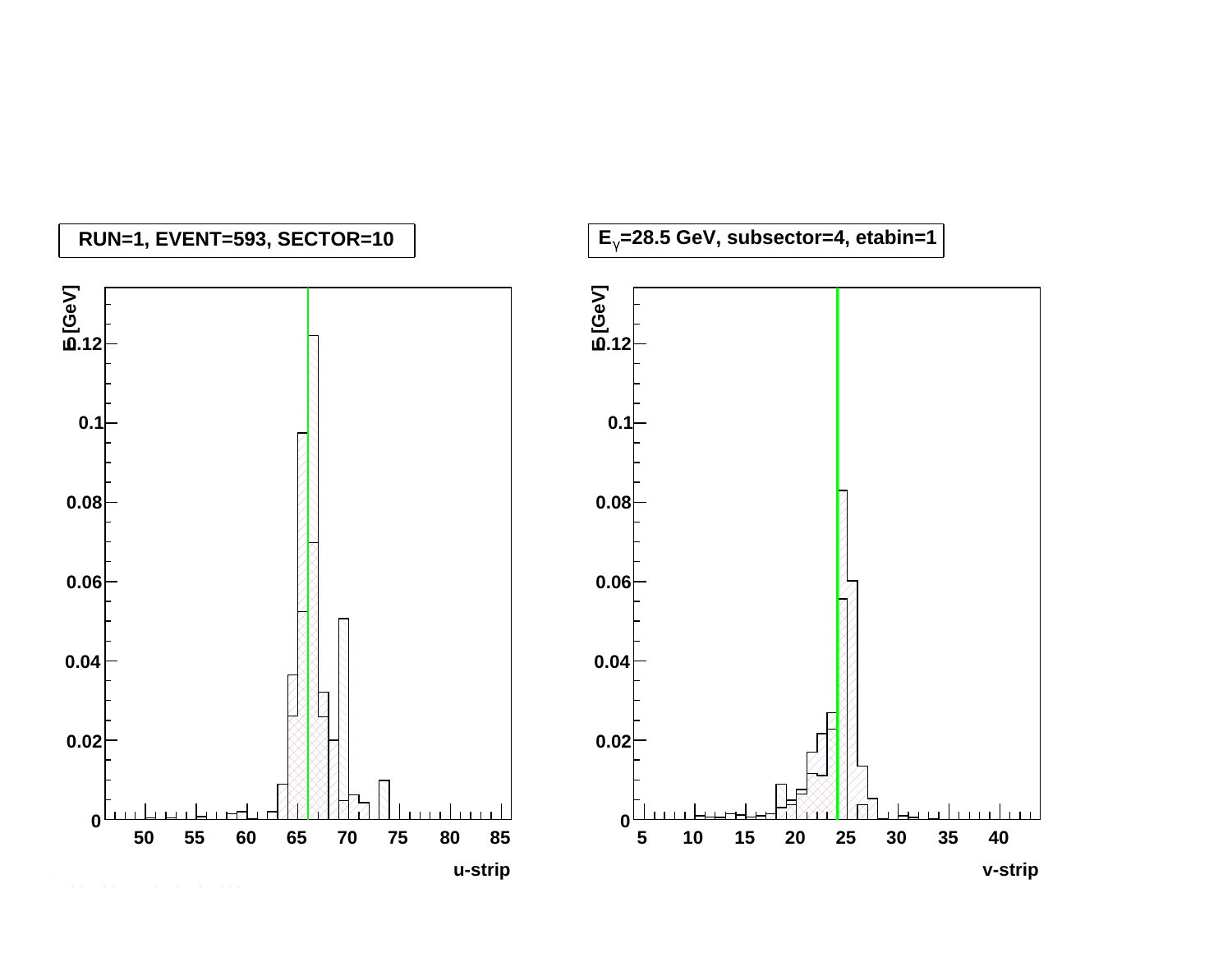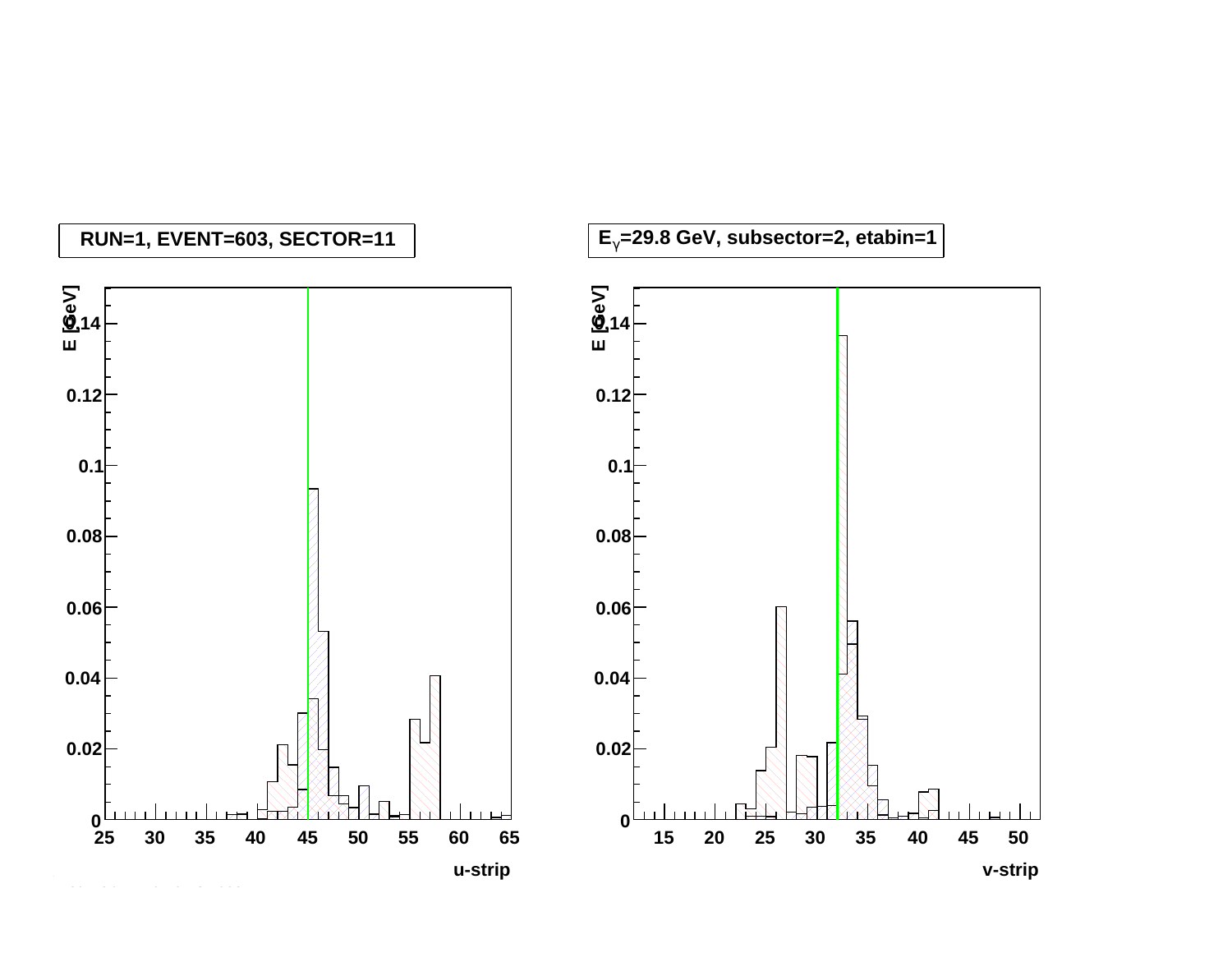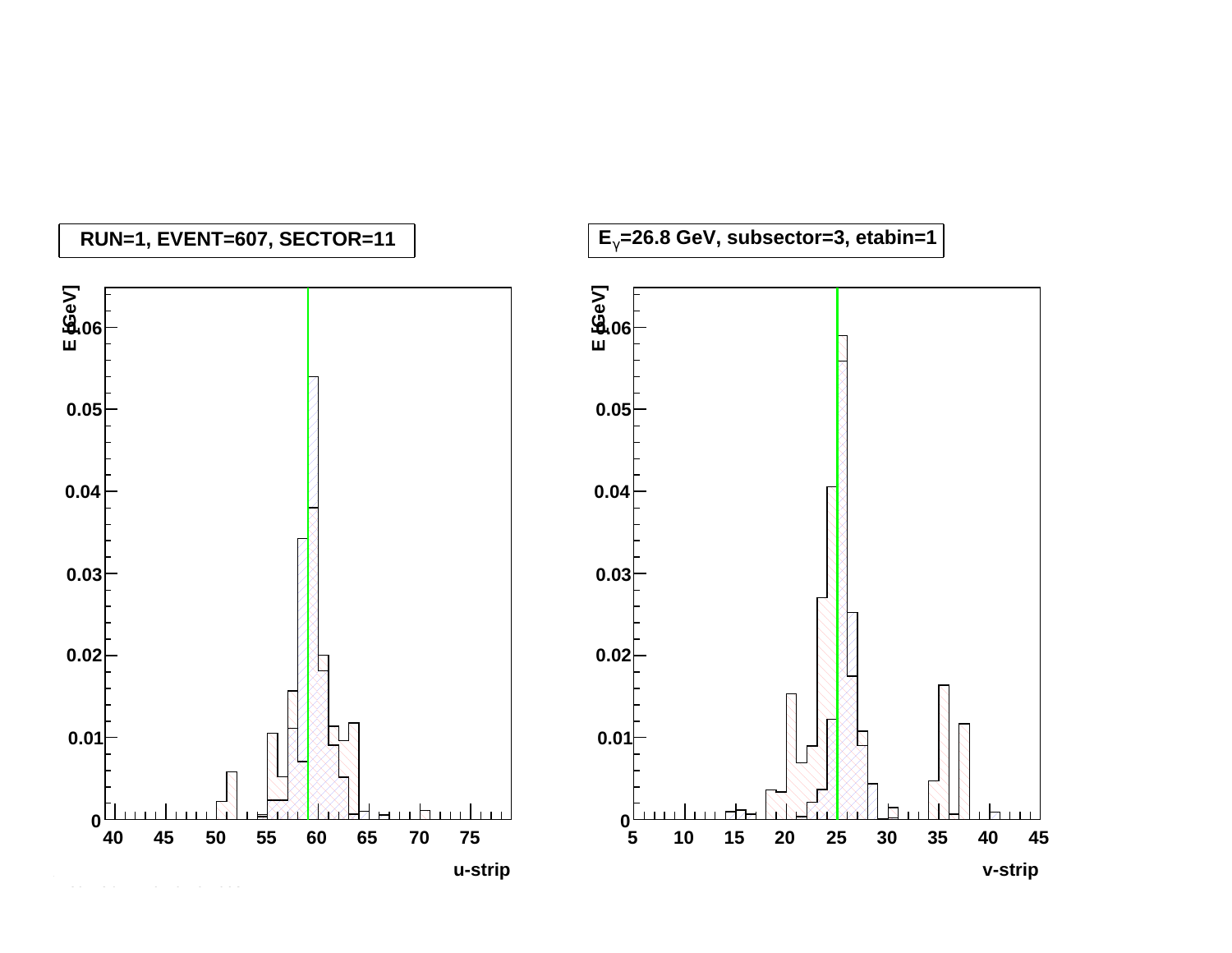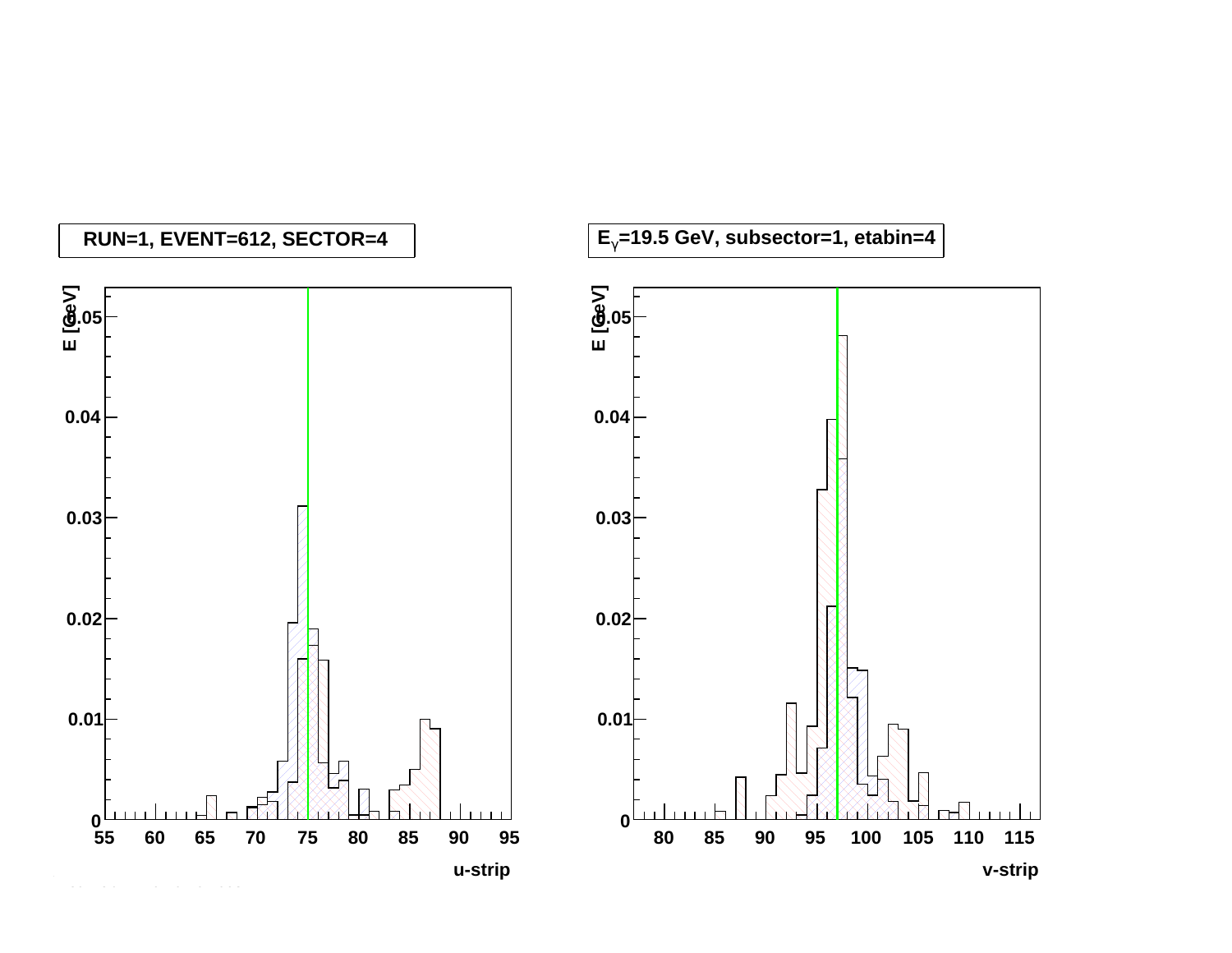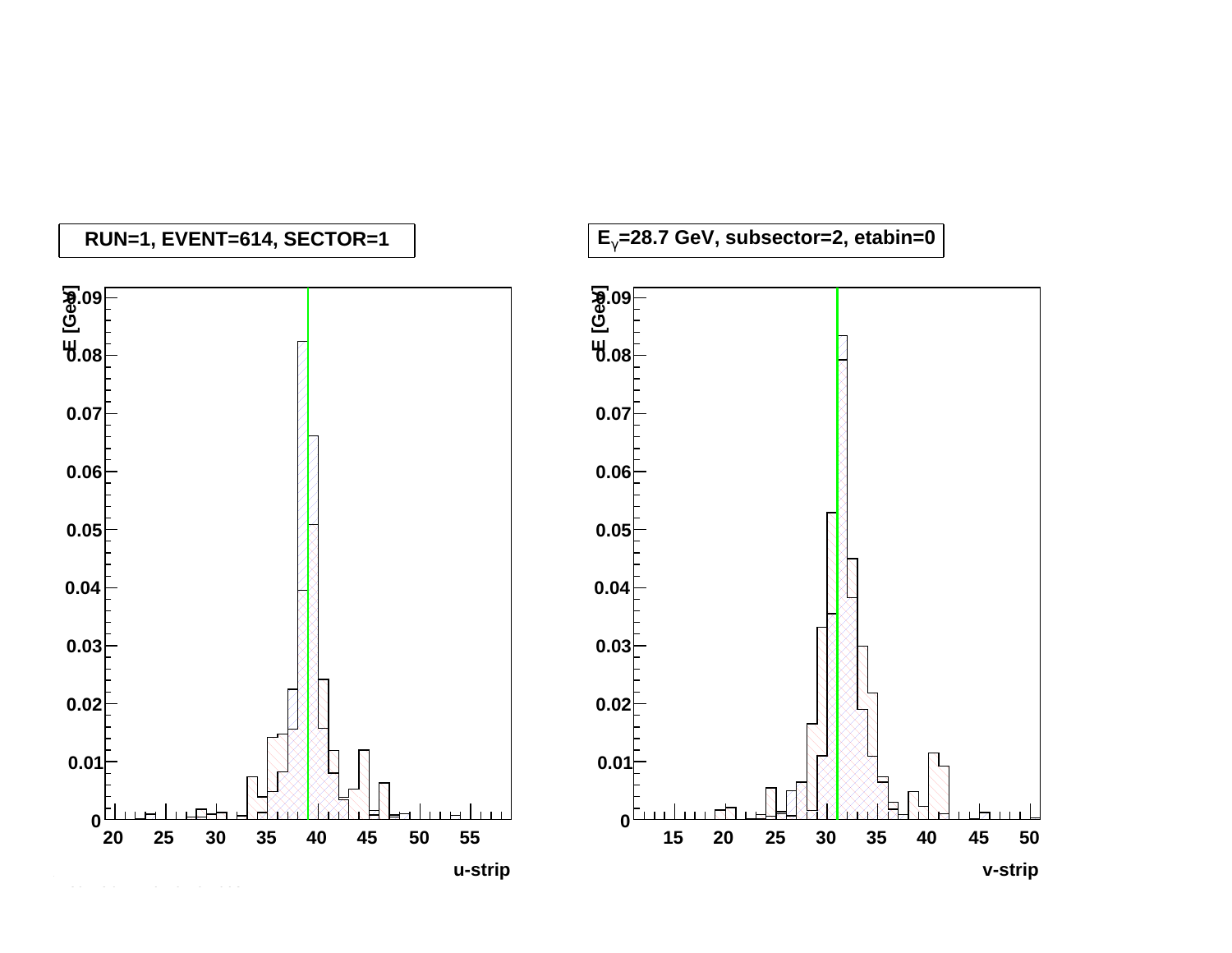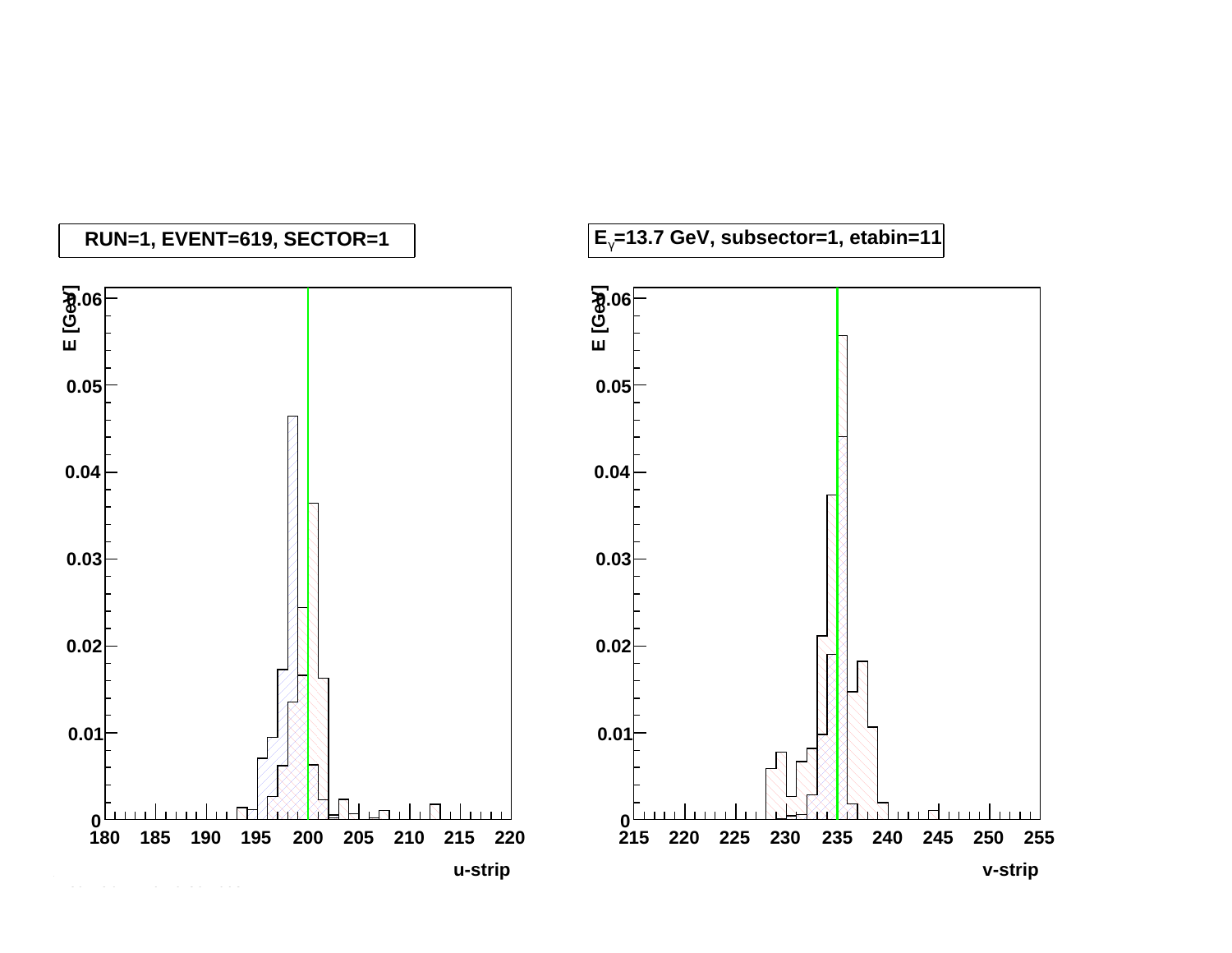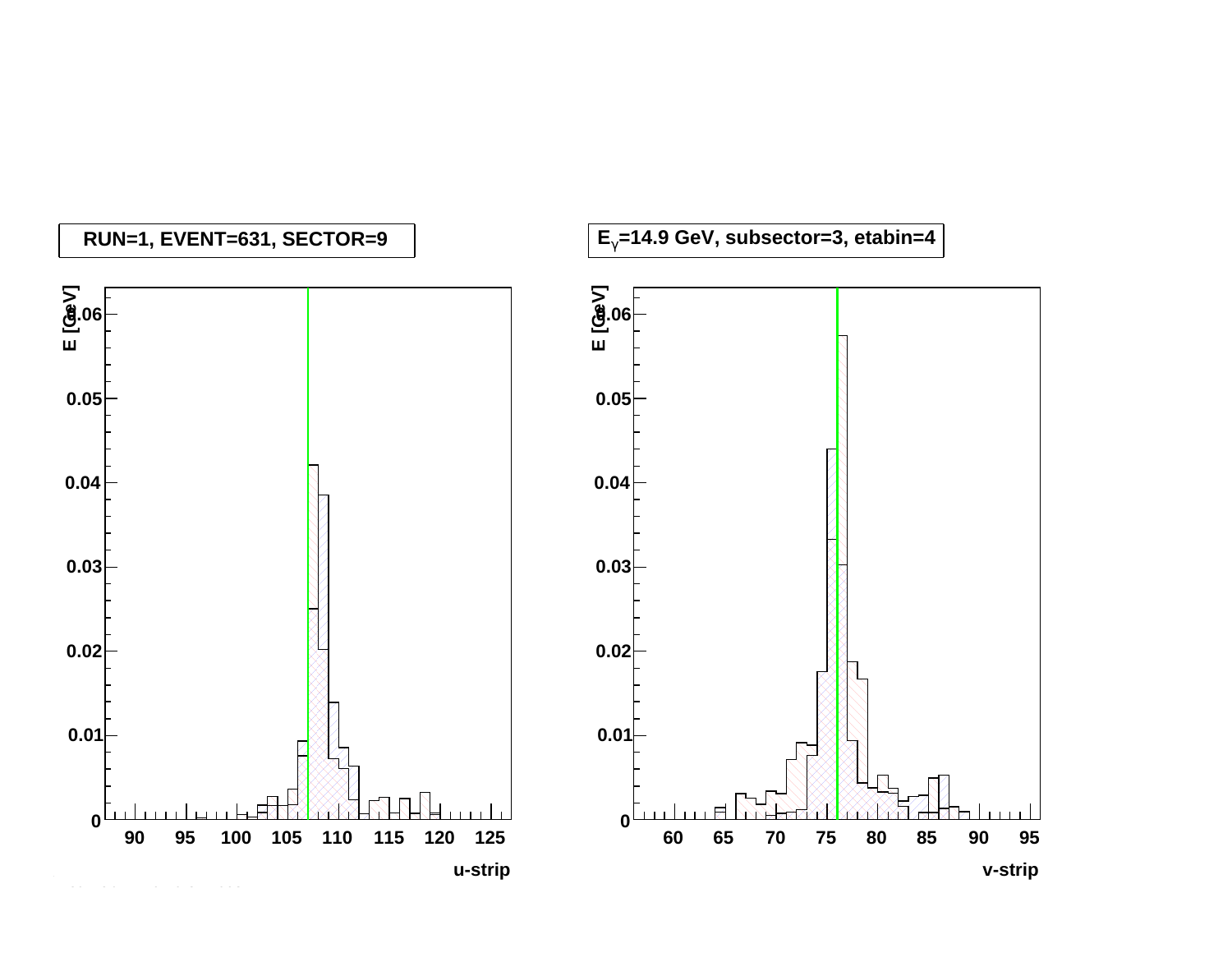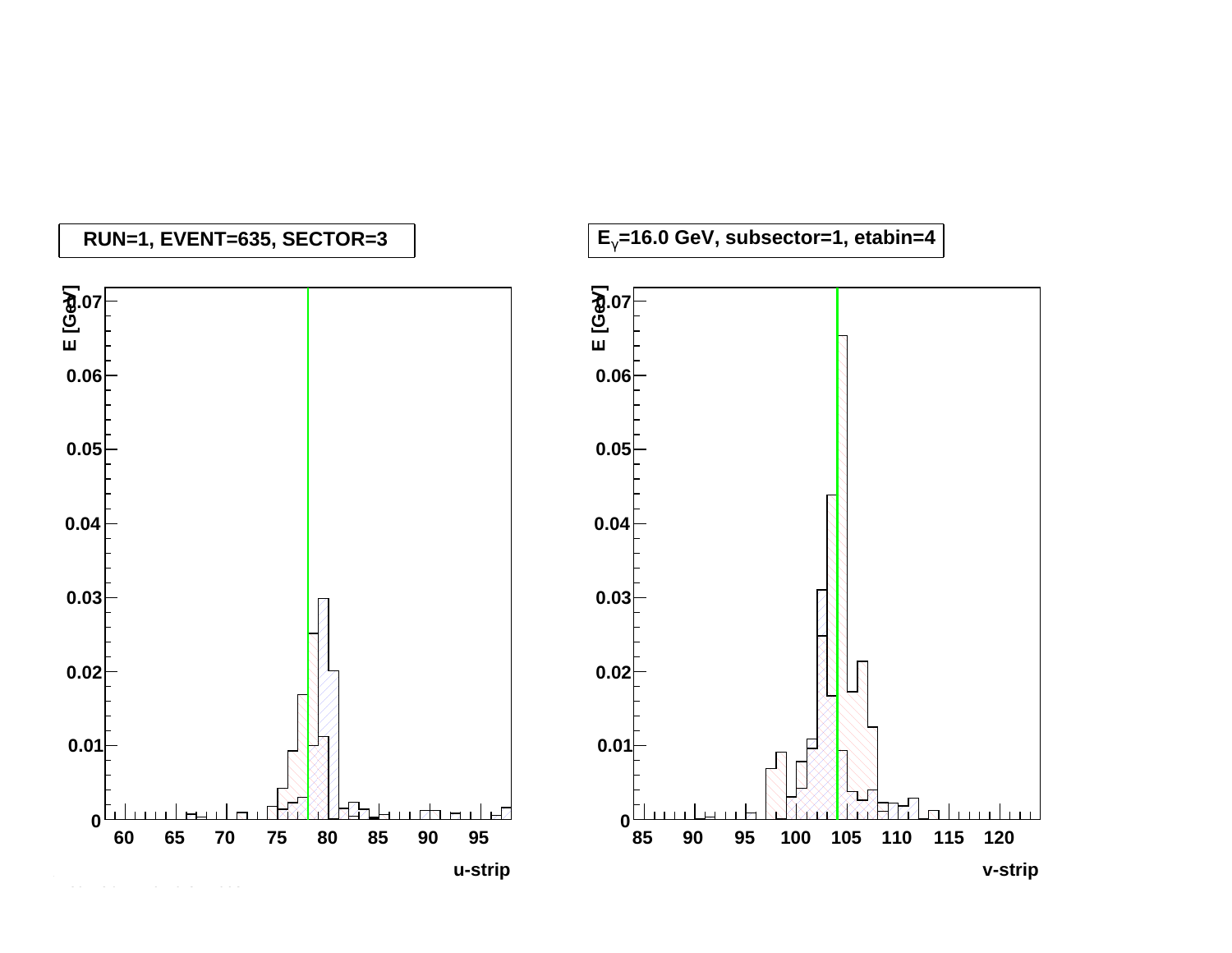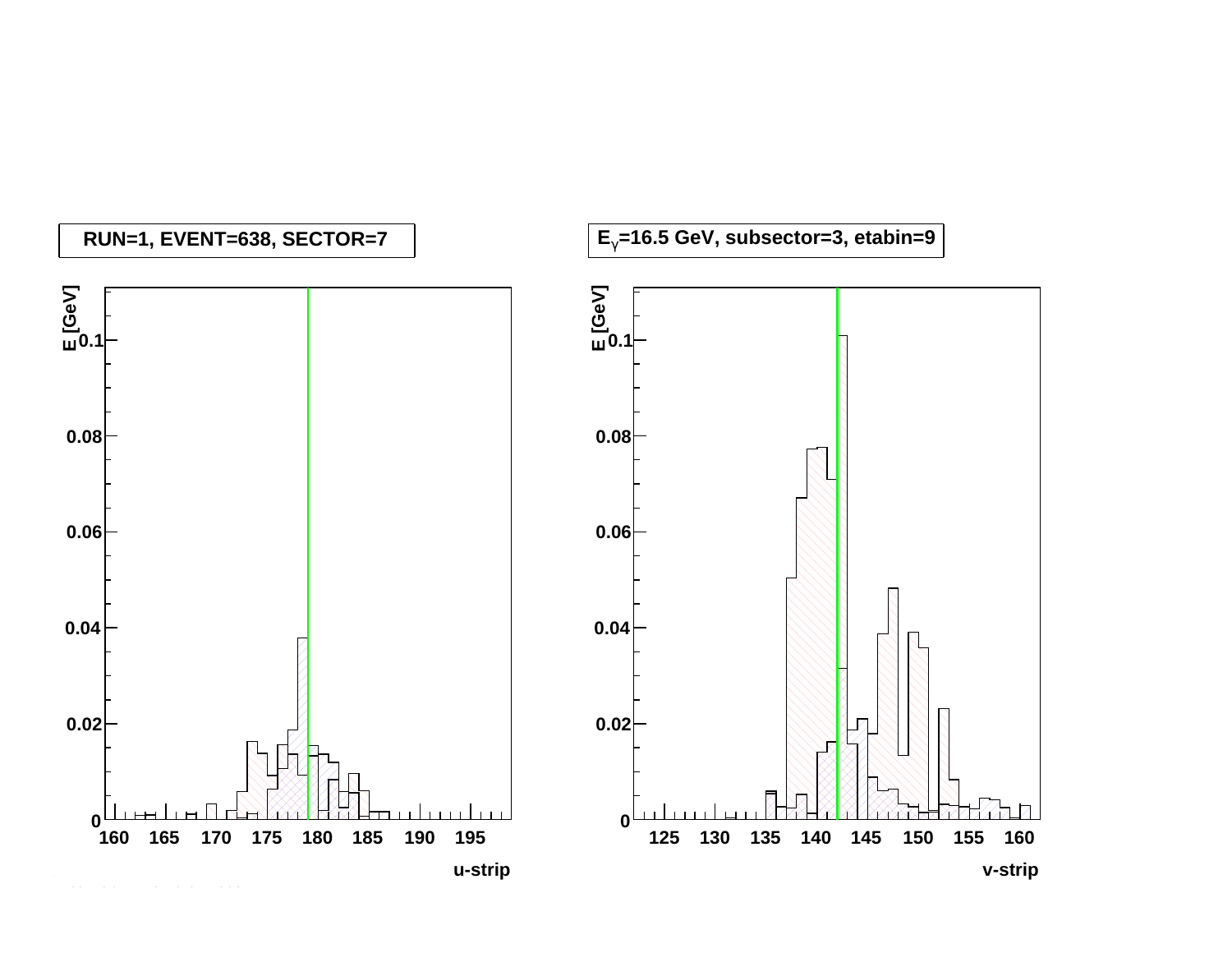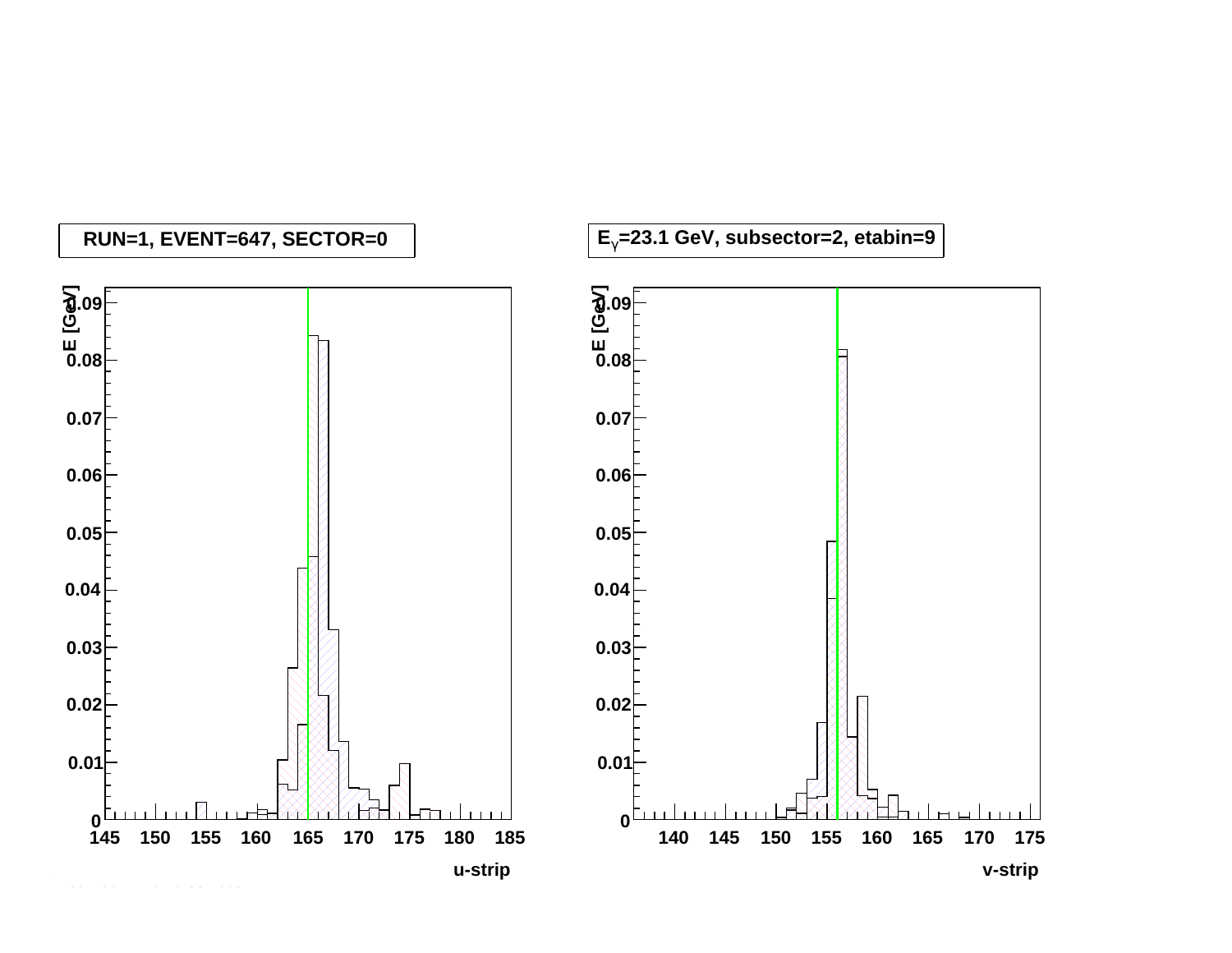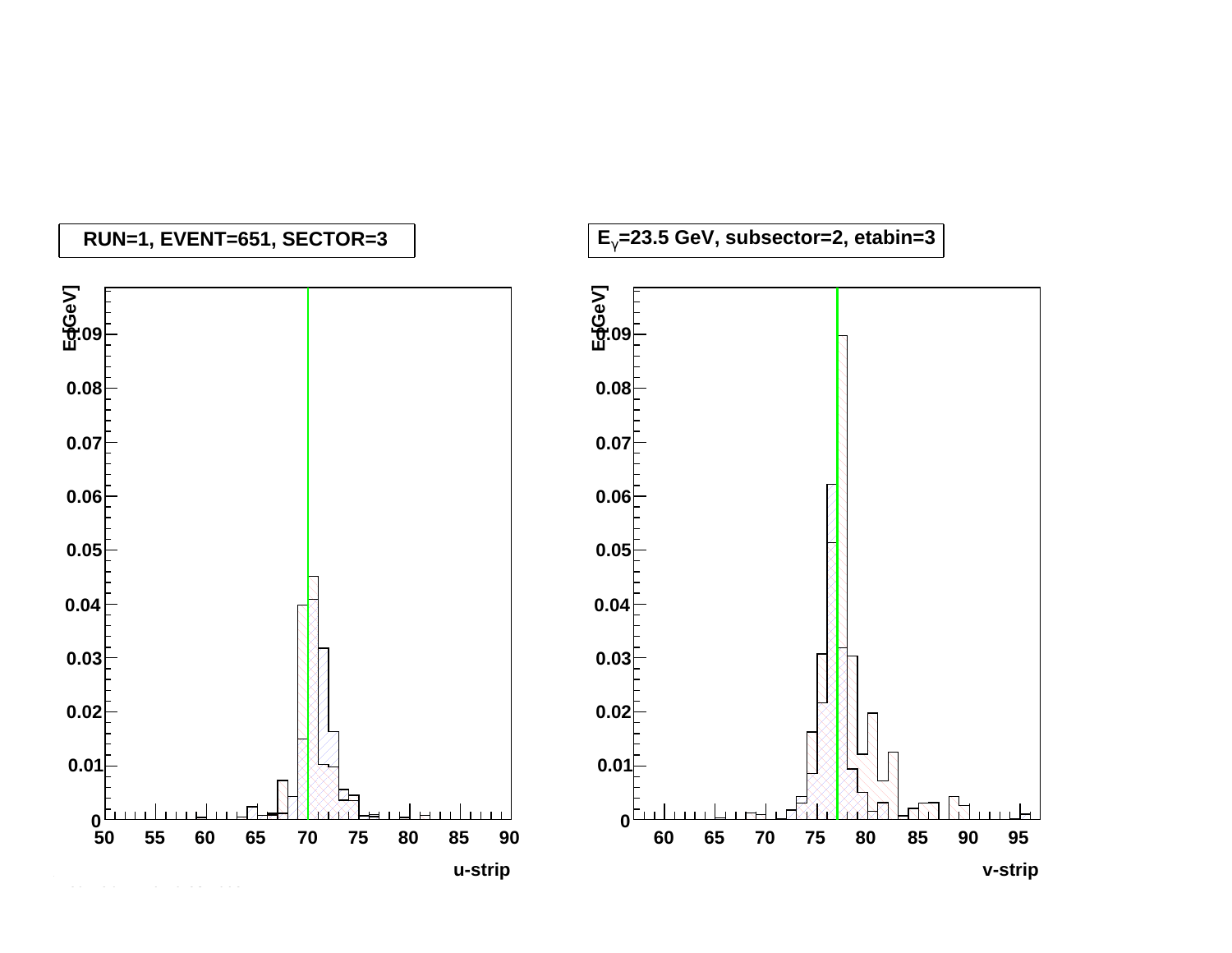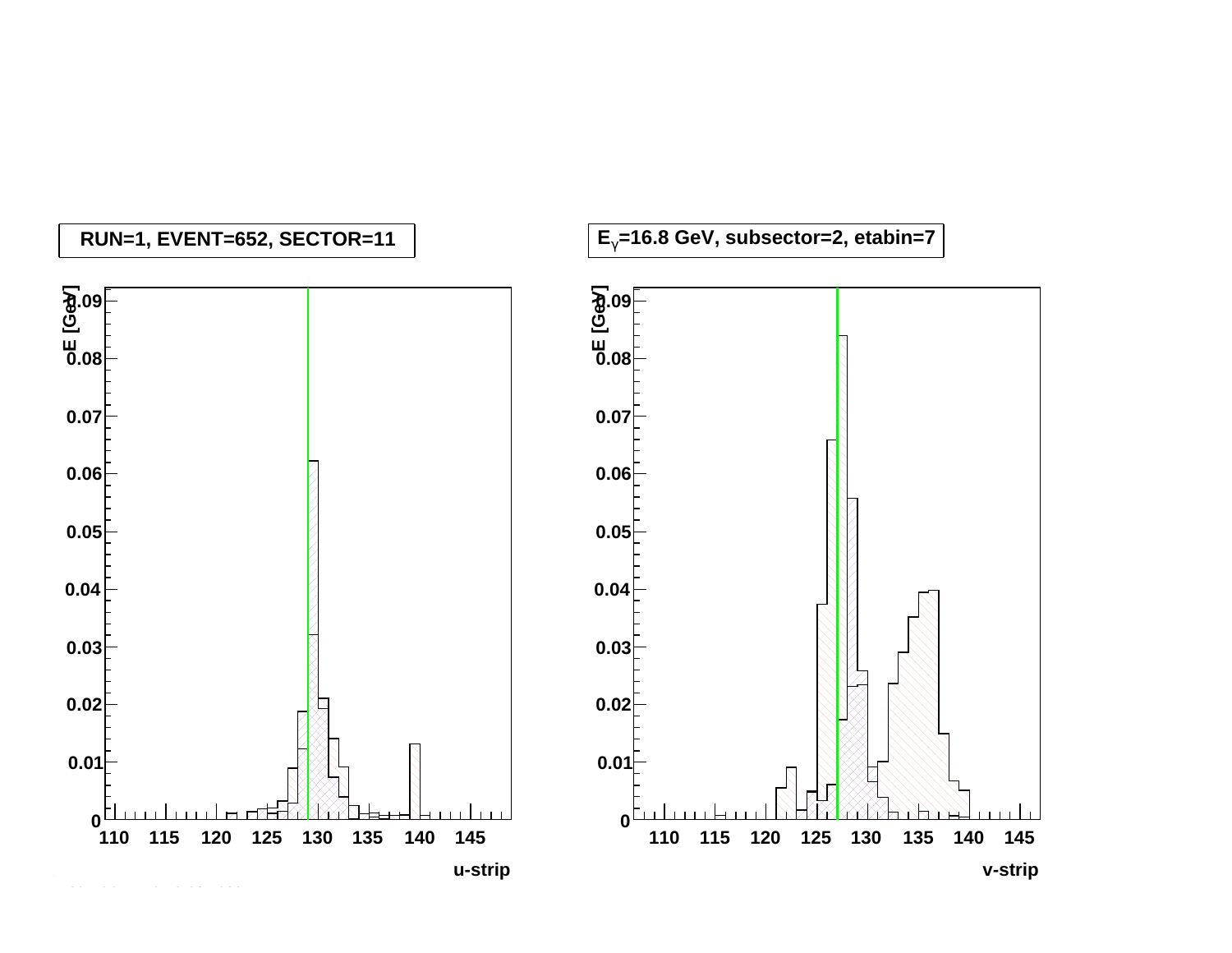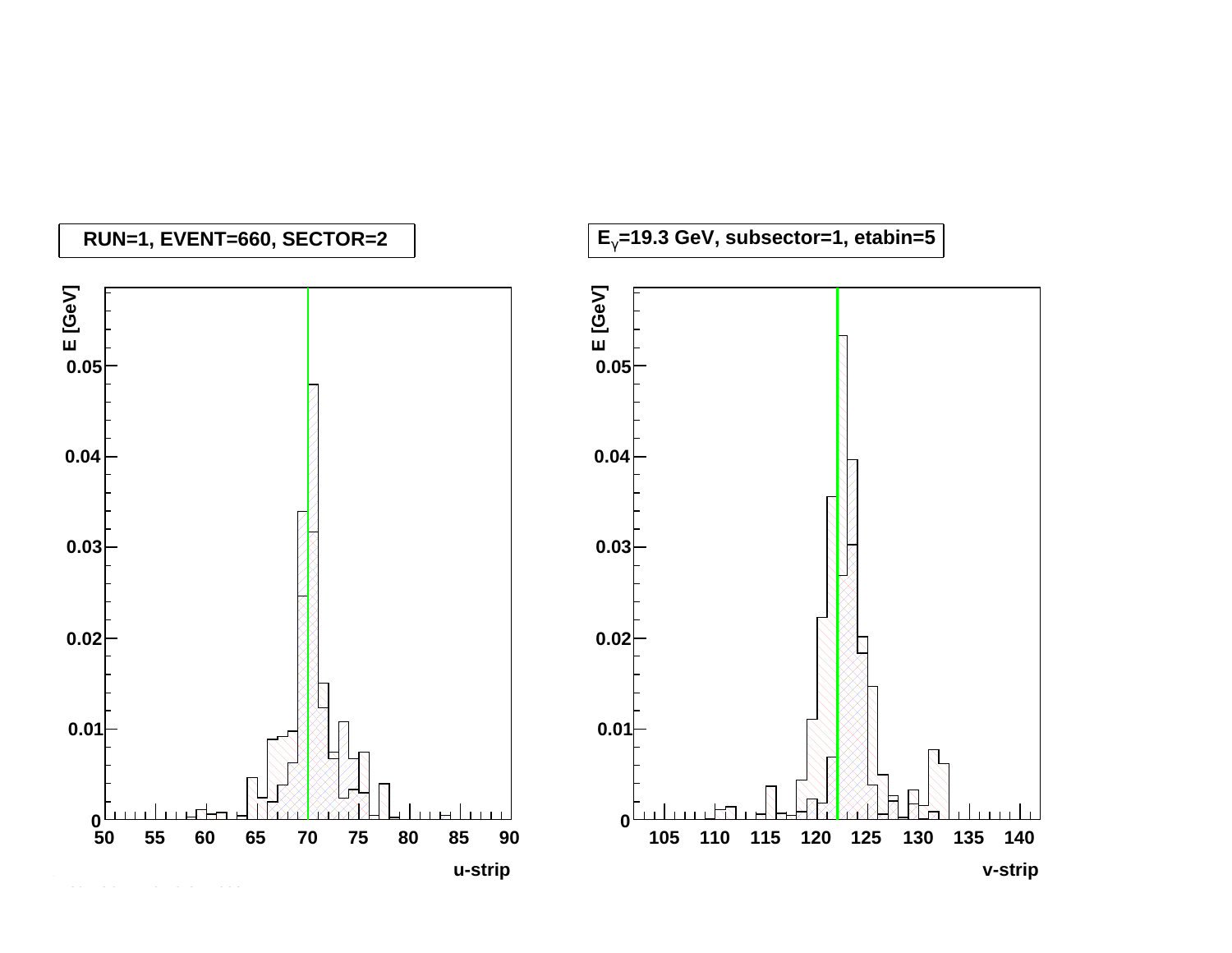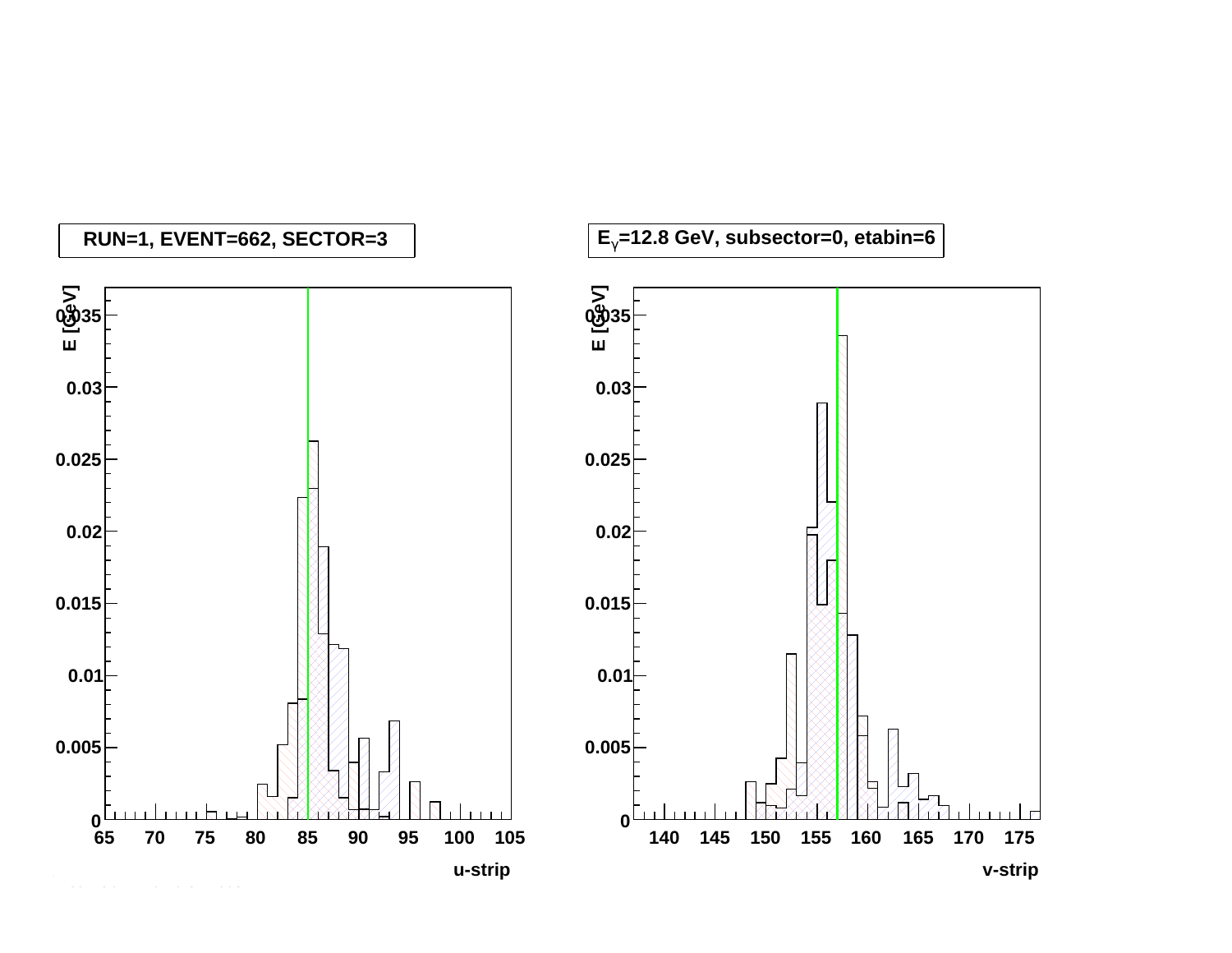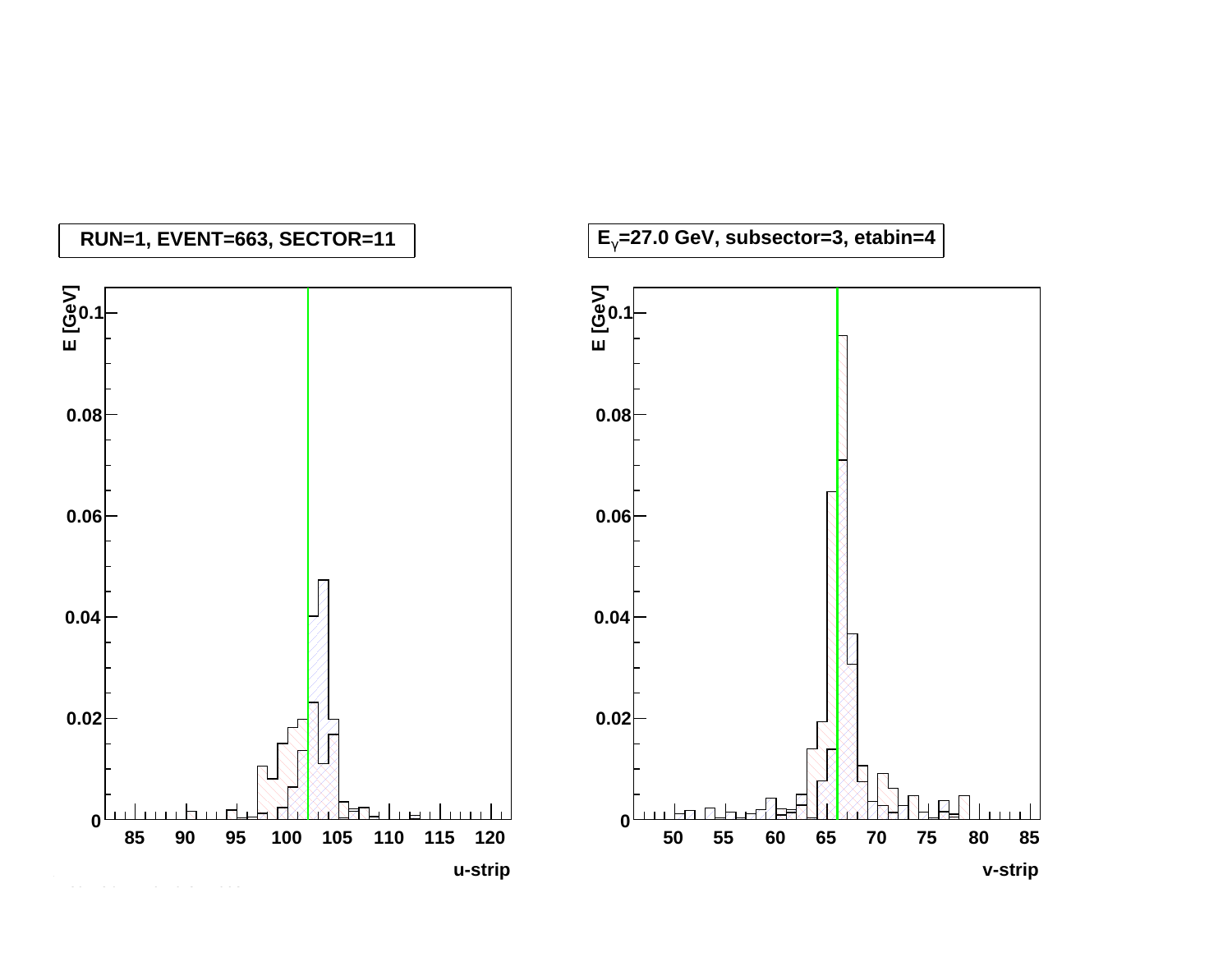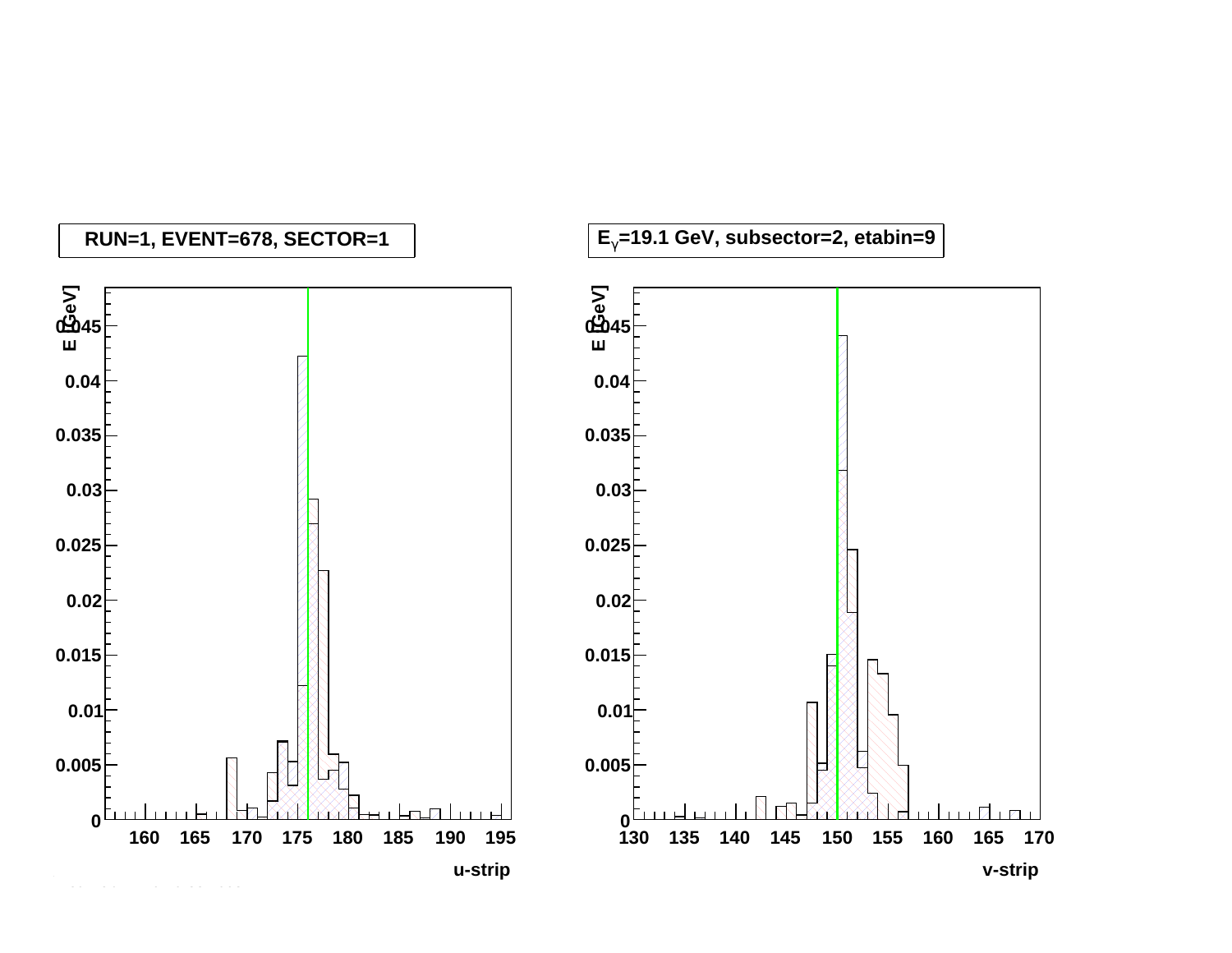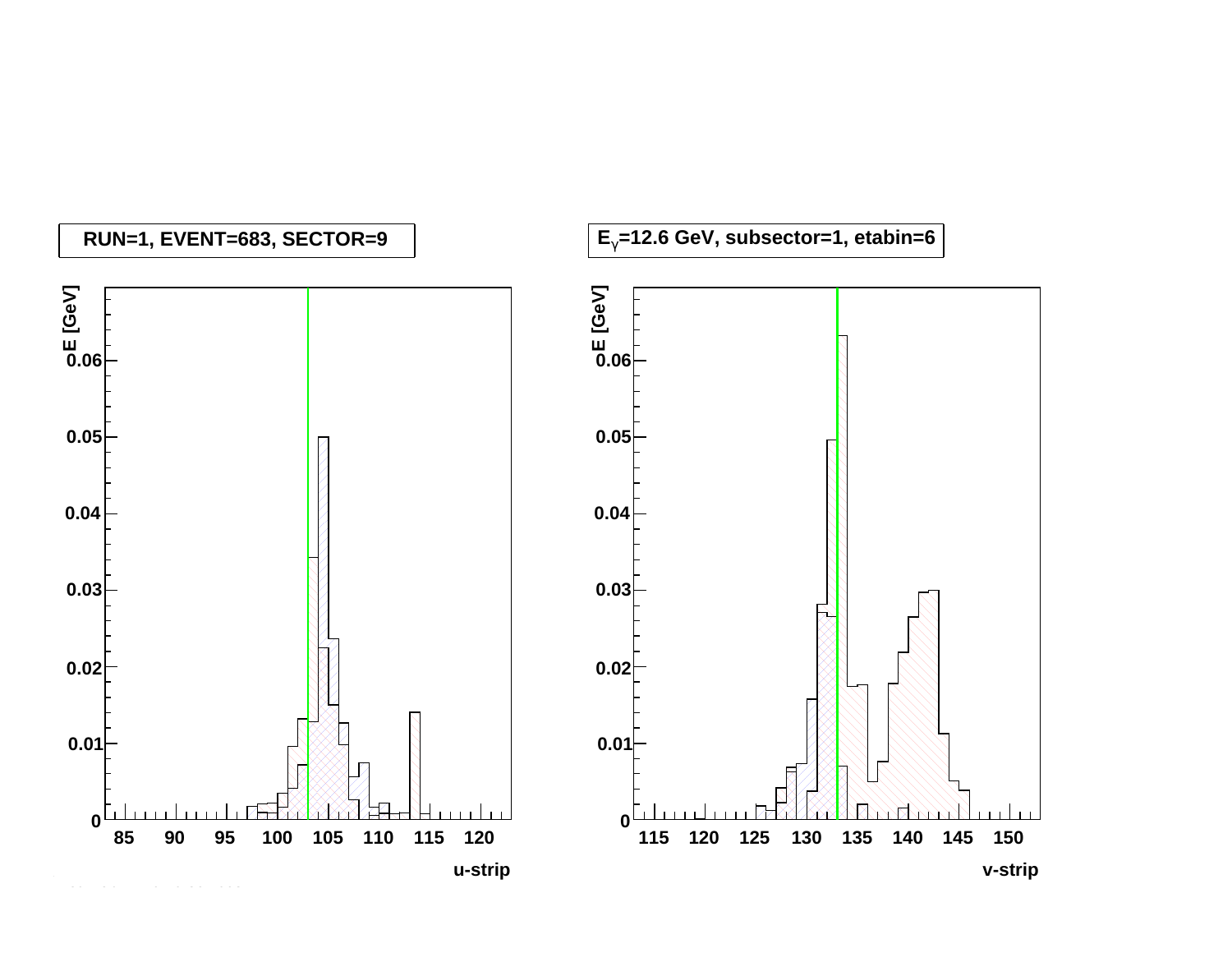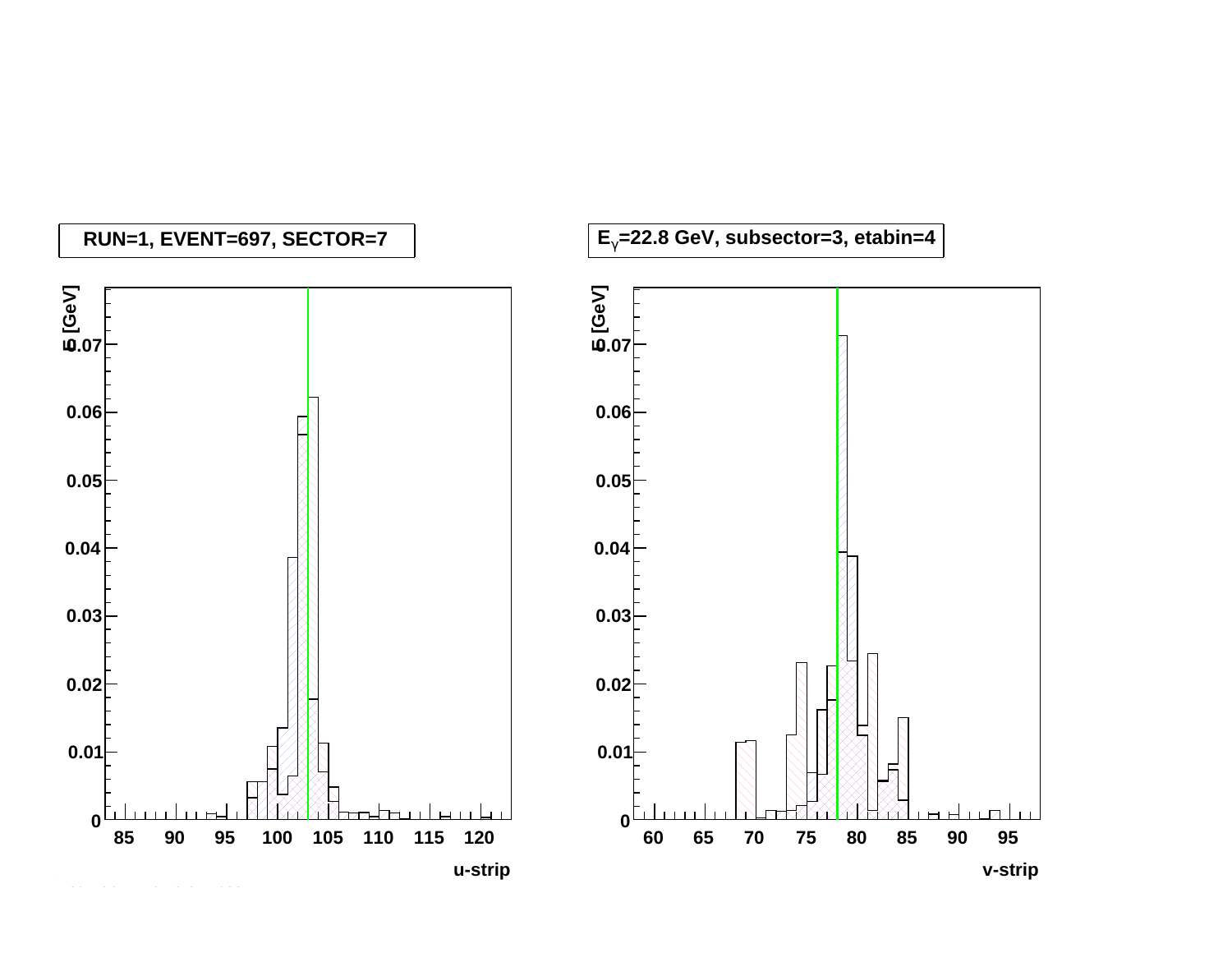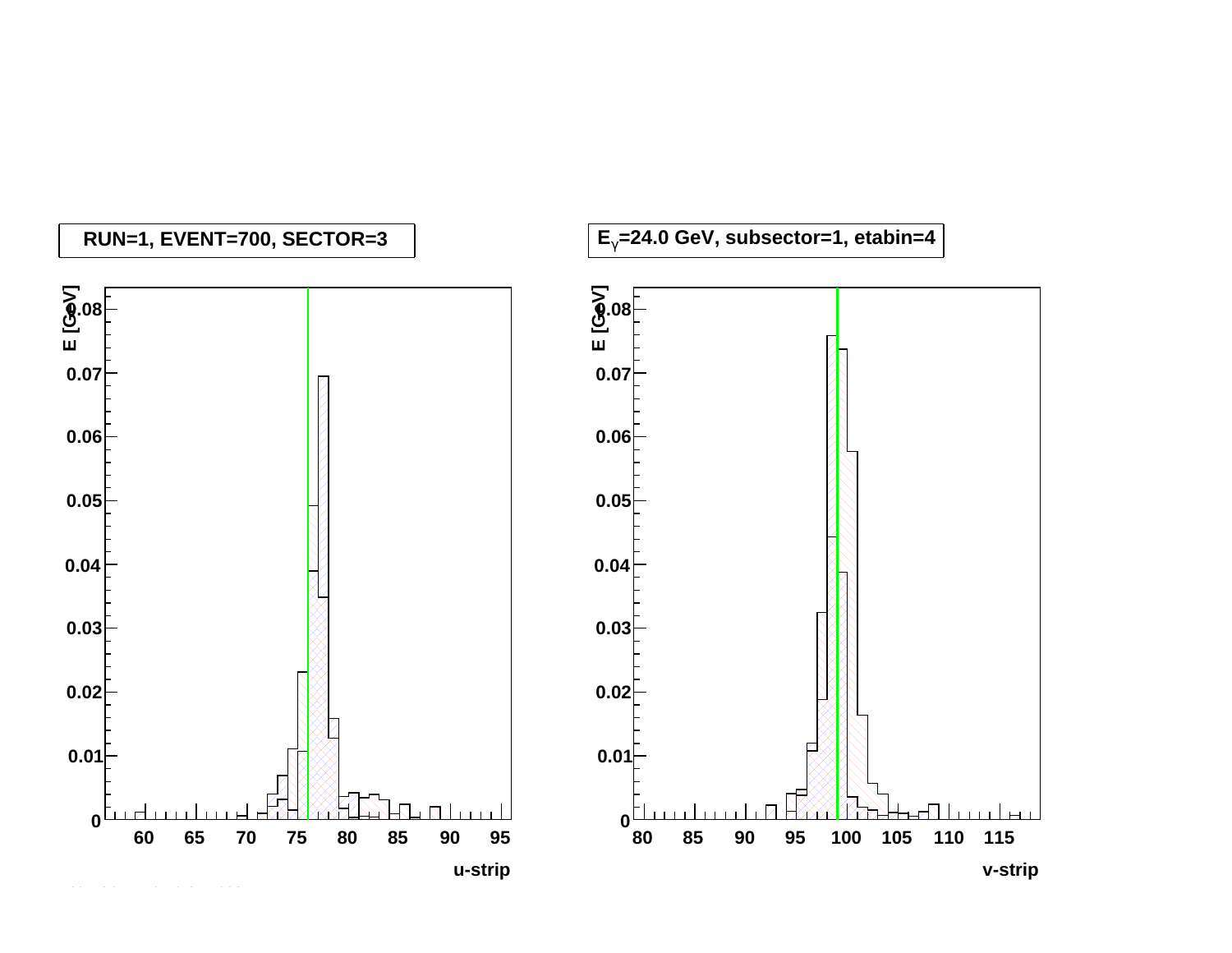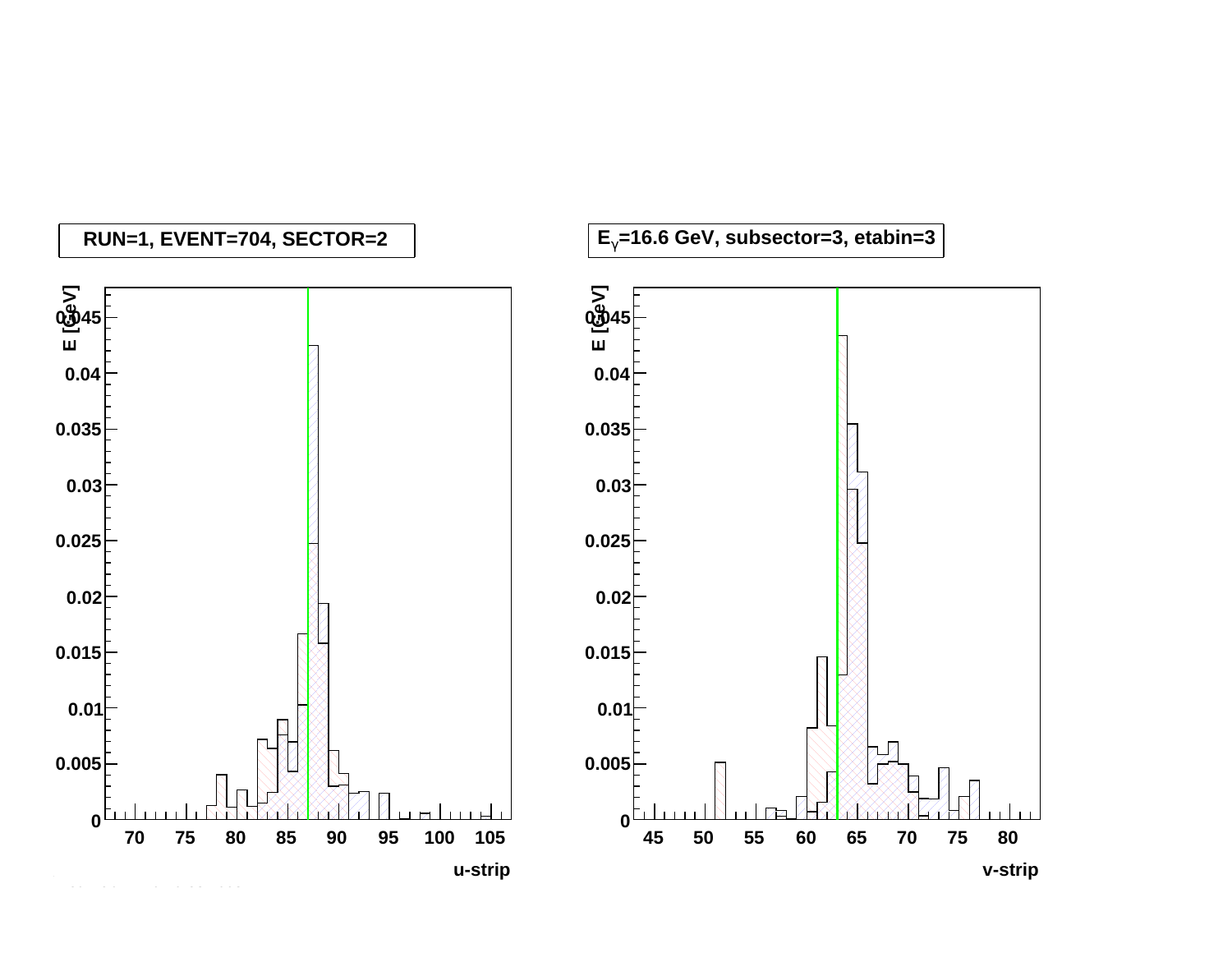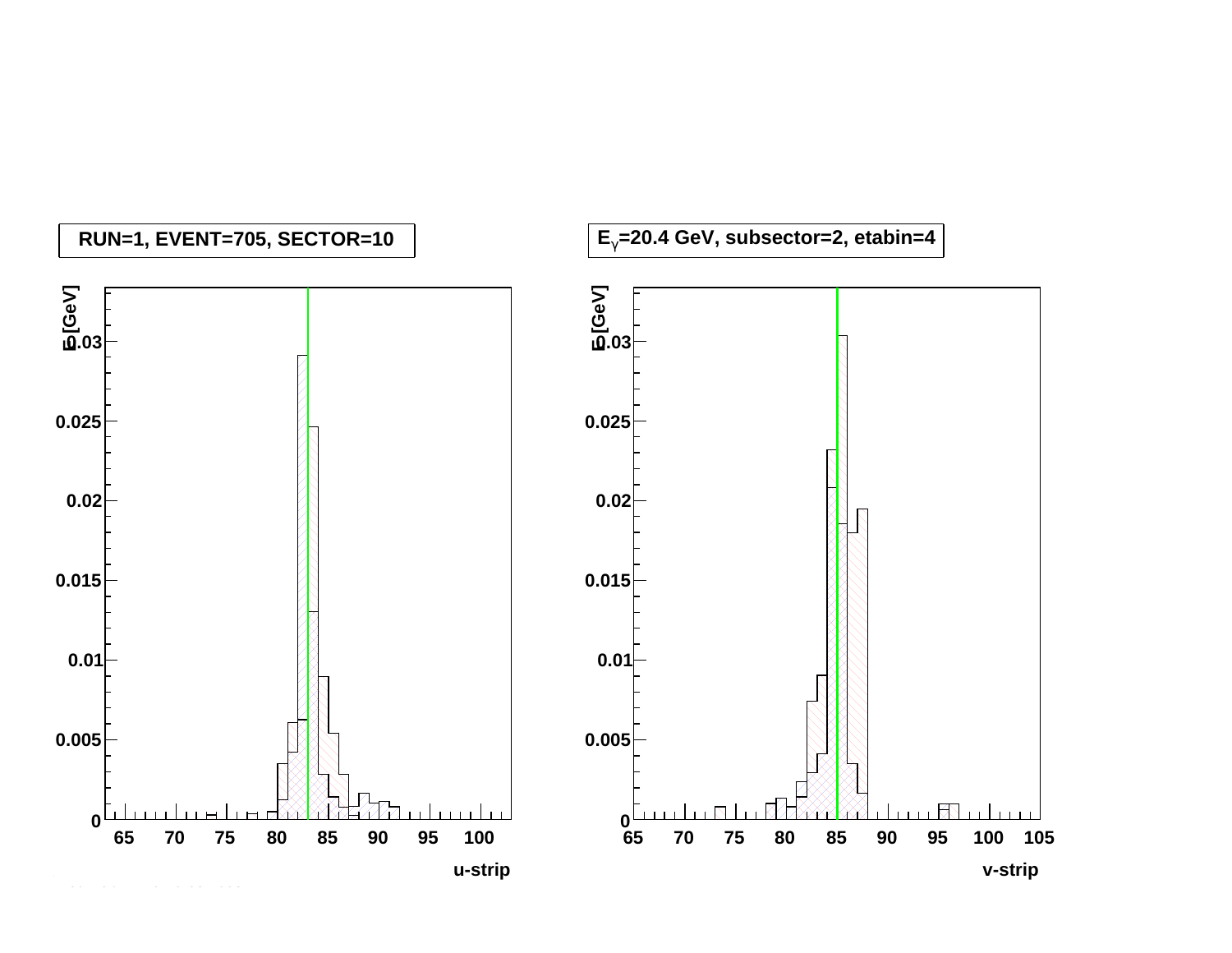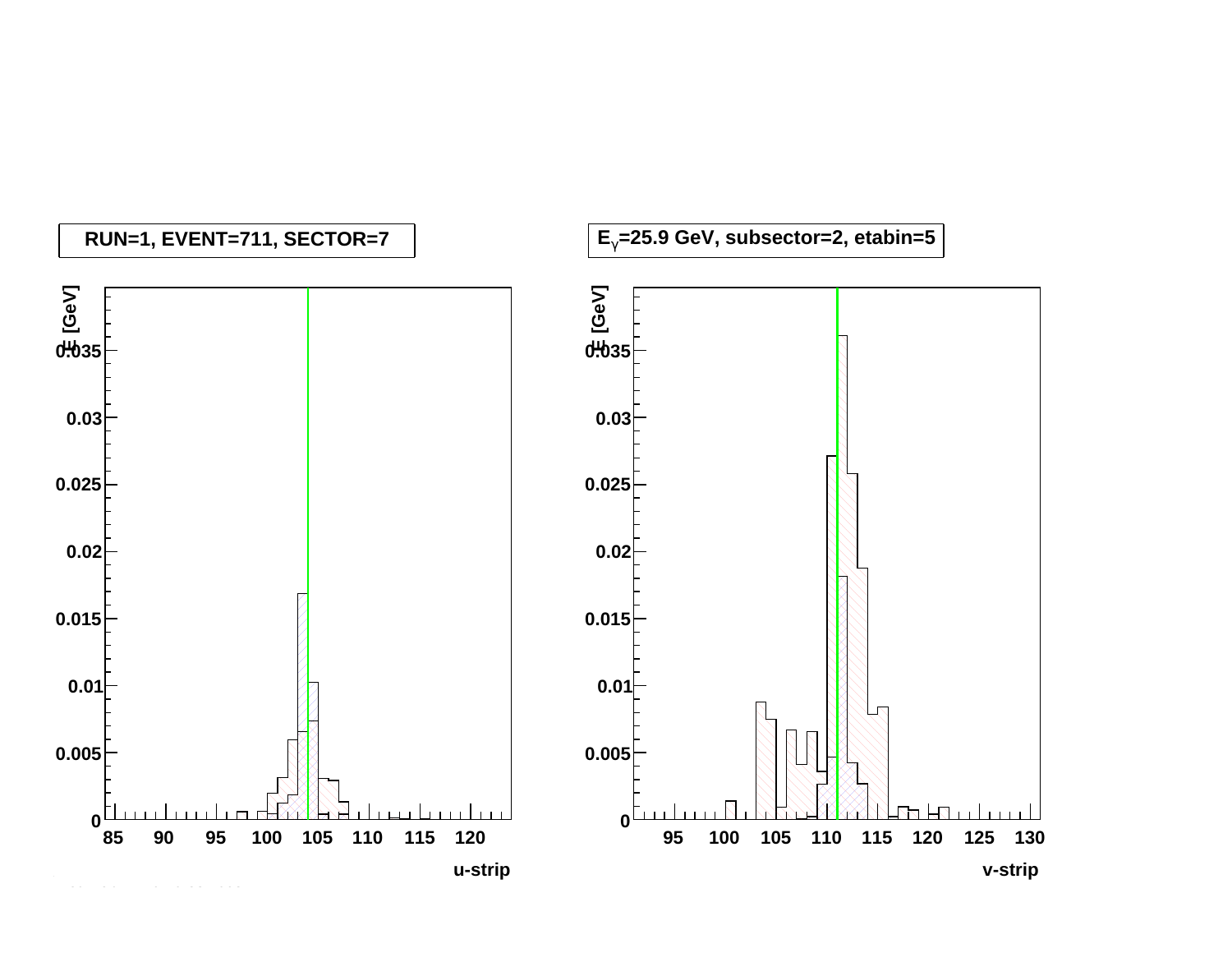![](_page_61_Figure_0.jpeg)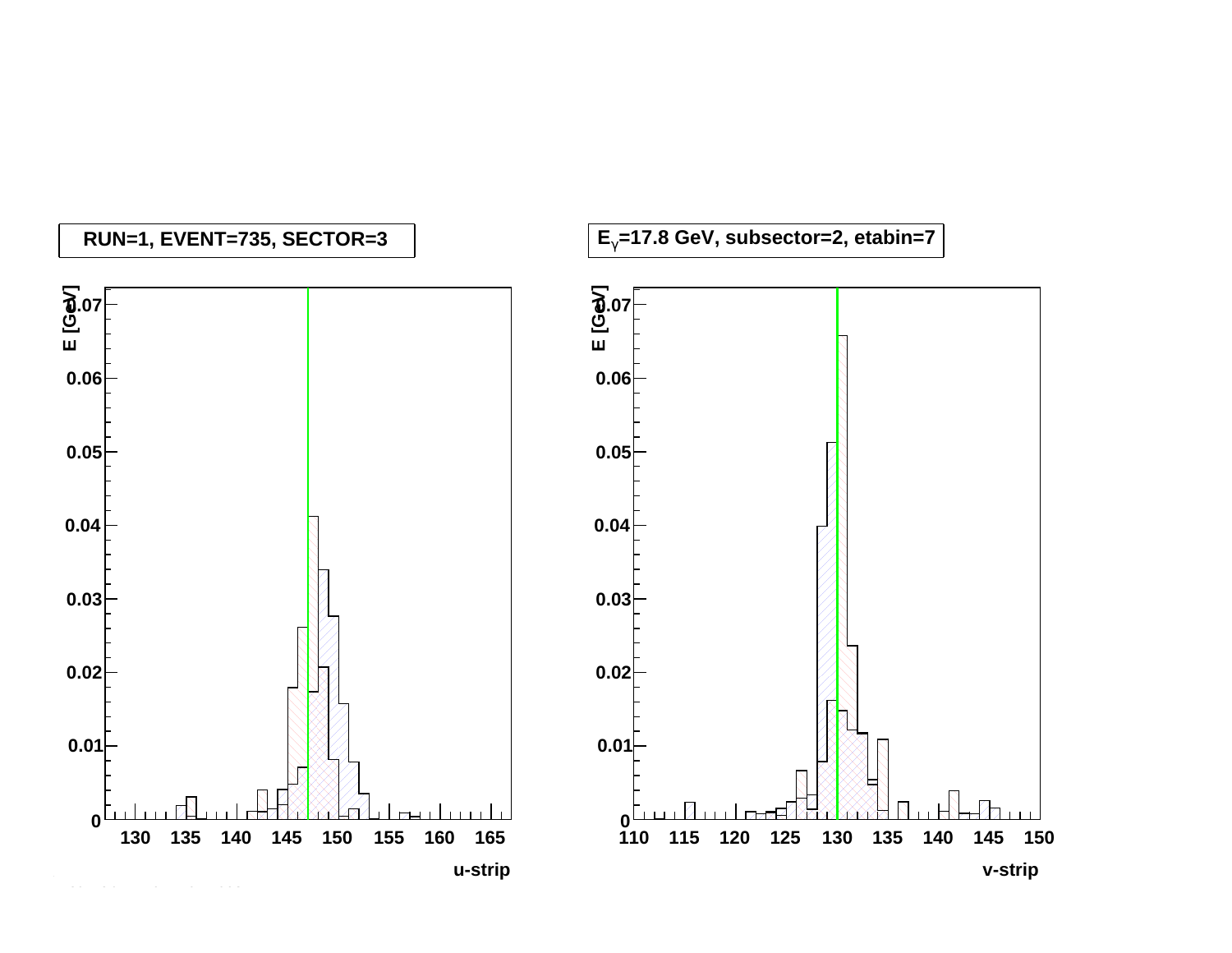![](_page_62_Figure_0.jpeg)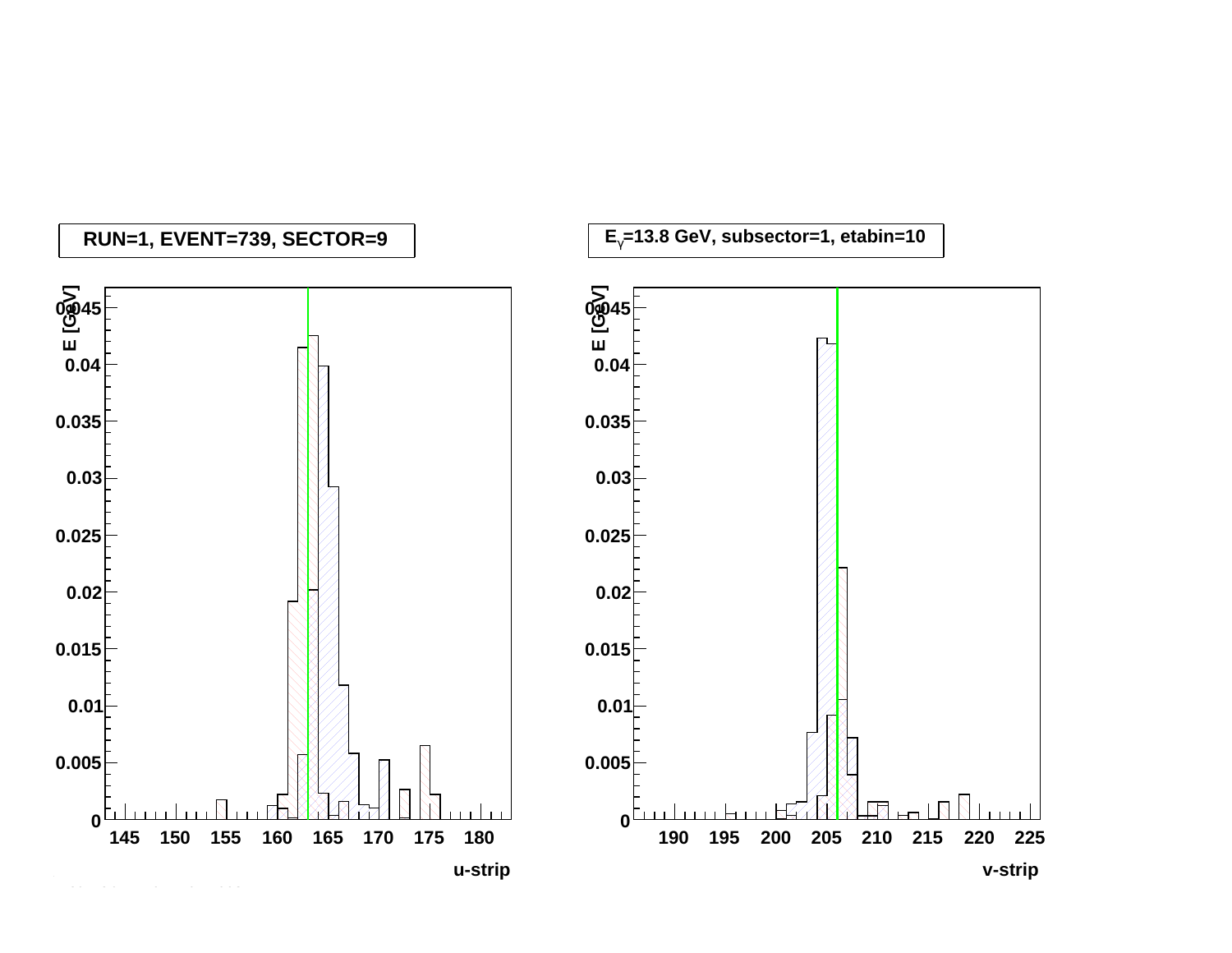![](_page_63_Figure_0.jpeg)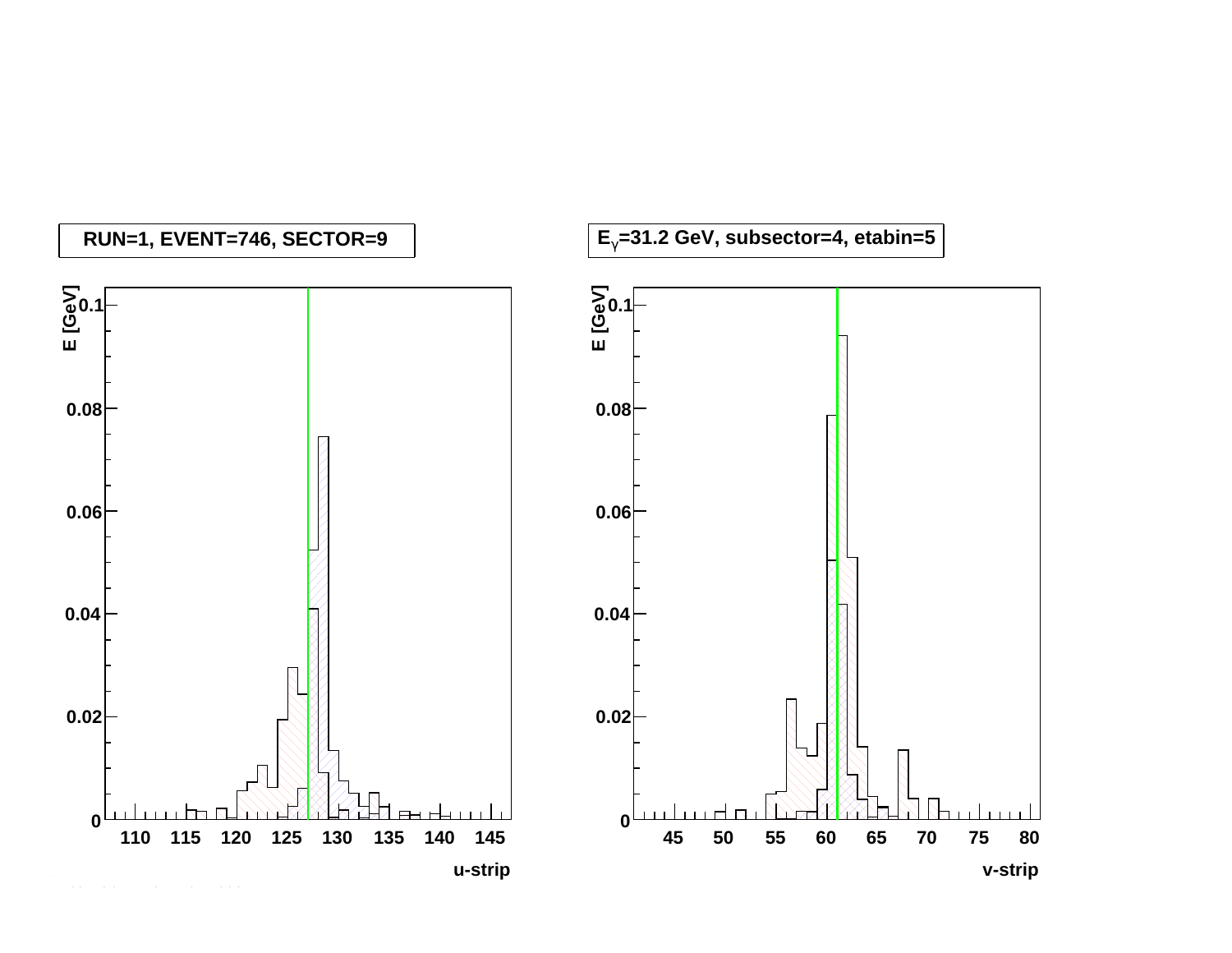![](_page_64_Figure_0.jpeg)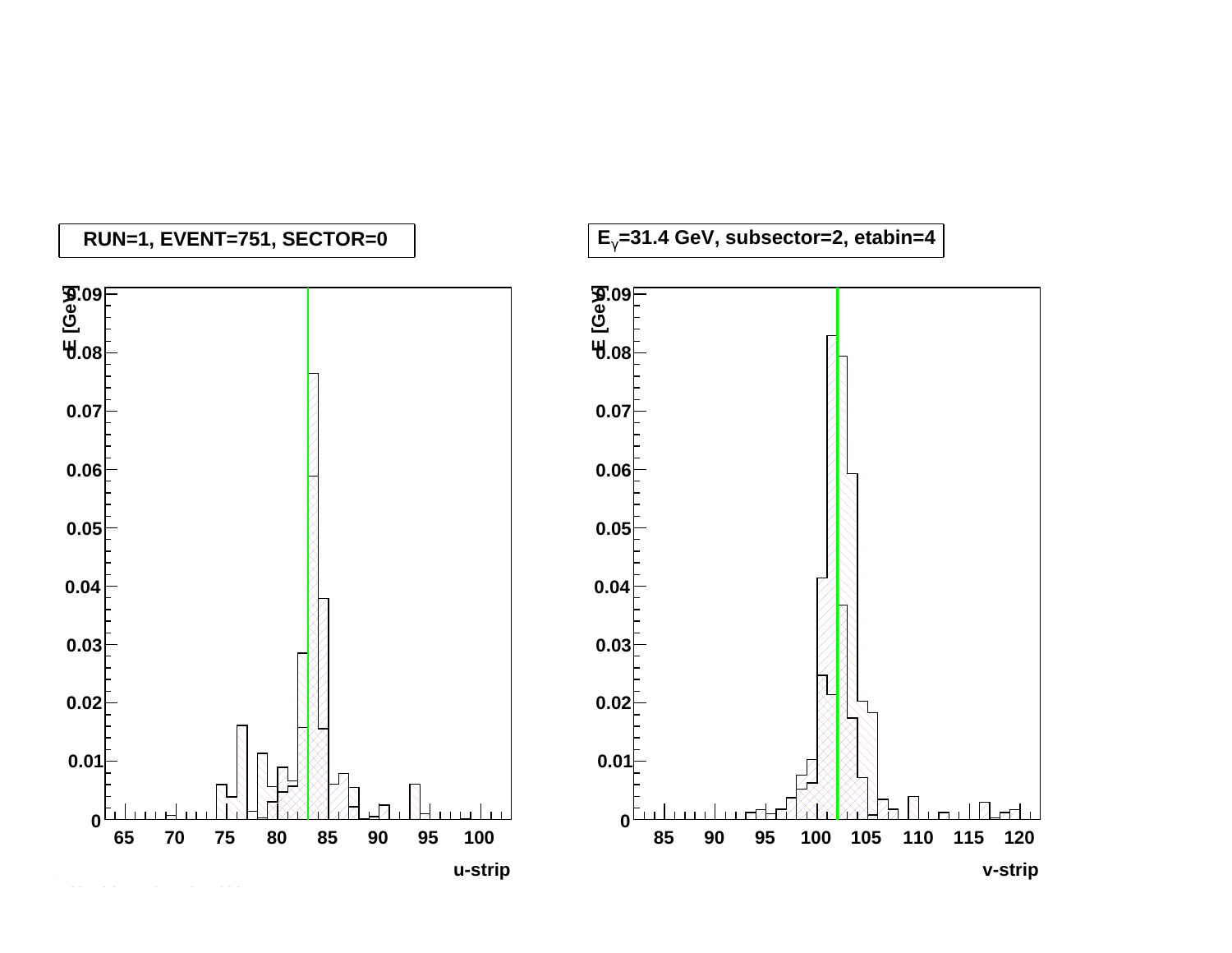![](_page_65_Figure_0.jpeg)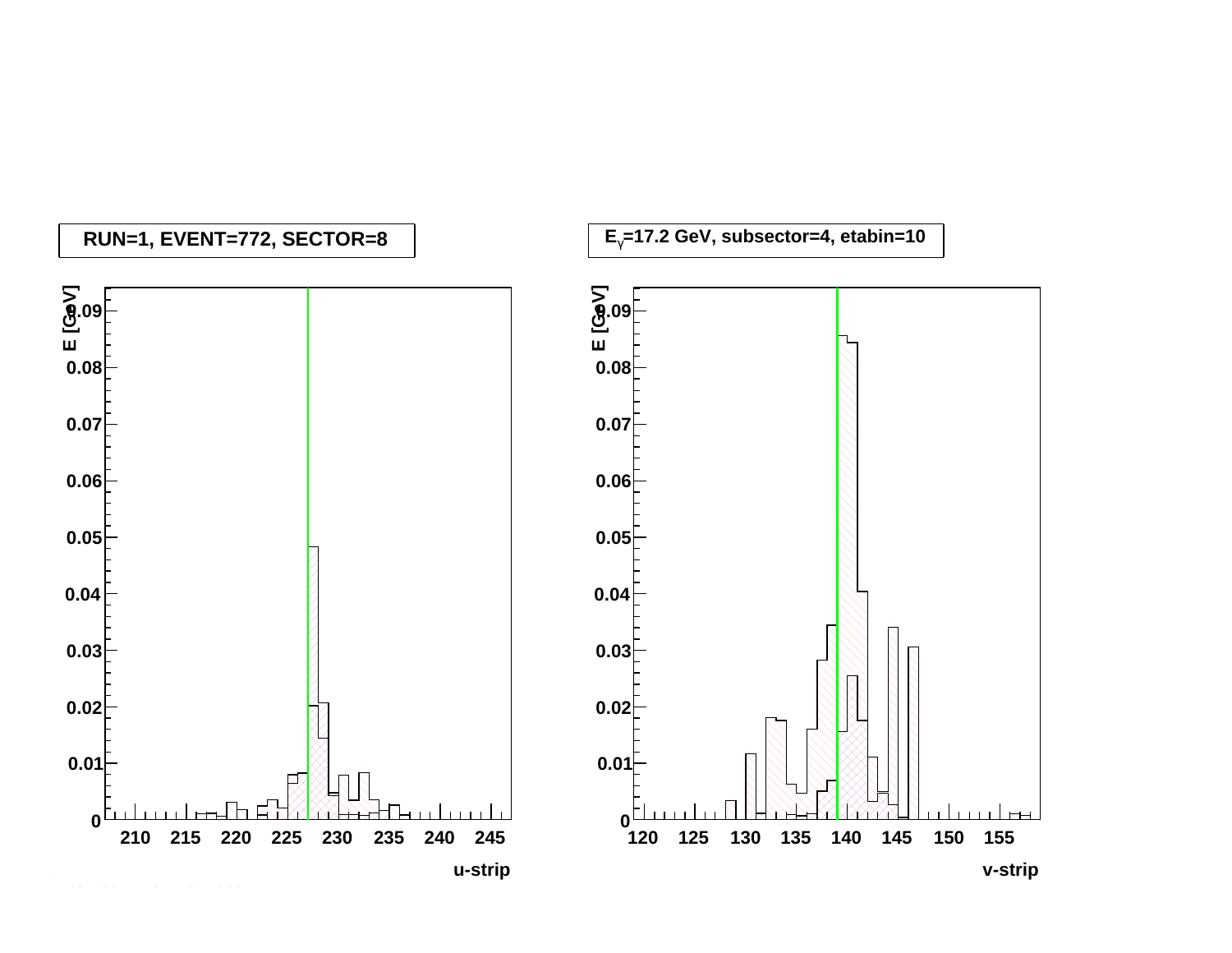![](_page_66_Figure_0.jpeg)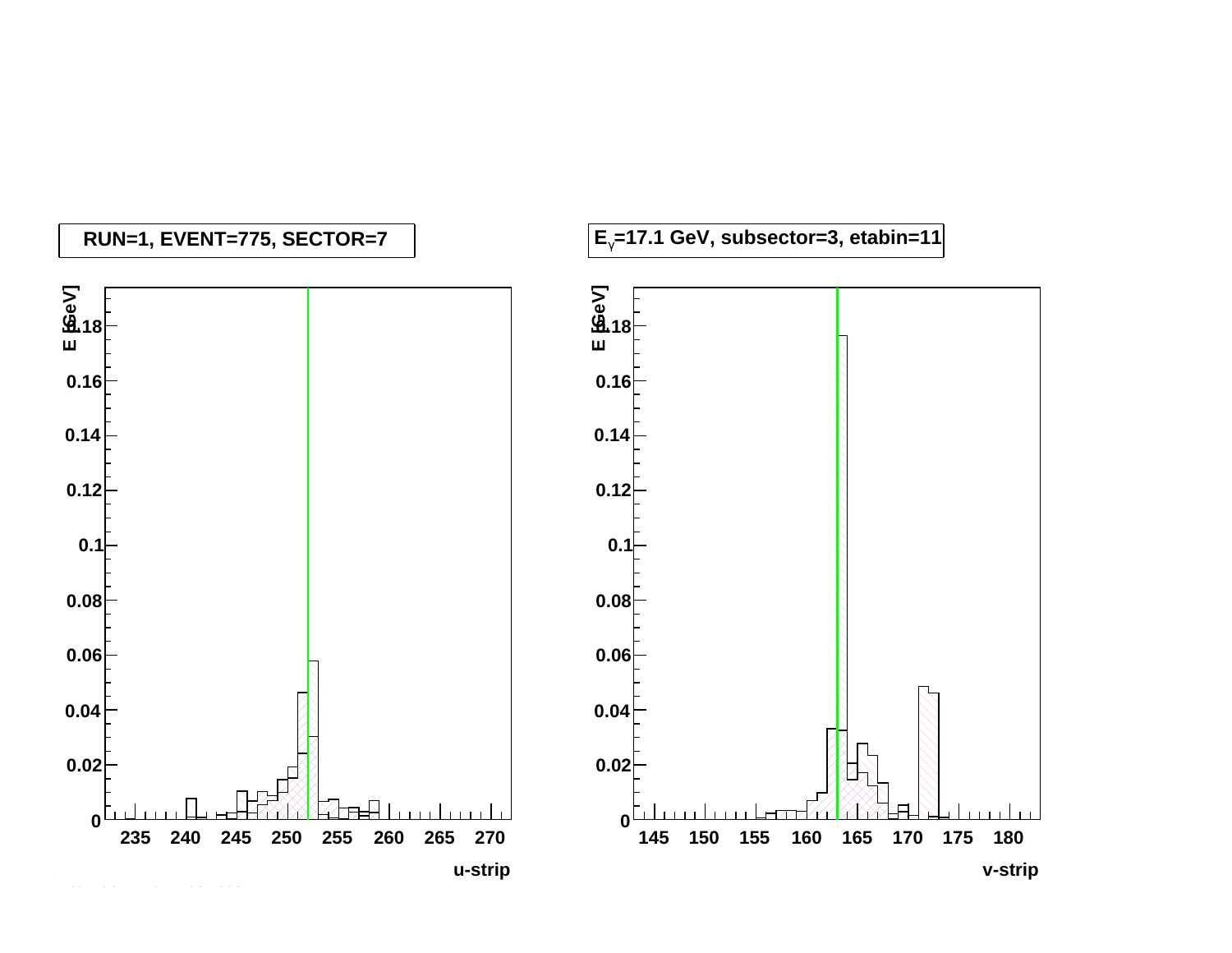![](_page_67_Figure_0.jpeg)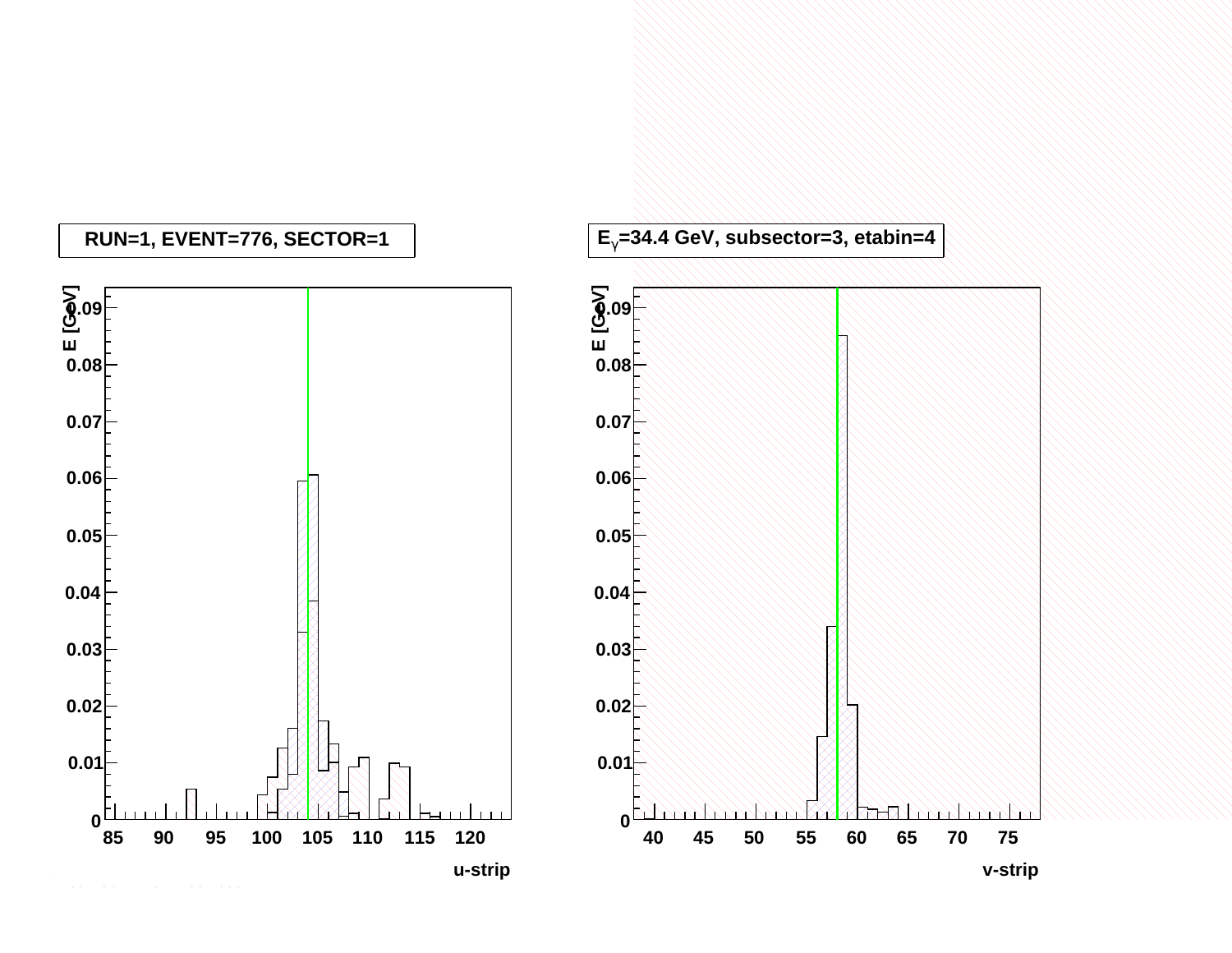![](_page_68_Figure_0.jpeg)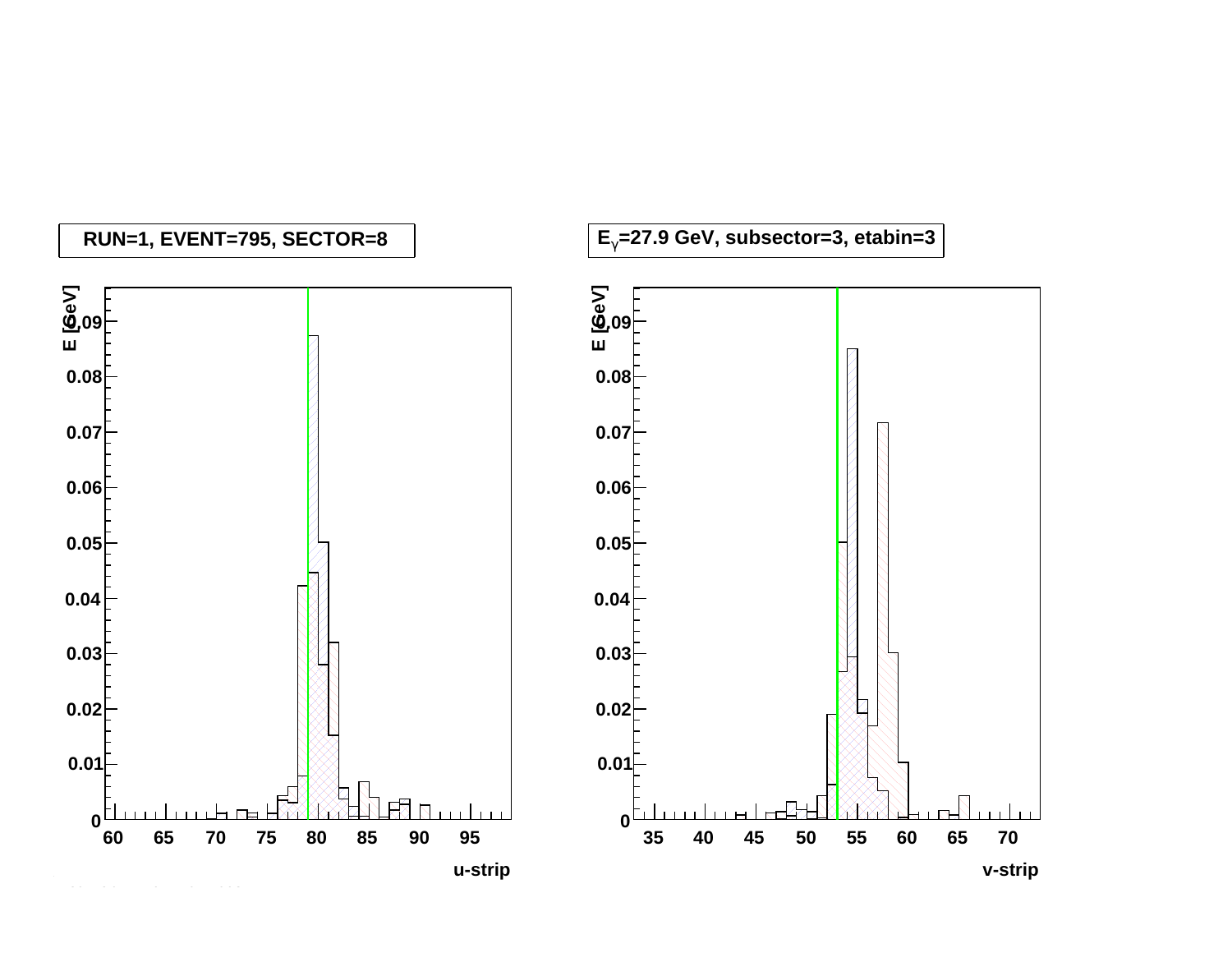![](_page_69_Figure_0.jpeg)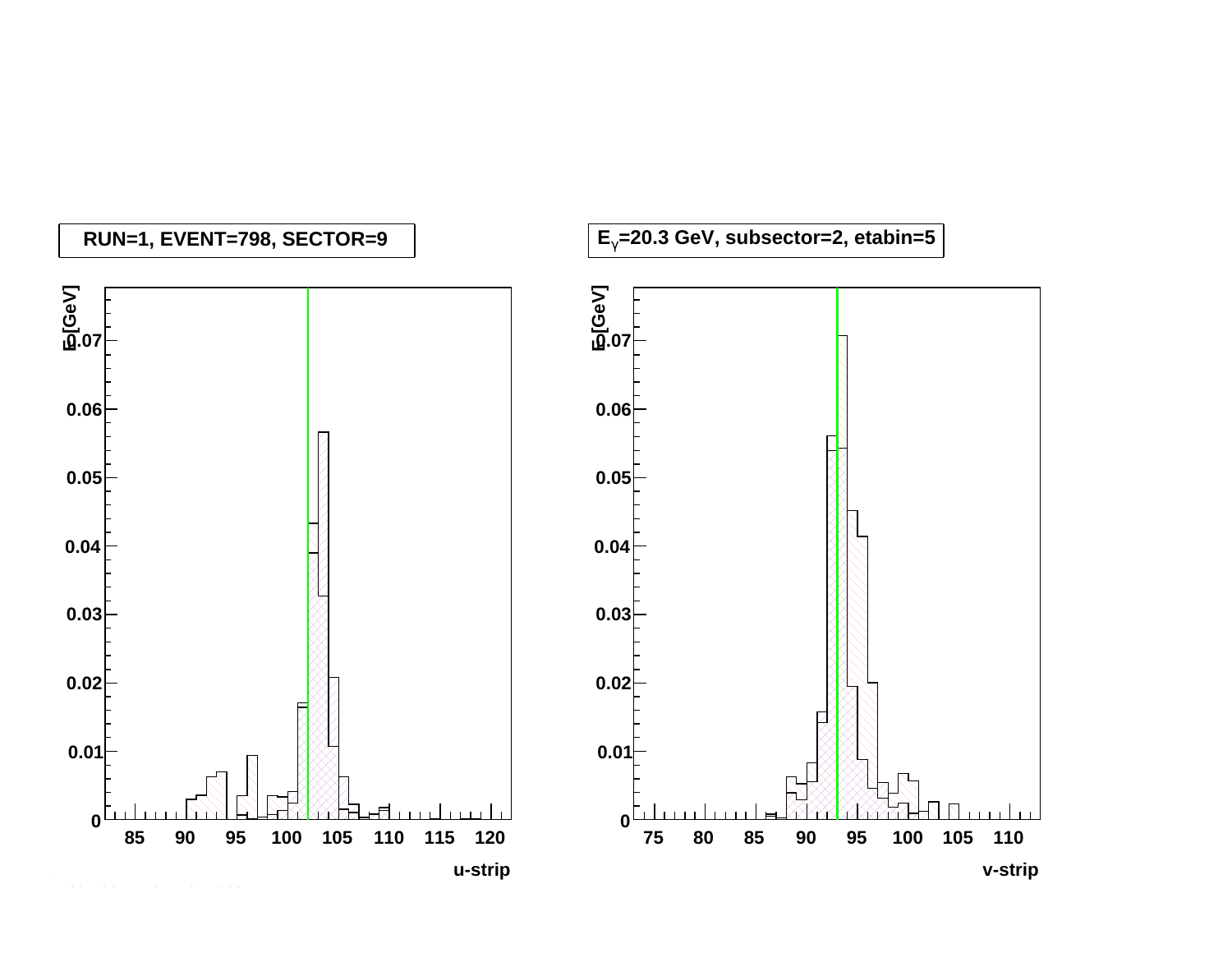![](_page_70_Figure_0.jpeg)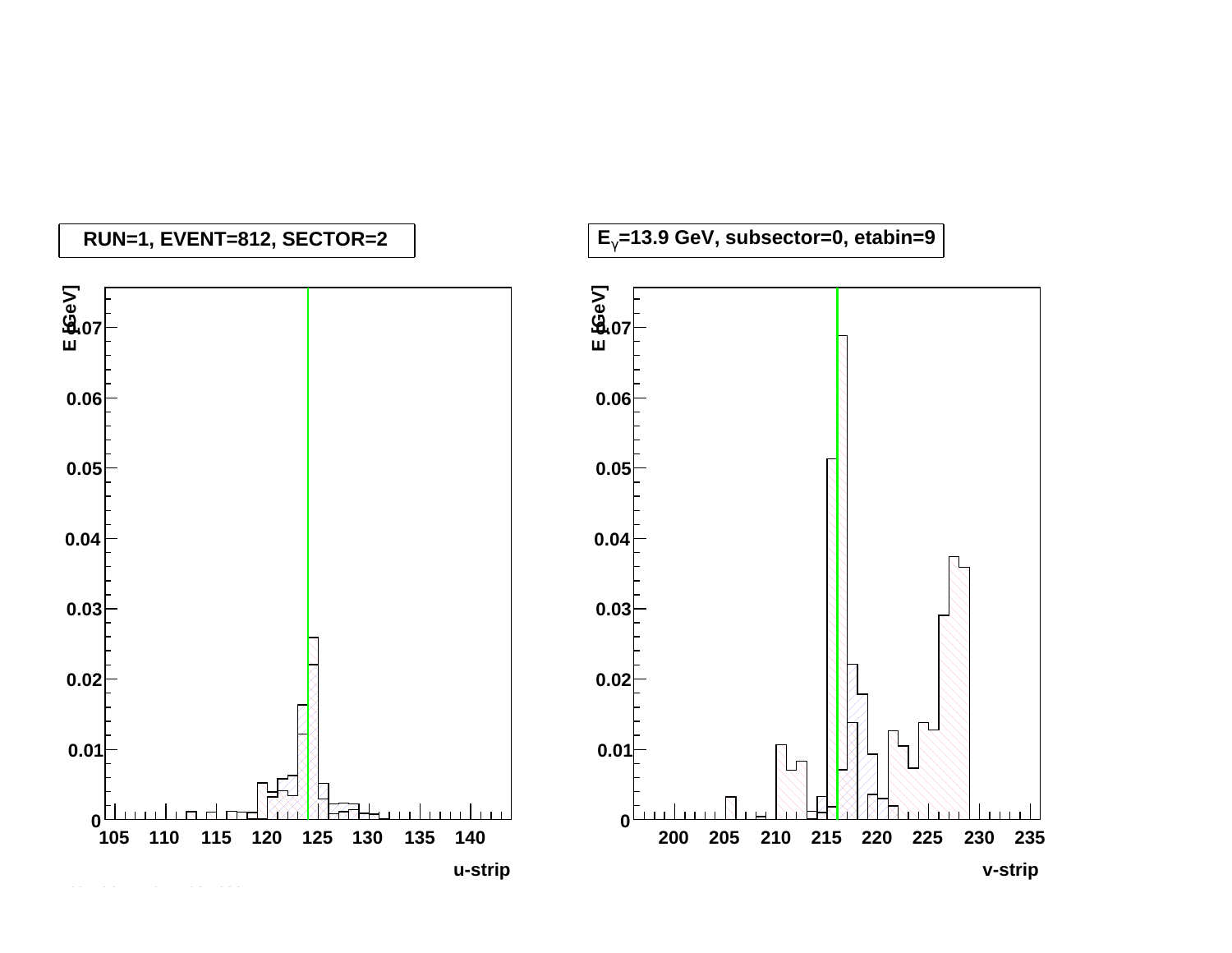![](_page_71_Figure_0.jpeg)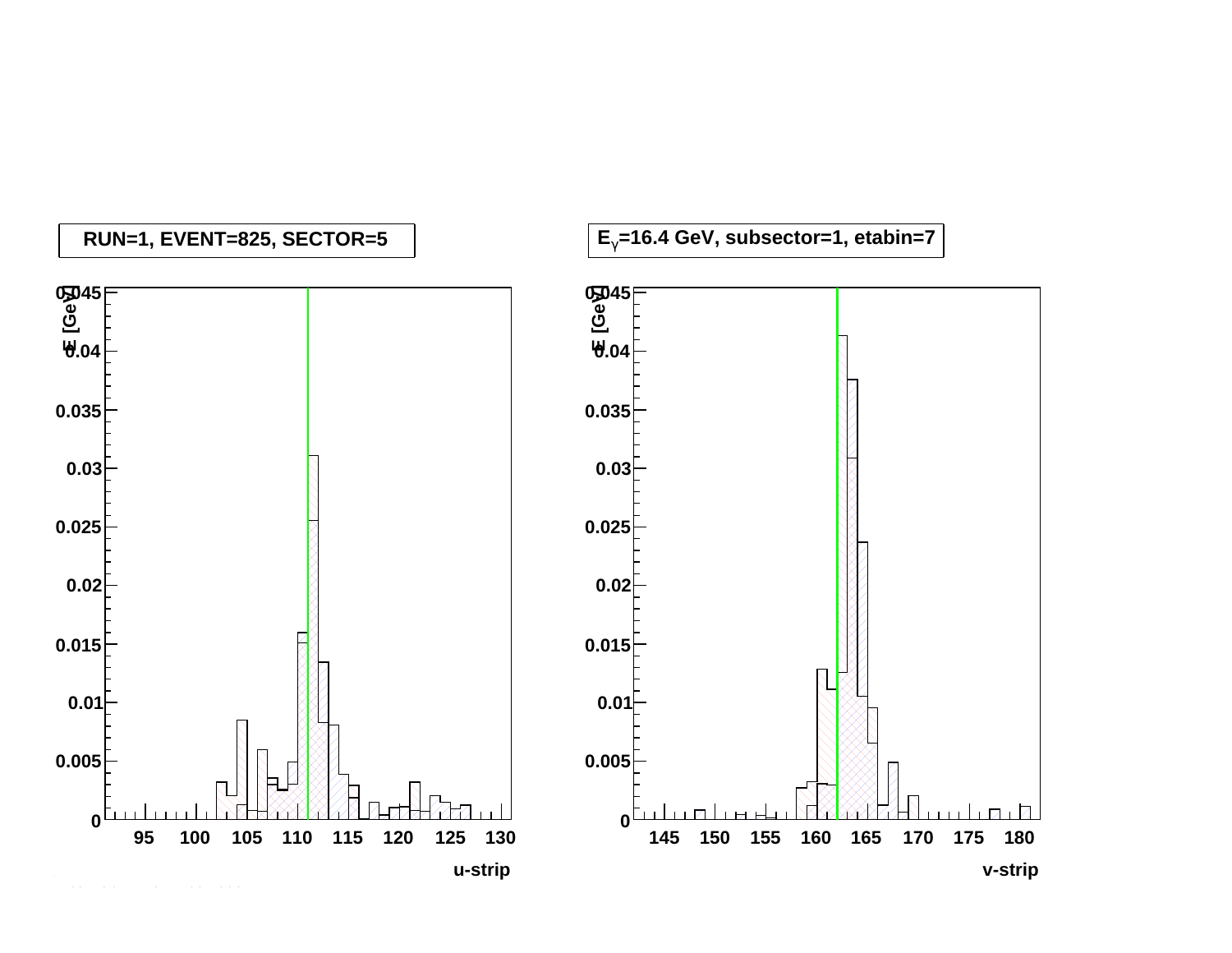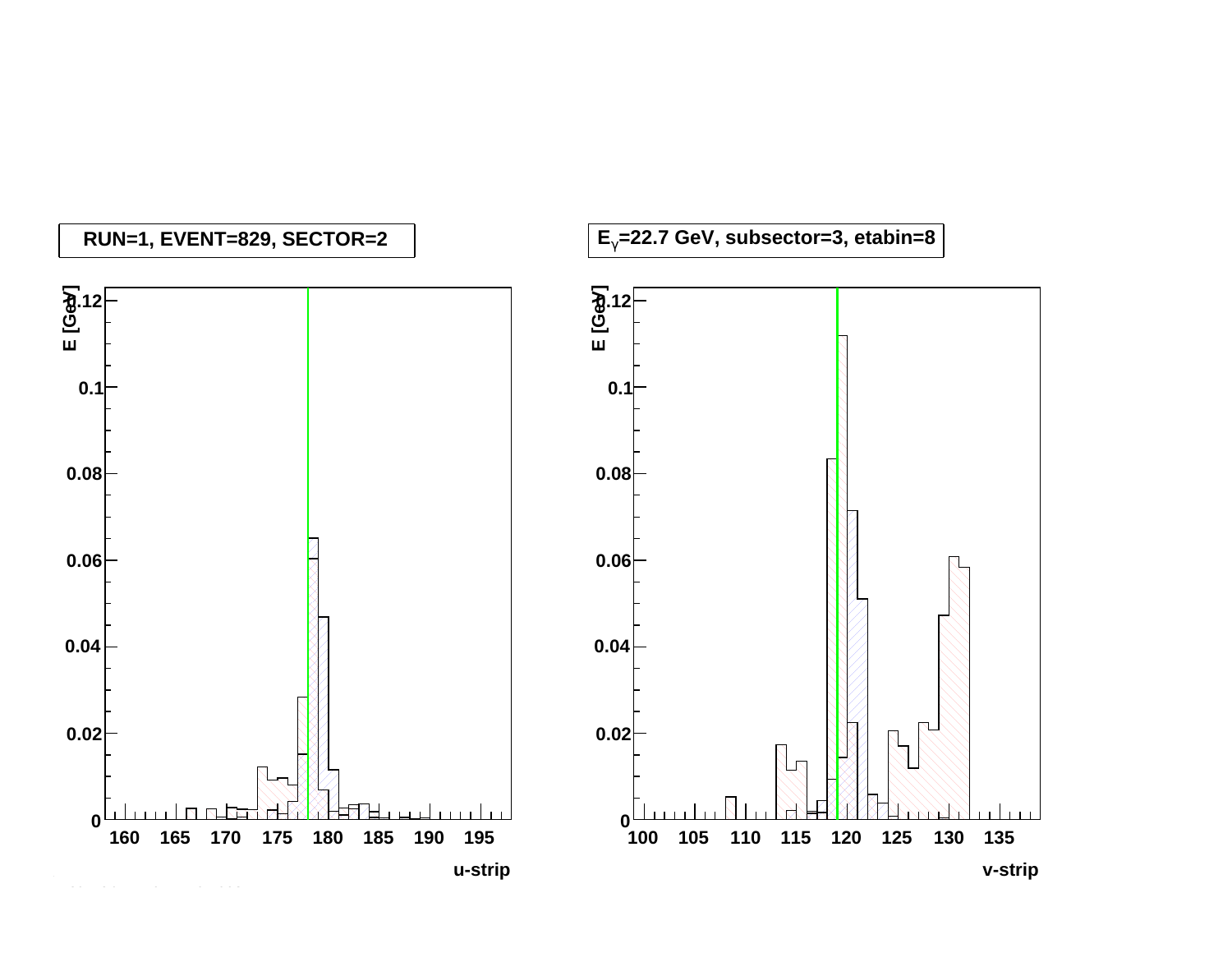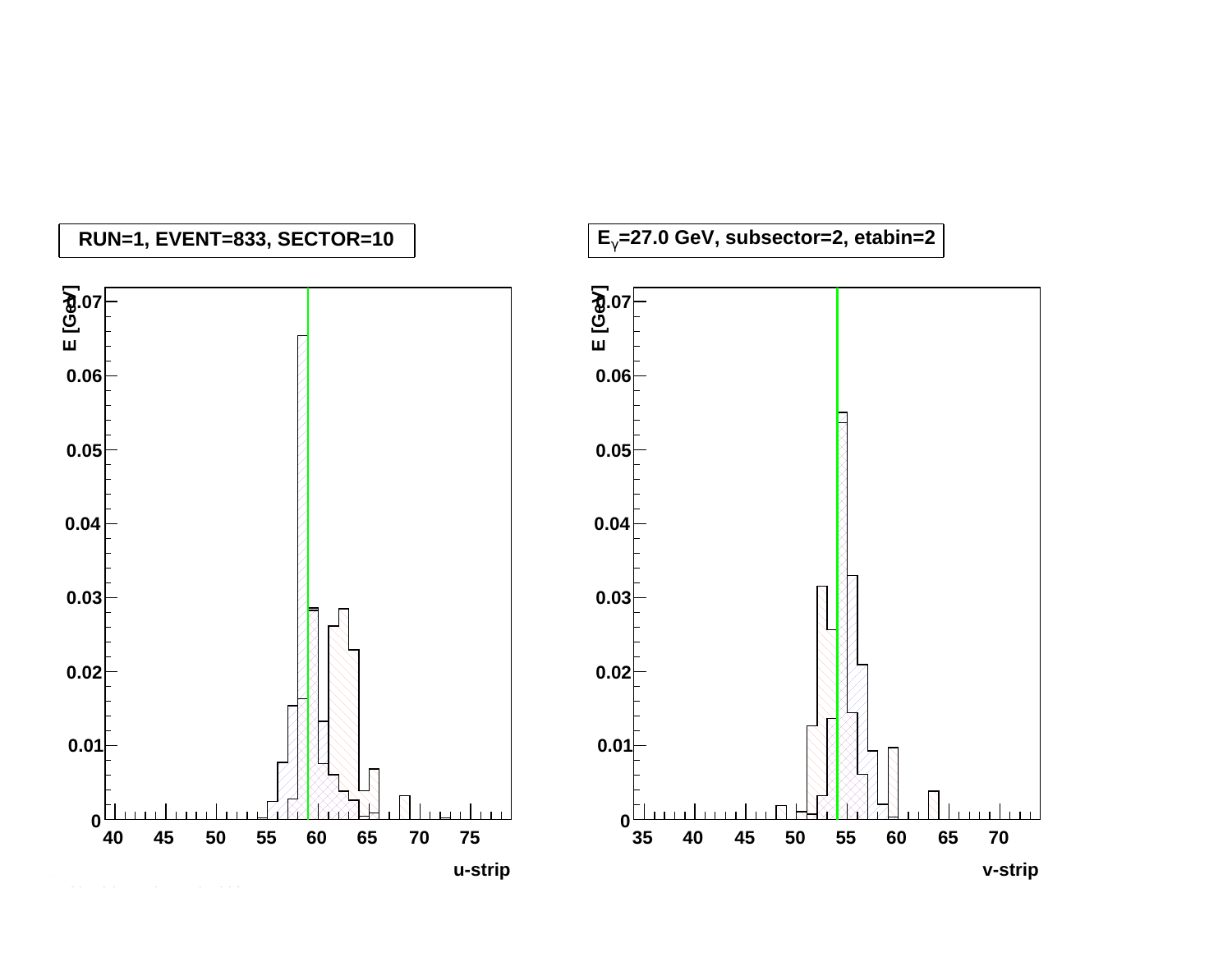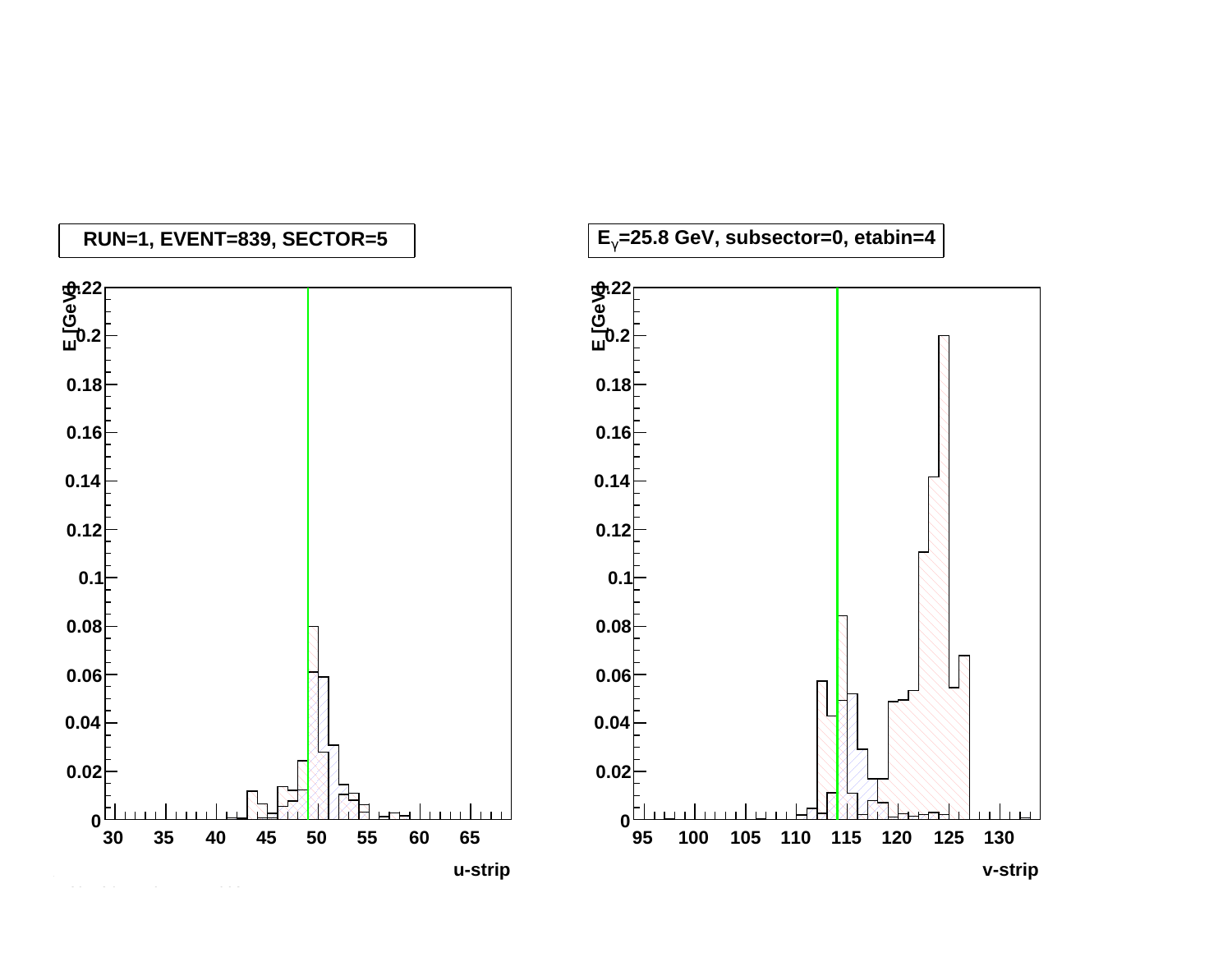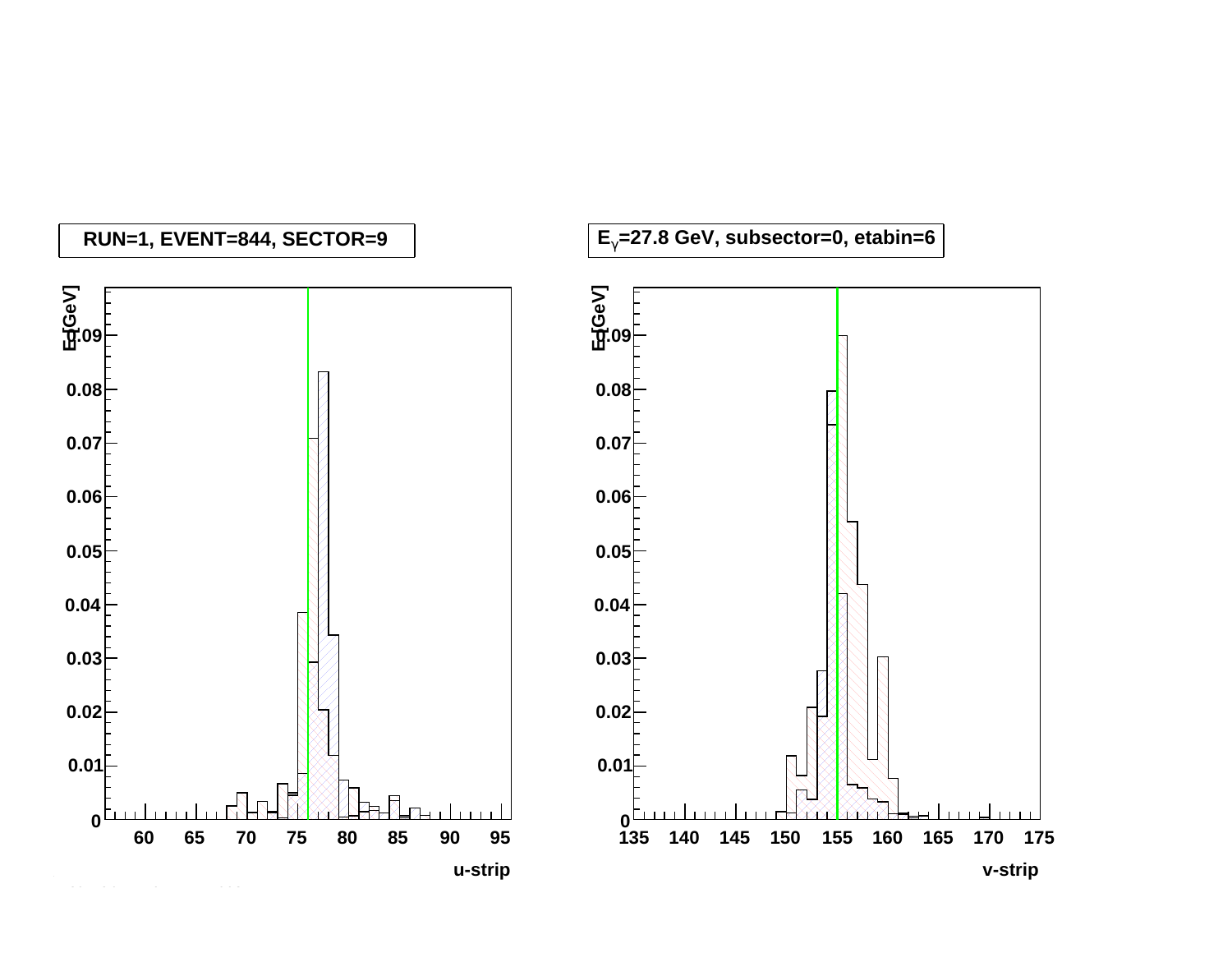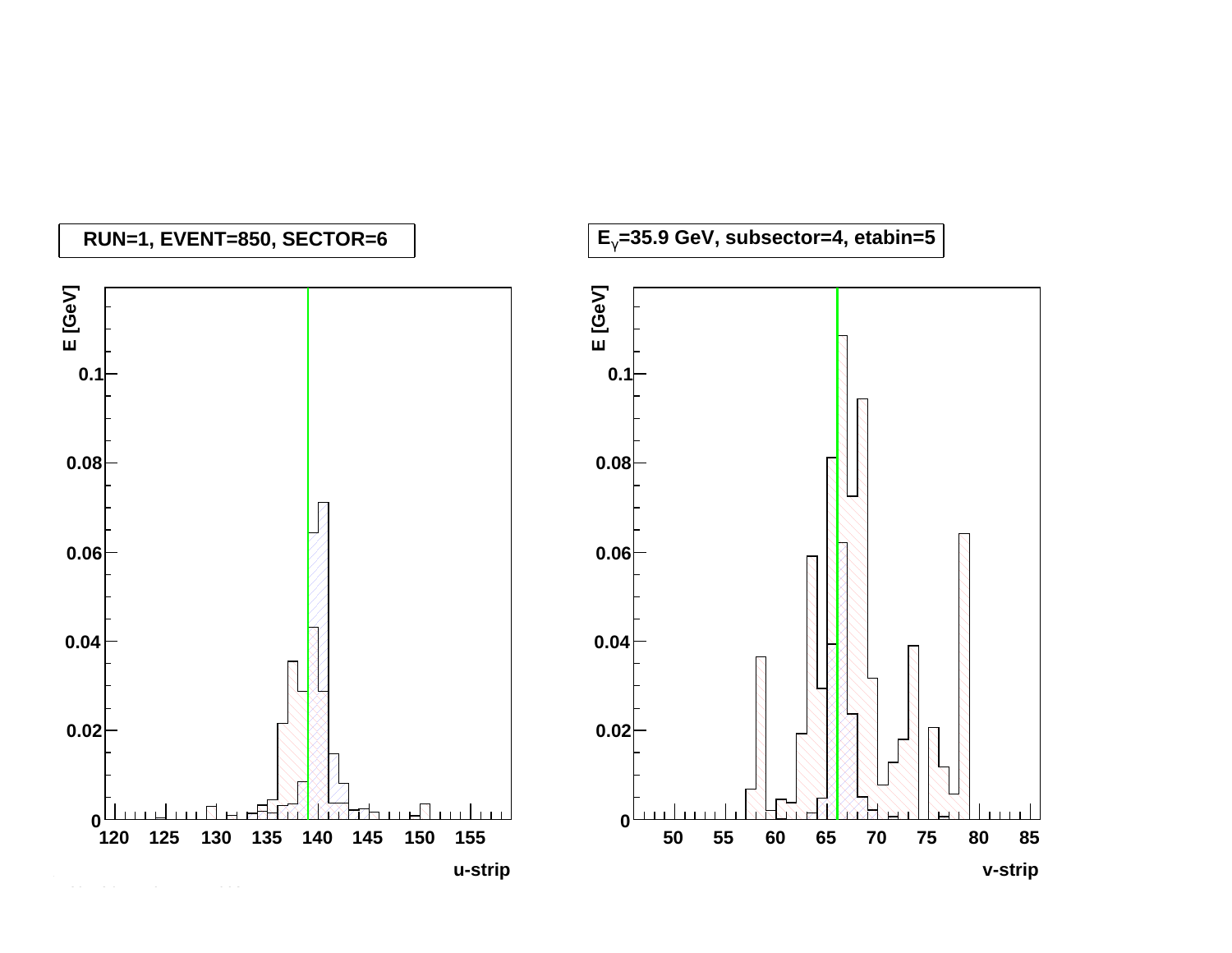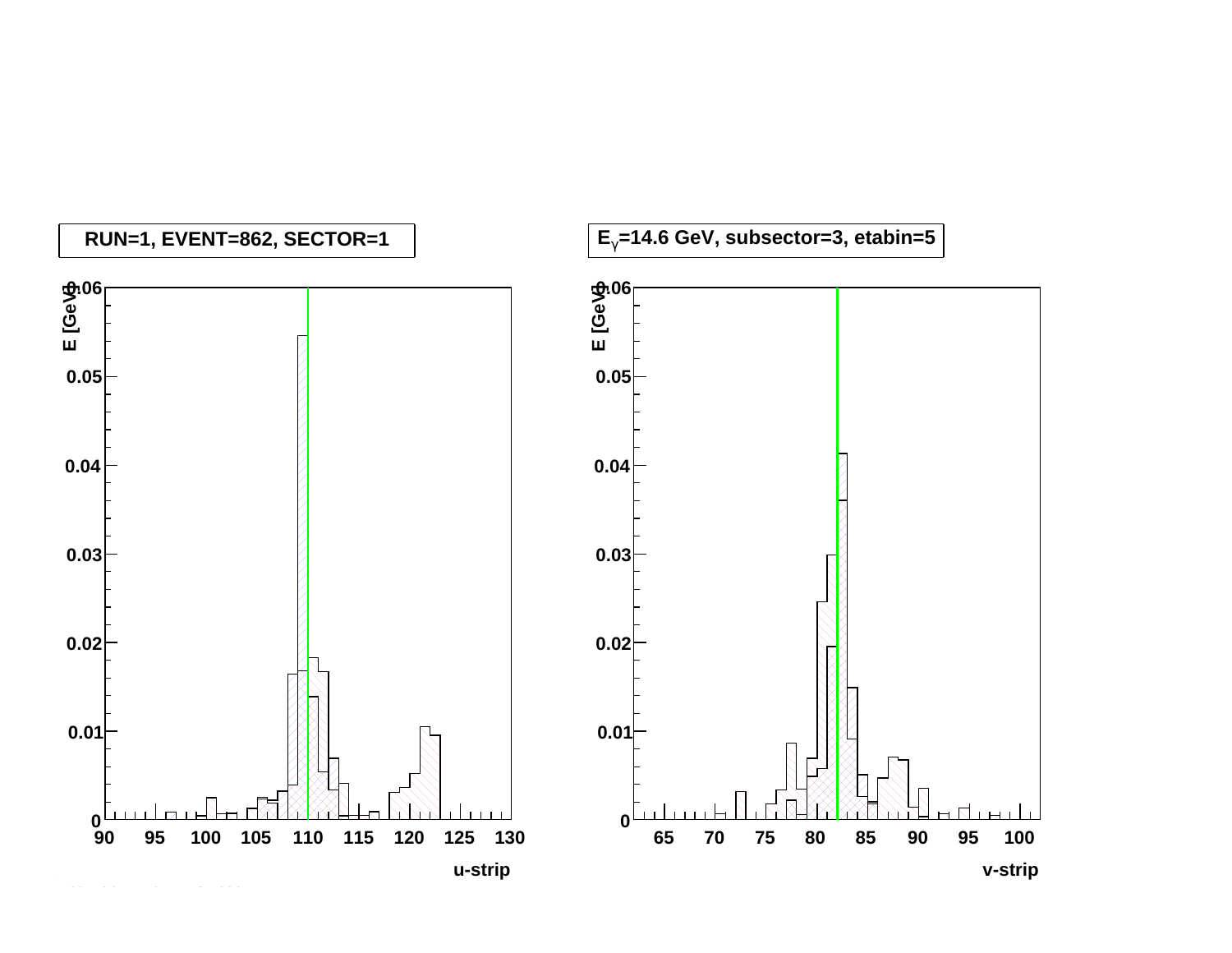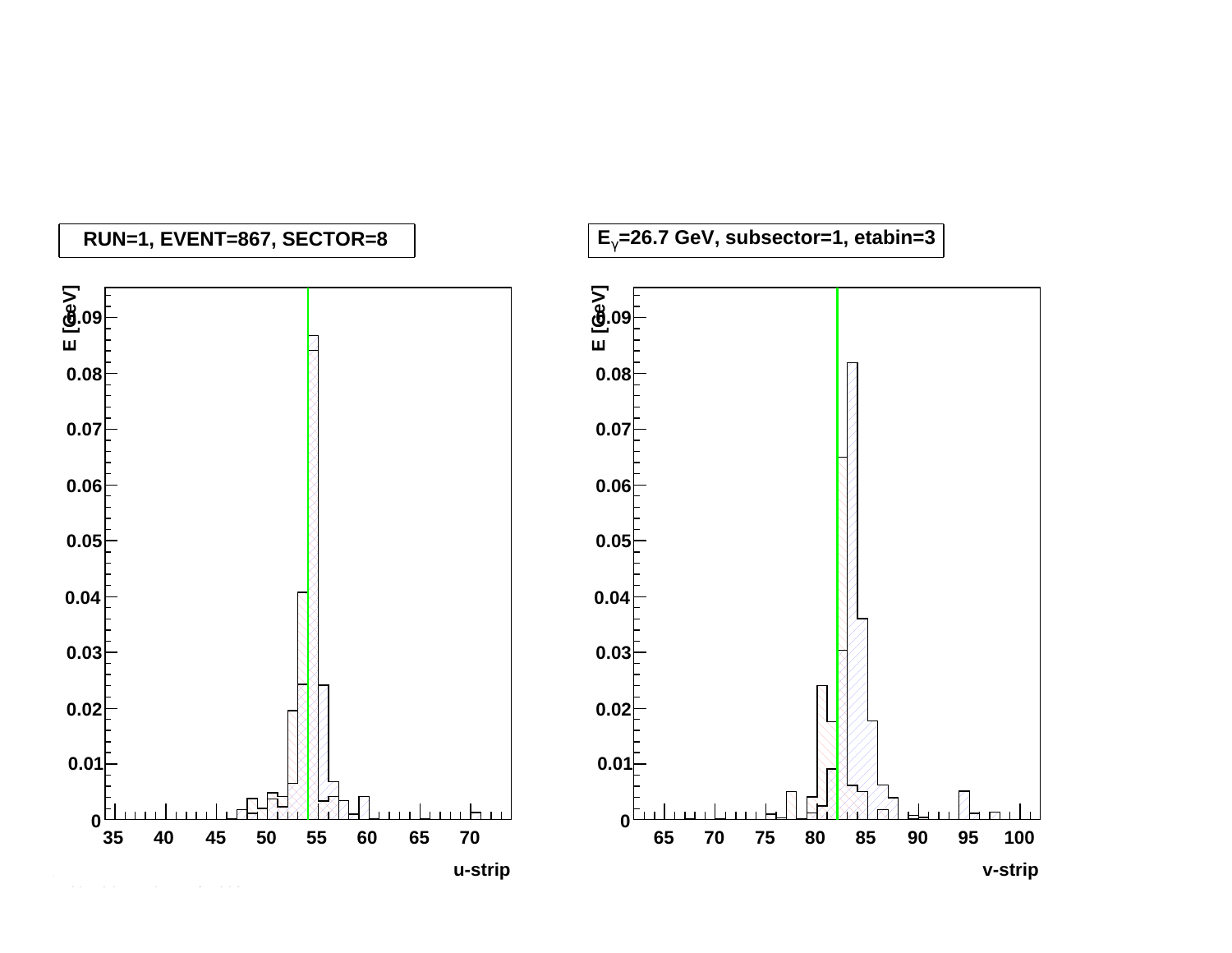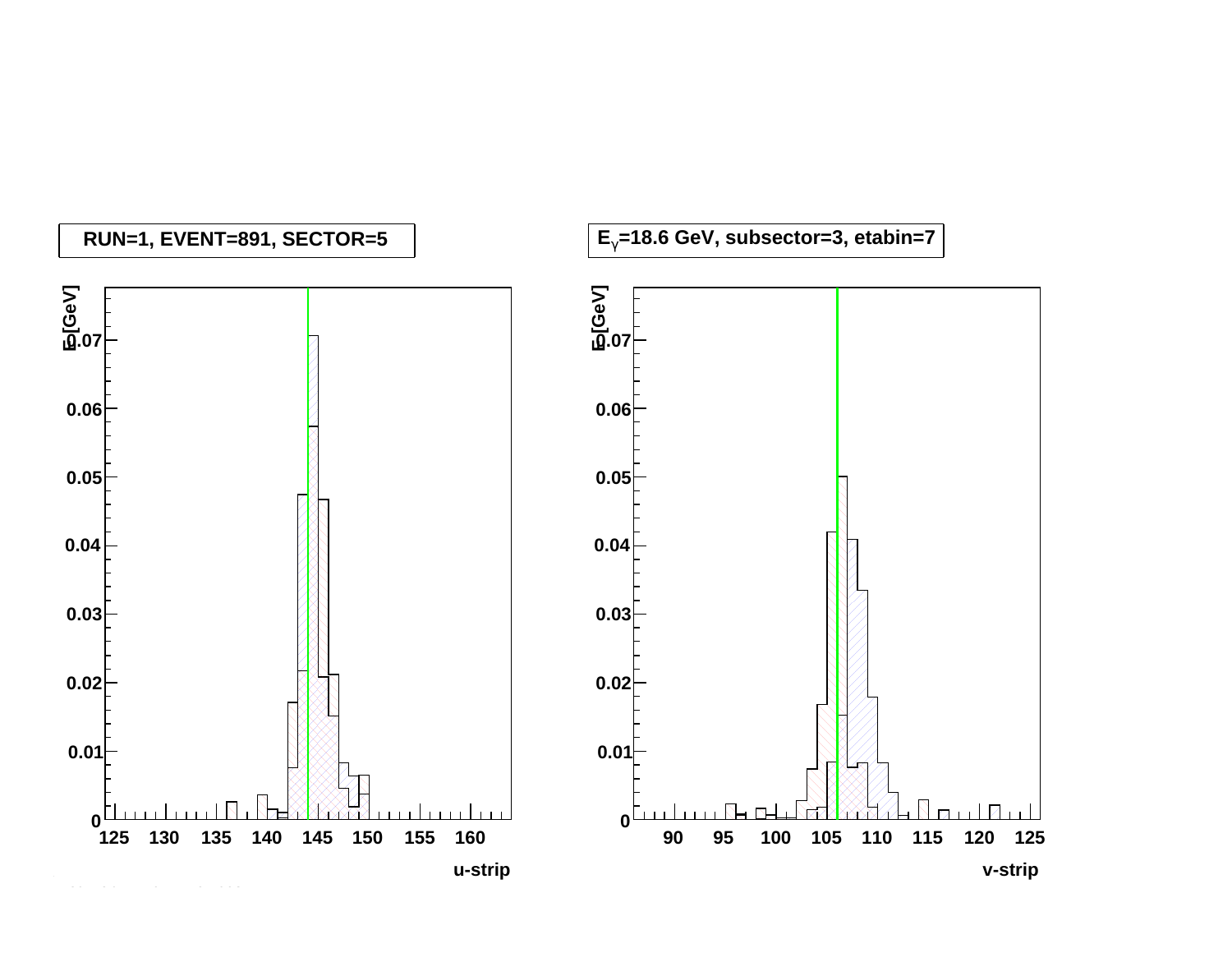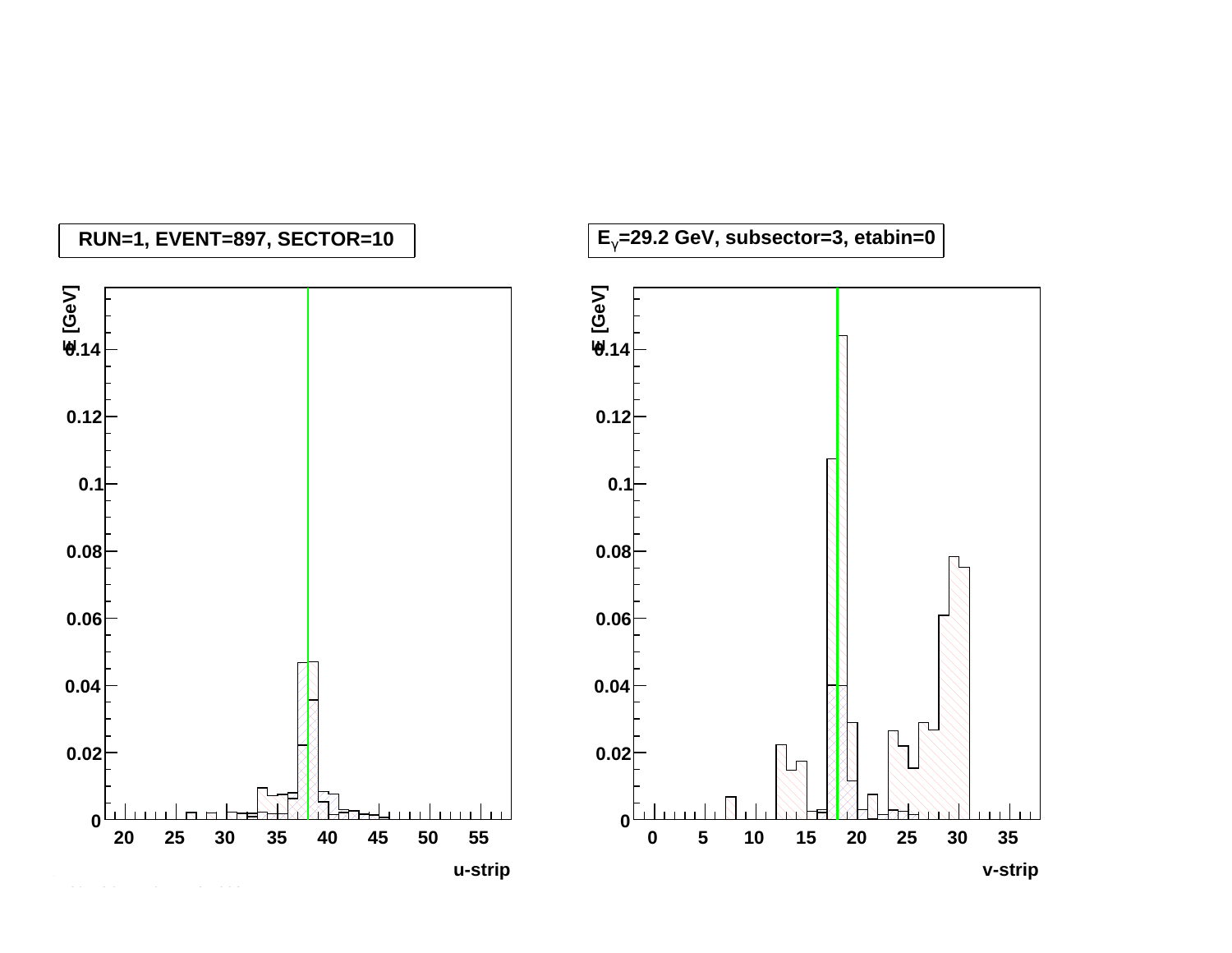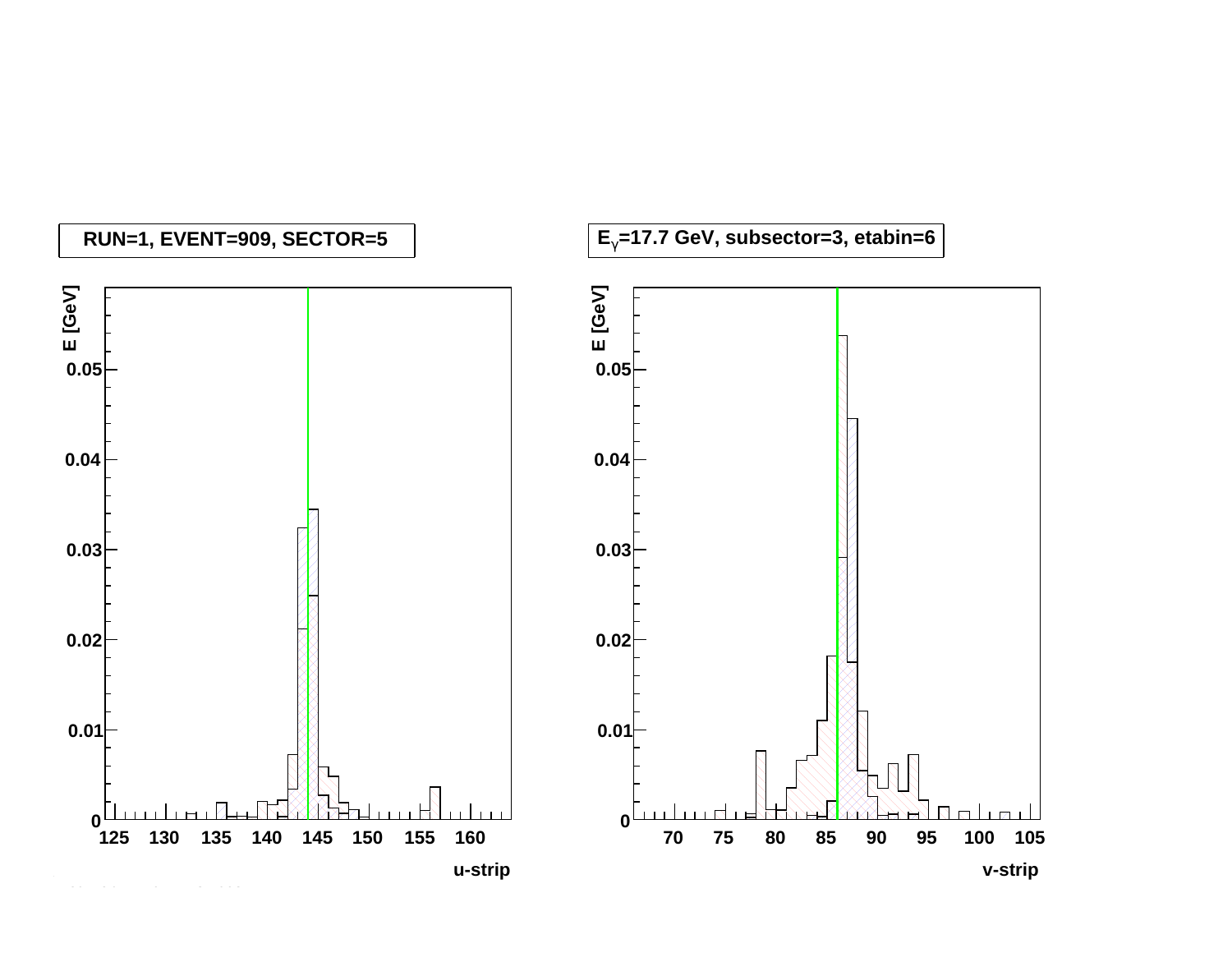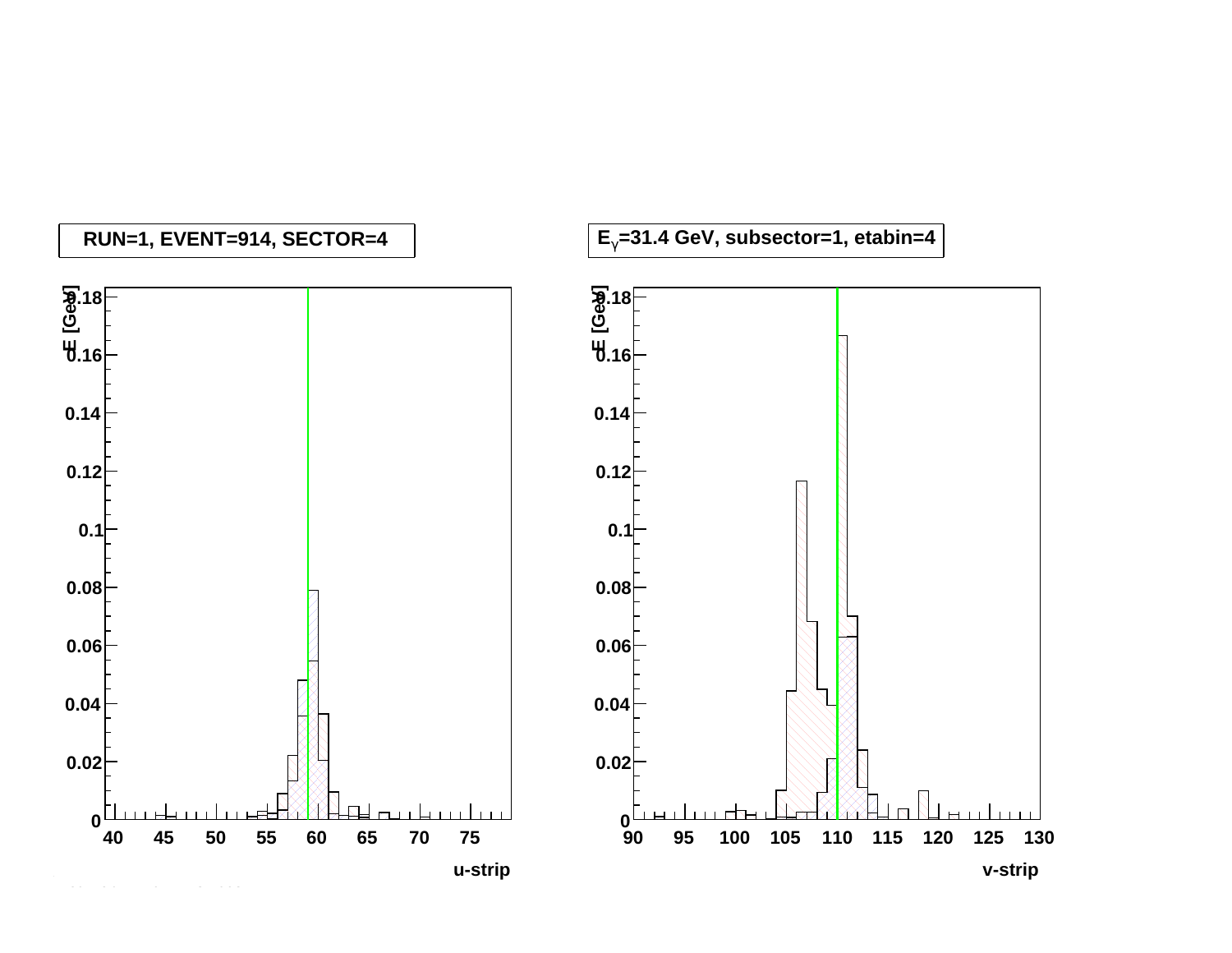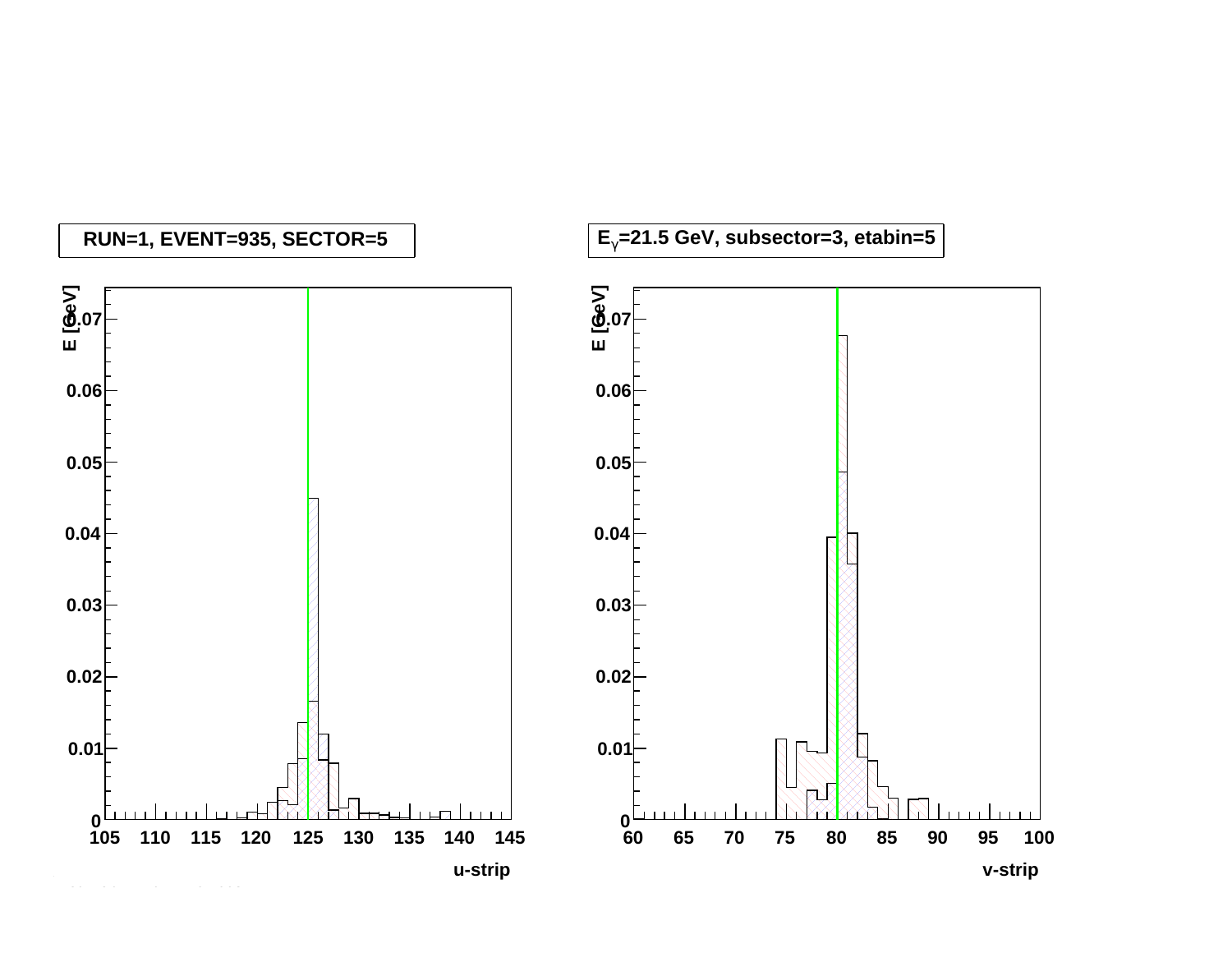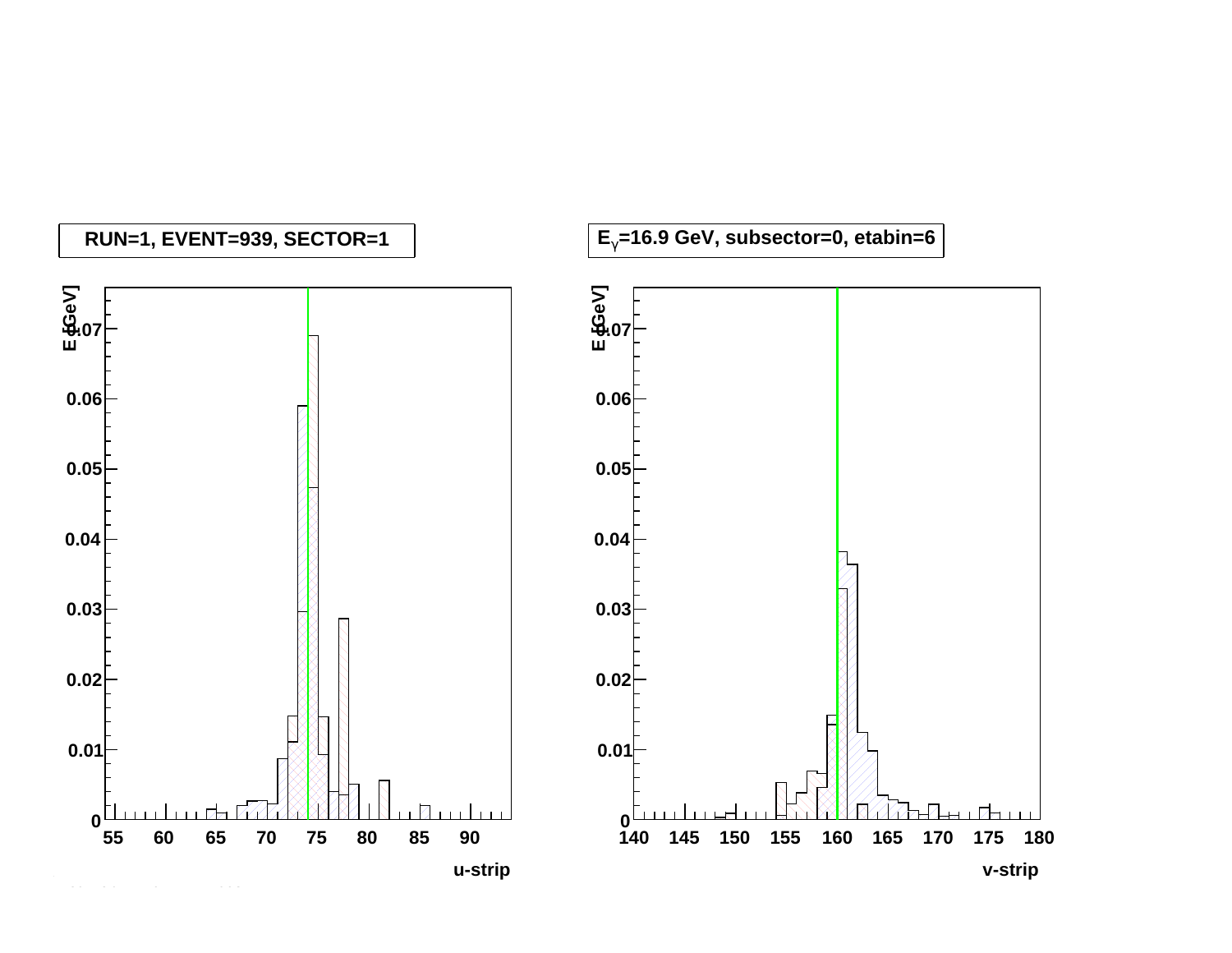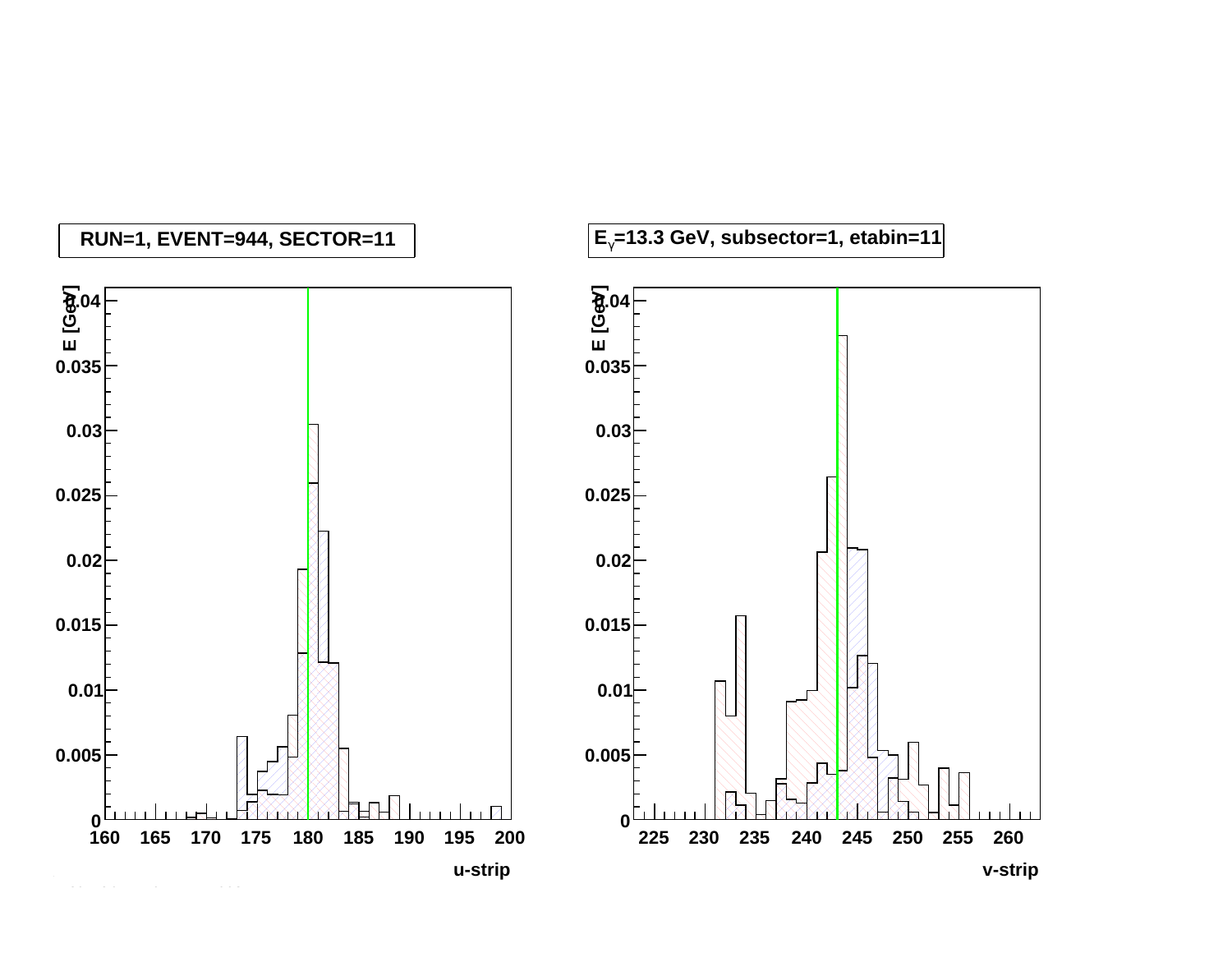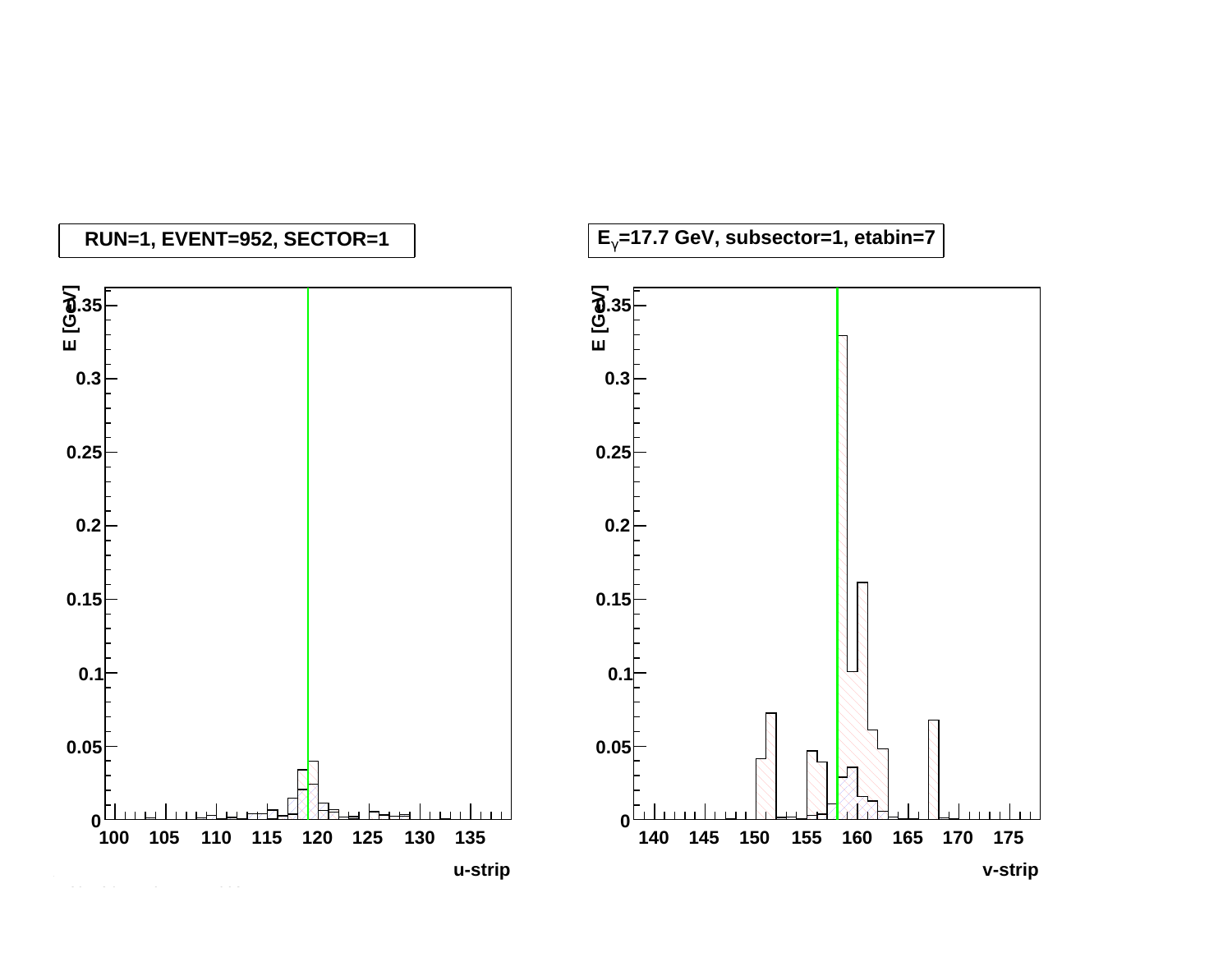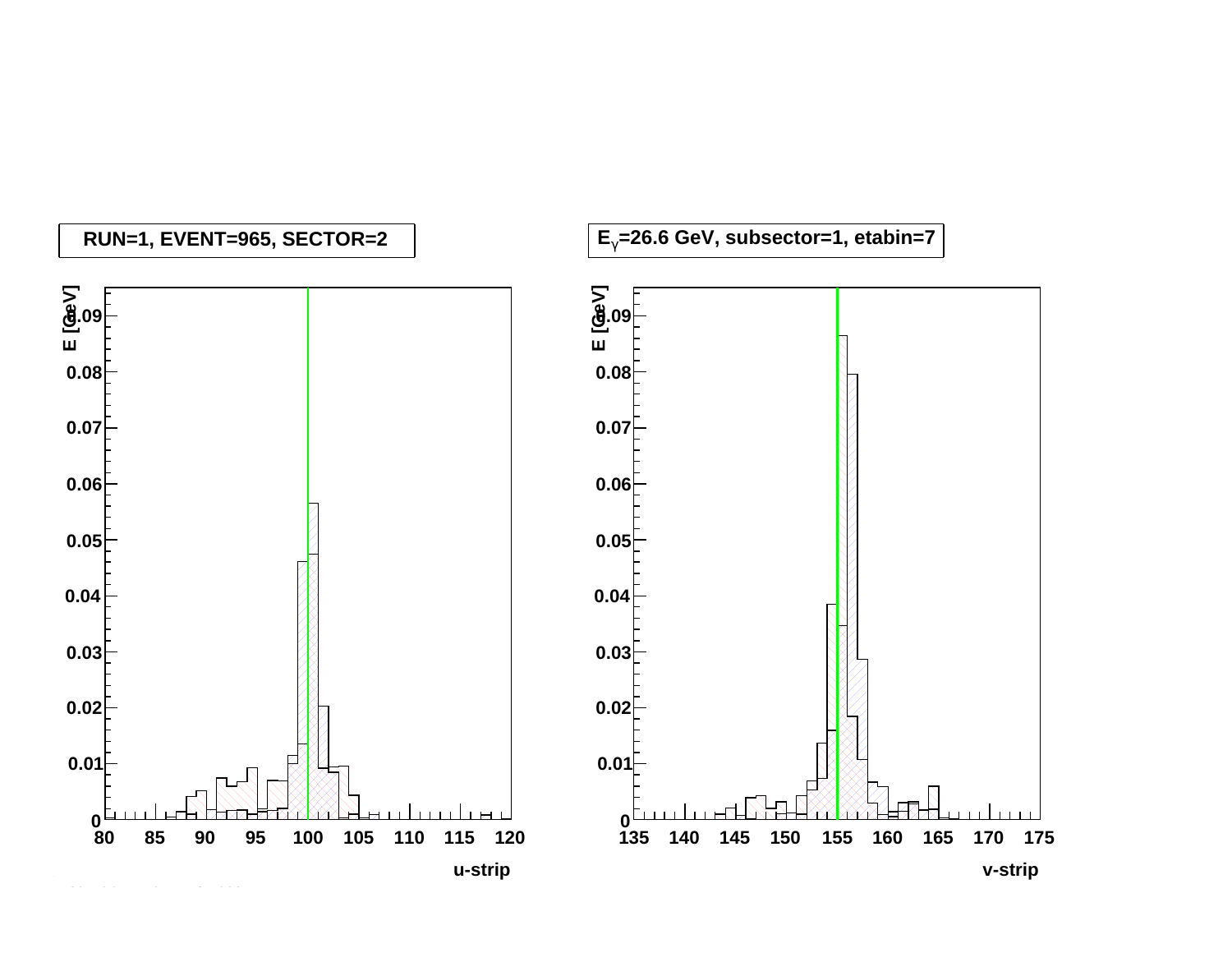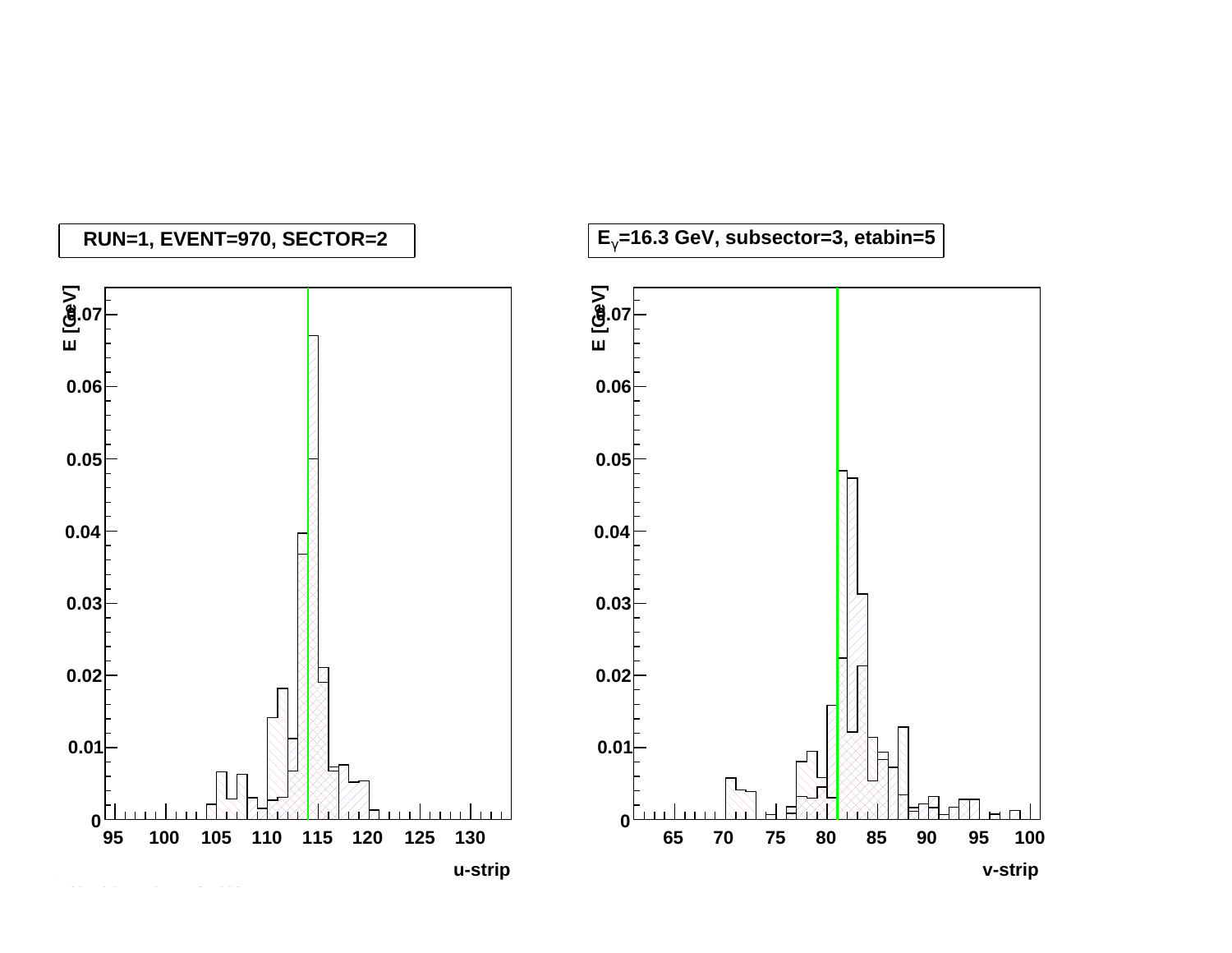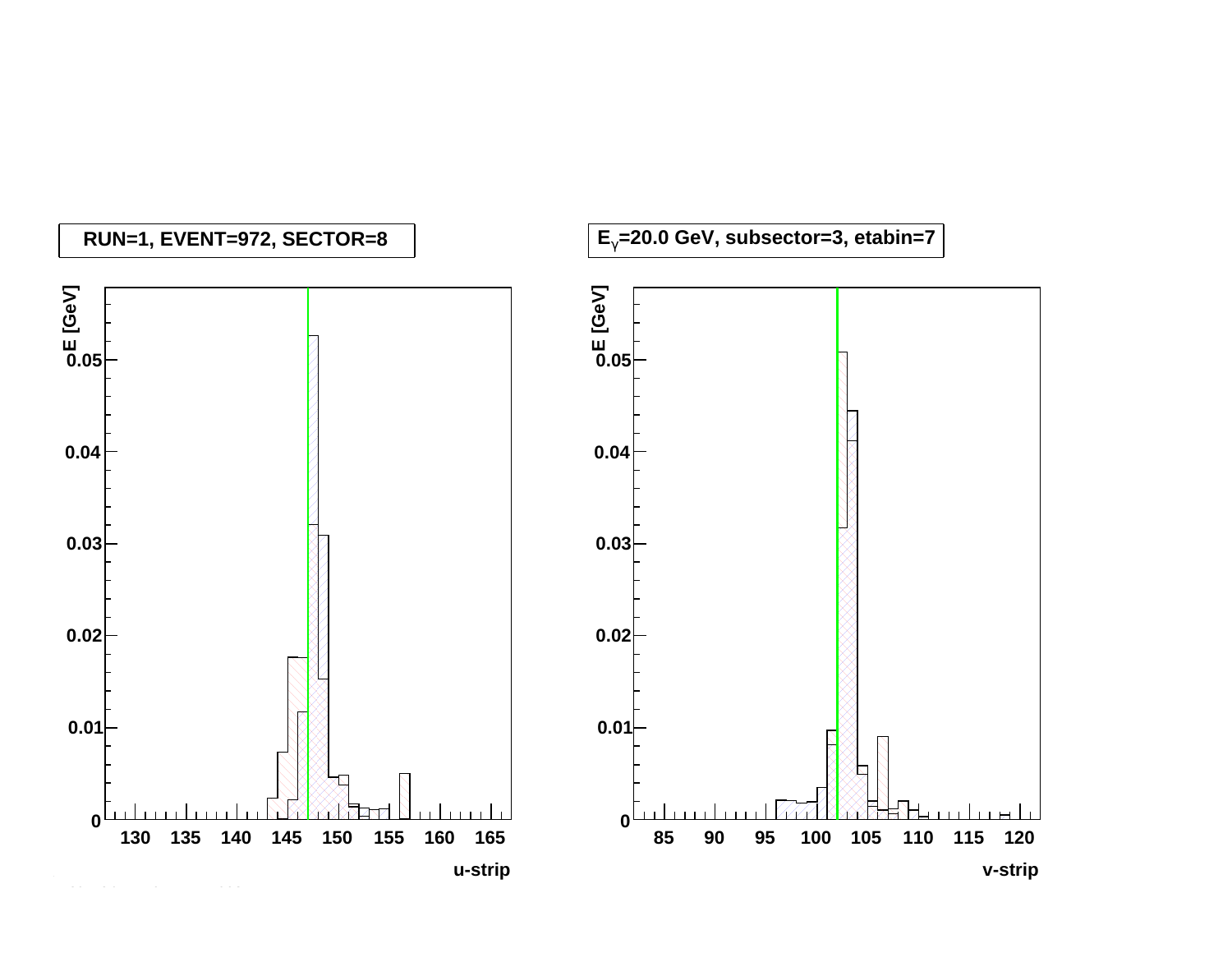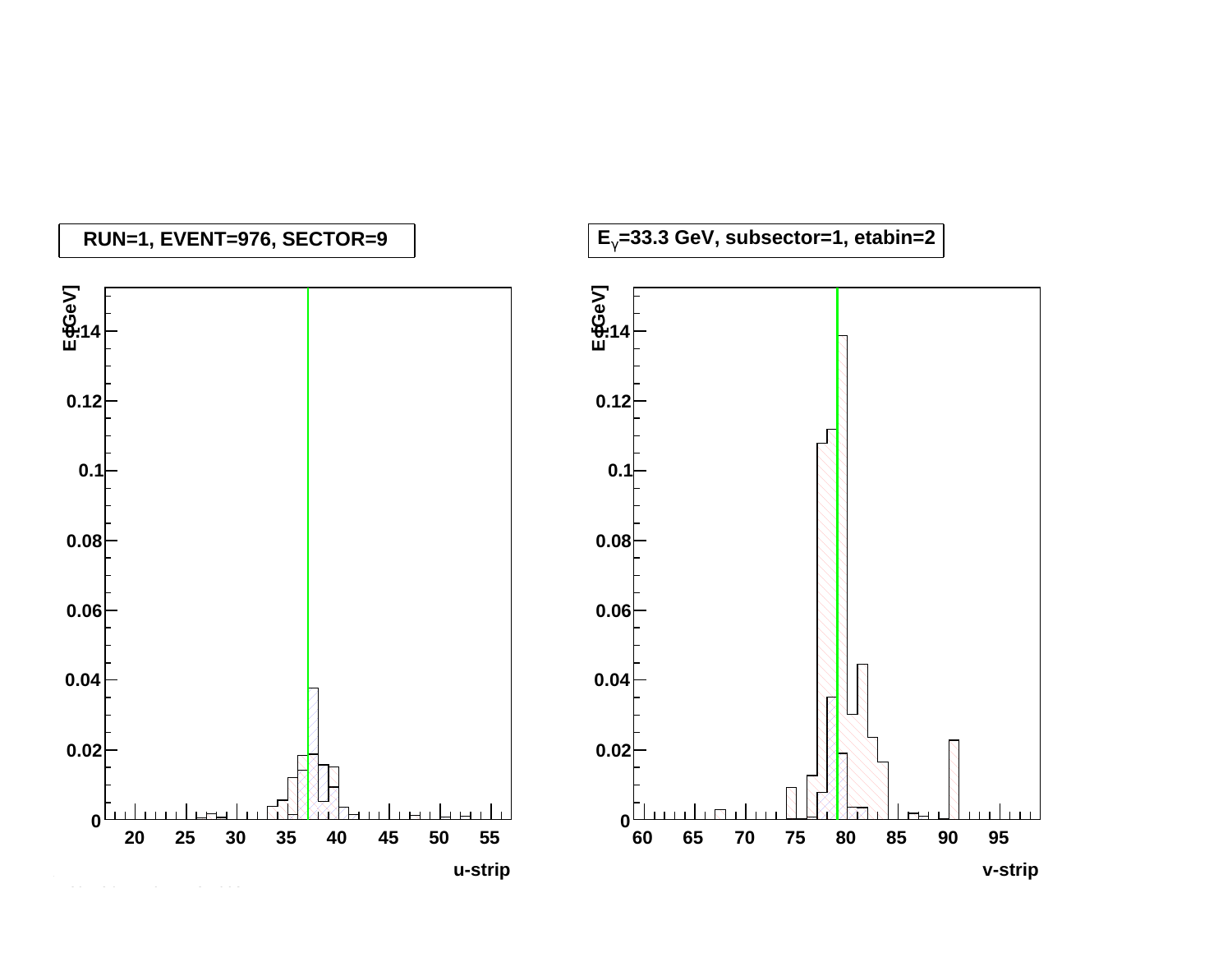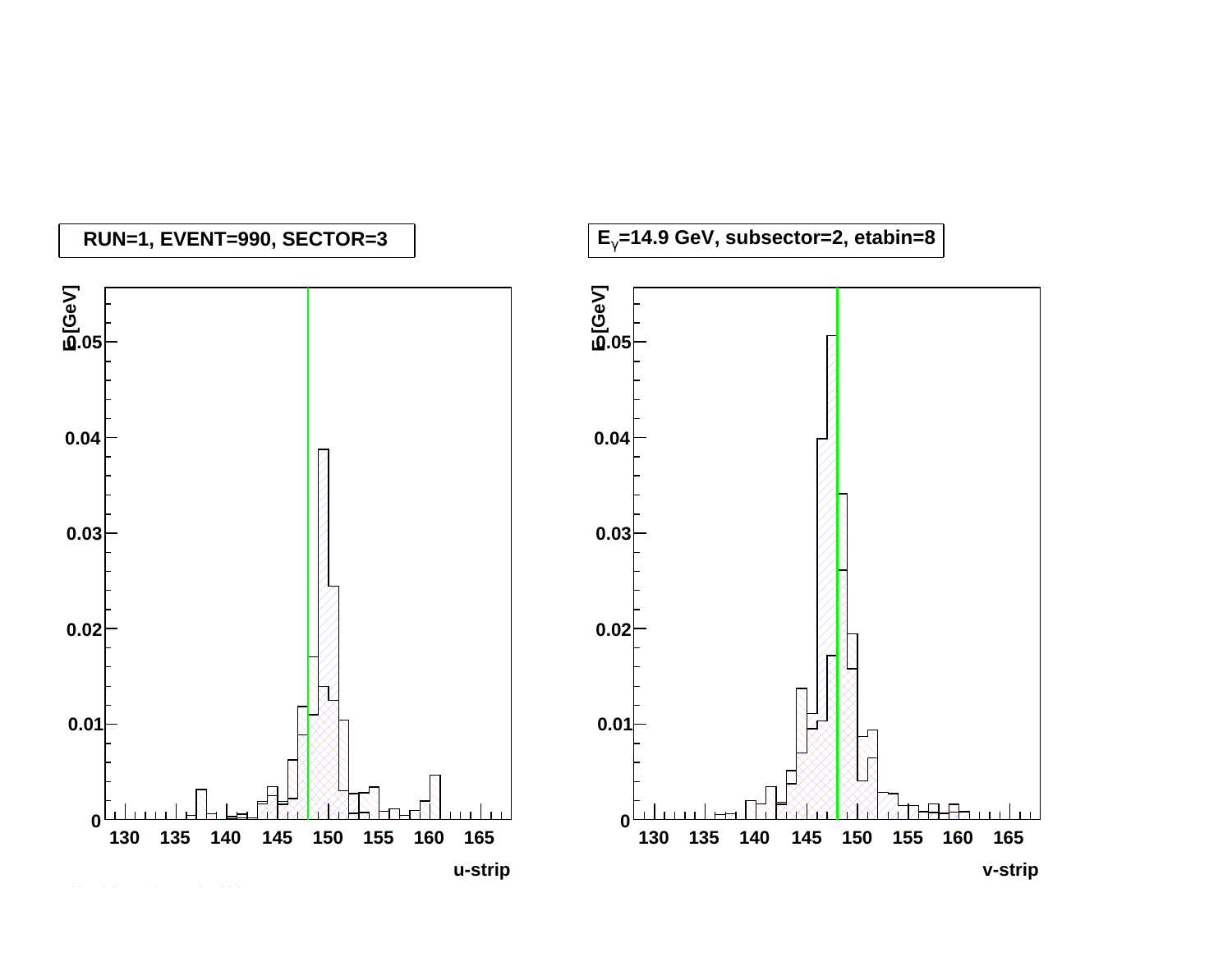